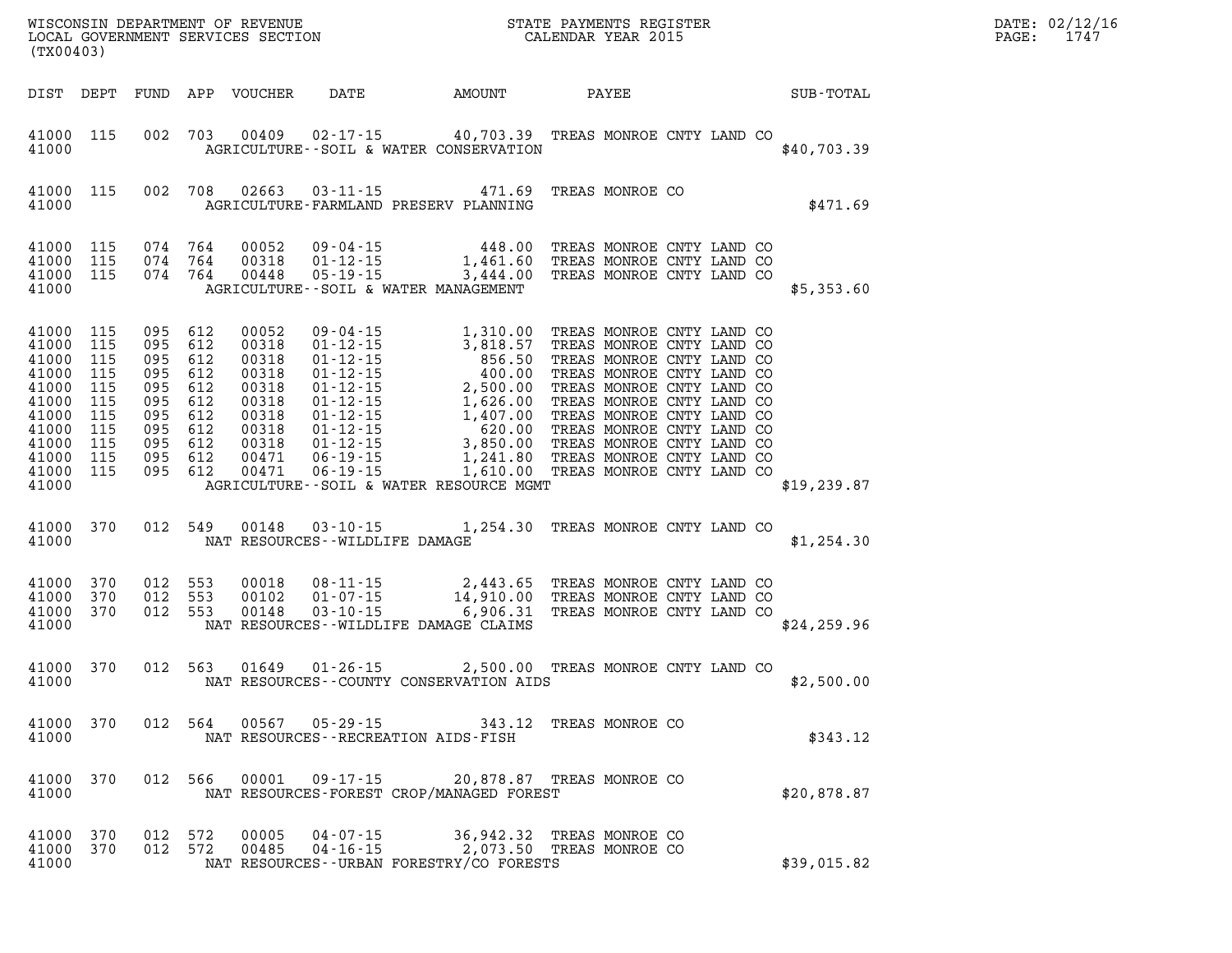| WISCONSIN DEPARTMENT OF REVENUE<br>LOCAL GOVERNMENT SERVICES SECTION<br>(TX00403) |                                               |                                               |                                                                |                                                             |                                                                                                                            | STATE PAYMENTS REGISTER<br>CALENDAR YEAR 2015                                                                    |                                                                                                                |              | DATE: 02/12/16<br>1748<br>PAGE: |
|-----------------------------------------------------------------------------------|-----------------------------------------------|-----------------------------------------------|----------------------------------------------------------------|-------------------------------------------------------------|----------------------------------------------------------------------------------------------------------------------------|------------------------------------------------------------------------------------------------------------------|----------------------------------------------------------------------------------------------------------------|--------------|---------------------------------|
| DIST DEPT                                                                         |                                               |                                               |                                                                | FUND APP VOUCHER                                            | DATE                                                                                                                       | AMOUNT                                                                                                           | PAYEE                                                                                                          | SUB-TOTAL    |                                 |
| 41000 370<br>41000                                                                |                                               |                                               | 012 575                                                        | 01793                                                       | $02 - 17 - 15$<br>NAT RESOURCES - - SNOWMOBILE TRAIL AIDS                                                                  | 23,541.84                                                                                                        | TREAS MONROE CO                                                                                                | \$23,541.84  |                                 |
| 41000<br>41000                                                                    | 370                                           |                                               | 012 584                                                        | 00020                                                       | 09-01-15<br>NAT RESOURCES -- PMT IN LIEU OF TAXES                                                                          | 125,512.00                                                                                                       | TREAS MONROE CO                                                                                                | \$125,512.00 |                                 |
| 41000<br>41000                                                                    | 370                                           |                                               | 074 670                                                        | 42904                                                       | $05 - 29 - 15$<br>NAT RESOURCES -- RU RECYCLING GRANT                                                                      | 133,045.70                                                                                                       | TREAS MONROE CO                                                                                                | \$133,045.70 |                                 |
| 41000<br>41000                                                                    | 370                                           |                                               | 074 673                                                        | 42904                                                       | 05 - 29 - 15<br>NAT RESOURCES -- RU CONSOLIDATED GRANT                                                                     | 11,518.74                                                                                                        | TREAS MONROE CO                                                                                                | \$11,518.74  |                                 |
| 41000<br>41000                                                                    | 395                                           |                                               | 011 168                                                        | 50041                                                       | 06-09-15<br>TRANSPORTATION - - ELDERLY & DISABLED                                                                          | 109,974.00                                                                                                       | COUNTY OF MONROE                                                                                               | \$109,974.00 |                                 |
| 41000<br>41000                                                                    | 395                                           |                                               | 011 174                                                        | 63860                                                       | 10-26-15<br>TRANSPORTATION--FLOOD DAMAGE AID                                                                               | 12,328.00                                                                                                        | TREAS MONROE CO                                                                                                | \$12,328.00  |                                 |
| 41000<br>41000<br>41000<br>41000<br>41000<br>41000 395<br>41000                   | 395<br>395<br>395<br>395<br>395               |                                               | 011 185<br>011 185<br>011 185<br>011 185<br>011 185<br>011 185 | 52412<br>60444<br>63588<br>64743<br>64743<br>67457          | $07 - 03 - 15$<br>$09 - 21 - 15$<br>$10 - 22 - 15$<br>$11 - 03 - 15$<br>$11 - 03 - 15$<br>12-01-15                         | 4,000.00<br>$680.12$<br>4 000<br>1,316.18<br>1,000.48<br>7,379.10<br>TRANSPORTATION - - HIGHWAY SAFETY - FEDERAL | TREAS MONROE CO<br>TREAS MONROE CO<br>TREAS MONROE CO<br>TREAS MONROE CO<br>TREAS MONROE CO<br>TREAS MONROE CO | \$18,375.88  |                                 |
| 41000<br>41000<br>41000 395<br>41000                                              | 395<br>395                                    |                                               | 011 190<br>011 190<br>011 190                                  | 36041<br>52041<br>64041                                     | $01 - 05 - 15$<br>$07 - 06 - 15$<br>$10 - 05 - 15$                                                                         | TRANSPORTATION--GENERAL TRANSP AIDS-GTA                                                                          | 248,010.08 COUNTY OF MONROE<br>496,020.16 COUNTY OF MONROE<br>248,010.11 COUNTY OF MONROE                      | \$992,040.35 |                                 |
| 41000<br>41000<br>41000<br>41000<br>41000                                         | 395<br>395<br>395<br>395                      |                                               | 011 278<br>011 278<br>011 278<br>011 278                       | 52878<br>52878<br>52878<br>68903                            | $07 - 06 - 15$<br>$07 - 06 - 15$<br>$07 - 06 - 15$<br>$12 - 14 - 15$                                                       | 58,685.77<br>61,013.90<br>99,000.00<br>4,925.76<br>TRANSPORTATION - - LRIP/TRIP/MSIP GRANTS                      | TREAS MONROE CO<br>TREAS MONROE CO<br>TREAS MONROE CO<br>TREAS MONROE CO                                       | \$223,625.43 |                                 |
| 41000<br>41000<br>41000<br>41000<br>41000<br>41000<br>41000                       | 435<br>435<br>435<br>435<br>435<br>435<br>435 | 005<br>005<br>005<br>005<br>005<br>005<br>005 | 000<br>000<br>000<br>000<br>000<br>000<br>000                  | 90511<br>90514<br>90515<br>90517<br>90518<br>90519<br>90521 | $01 - 01 - 15$<br>$02 - 01 - 15$<br>$03 - 01 - 15$<br>$04 - 01 - 15$<br>$05 - 01 - 15$<br>$06 - 01 - 15$<br>$06 - 29 - 15$ | 160,049.00<br>27,254.00<br>34,383.00<br>27,816.00<br>120,375.00<br>205,854.00<br>5,222.00                        | MONROE CO<br>MONROE CO<br>MONROE CO<br>MONROE CO<br>MONROE CO<br>MONROE CO<br>MONROE CO                        |              |                                 |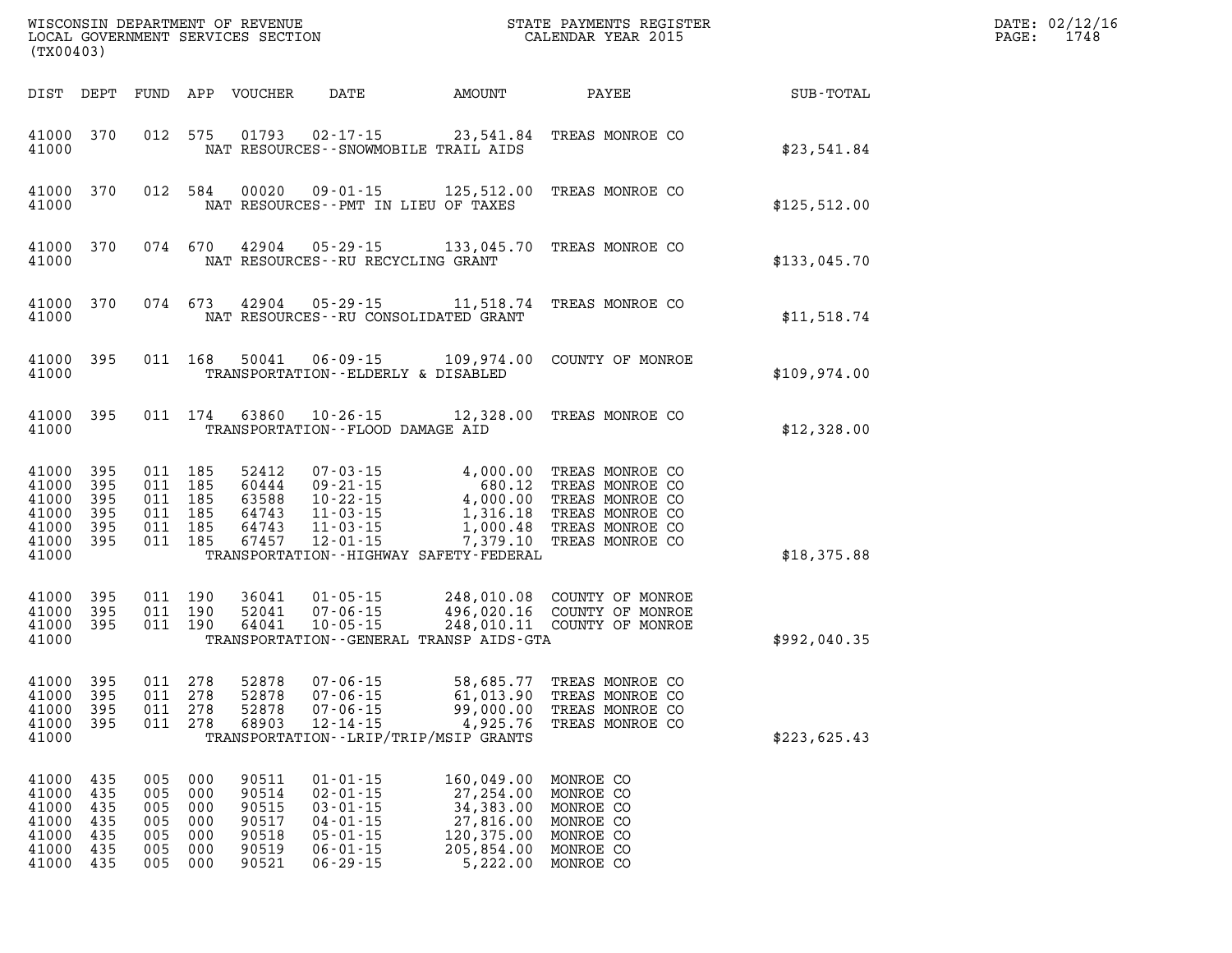| WISCONSIN DEPARTMENT OF REVENUE<br>LOCAL GOVERNMENT SERVICES SECTION FOR THE STATE PAYMENTS REGISTER<br>(TX00403)                                                                                |                                                                                                       |                                                            |                                                                                                                                                    |                                                                                                                                                                         |                                      |                                                                                                                                                                                                |                                                  |                  | DATE: 02/12/1<br>$\mathtt{PAGE:}$<br>1749 |
|--------------------------------------------------------------------------------------------------------------------------------------------------------------------------------------------------|-------------------------------------------------------------------------------------------------------|------------------------------------------------------------|----------------------------------------------------------------------------------------------------------------------------------------------------|-------------------------------------------------------------------------------------------------------------------------------------------------------------------------|--------------------------------------|------------------------------------------------------------------------------------------------------------------------------------------------------------------------------------------------|--------------------------------------------------|------------------|-------------------------------------------|
|                                                                                                                                                                                                  | DIST DEPT FUND APP VOUCHER                                                                            |                                                            |                                                                                                                                                    |                                                                                                                                                                         |                                      |                                                                                                                                                                                                | DATE AMOUNT PAYEE SUB-TOTAL                      |                  |                                           |
| 41000 435<br>41000 435<br>41000<br>41000<br>41000 435<br>41000 435<br>41000                                                                                                                      | 435<br>435                                                                                            |                                                            | 005 000<br>005 000<br>005 000<br>005 000<br>005 000<br>005 000                                                                                     | 90600<br>90601<br>90604<br>90607<br>90609<br>90611                                                                                                                      | HEALTH SERVICES -- STATE/FED AIDS    | 07-01-15 95,006.00 MONROE CO<br>08-01-15 22,117.00 MONROE CO<br>09-01-15 713,063.00 MONROE CO<br>10-01-15 72,160.00 MONROE CO<br>11-02-15 151,788.00 MONROE CO<br>12-01-15 29,998.00 MONROE CO |                                                  | \$1,665,085.00   |                                           |
| 41000<br>41000<br>41000<br>41000<br>41000<br>41000<br>41000<br>41000<br>41000<br>41000<br>41000<br>41000<br>41000<br>41000 437<br>41000<br>41000 437<br>41000<br>41000 437<br>41000 437<br>41000 | 437<br>437<br>437<br>437<br>437<br>437<br>437<br>437<br>437<br>437<br>437<br>437<br>437<br>437<br>437 | 005 000<br>005 000<br>005 000<br>005 000<br>005<br>005 000 | 005 000<br>005 000<br>005 000<br>005 000<br>000<br>005 000<br>005 000<br>005 000<br>005 000<br>005 000<br>005 000<br>005 000<br>005 000<br>005 000 | 00000<br>00000<br>00000<br>00000<br>00000<br>00000<br>00000<br>00000<br>00000<br>00000<br>00000<br>00000<br>00000<br>00000<br>00000<br>00000<br>00000<br>00000<br>00000 |                                      | CHILDREN & FAMILIES - - STATE/FEDERAL AIDS                                                                                                                                                     |                                                  | \$1, 113, 893.19 |                                           |
| 41000 455<br>41000                                                                                                                                                                               |                                                                                                       |                                                            |                                                                                                                                                    |                                                                                                                                                                         | 002 221 14 07-21-15                  | JUSTICE -- LAW ENFORCEMENT SERVICES AID                                                                                                                                                        | 630.00 TREAS MONROE CNTY                         | \$630.00         |                                           |
| 41000 455<br>41000                                                                                                                                                                               |                                                                                                       |                                                            |                                                                                                                                                    |                                                                                                                                                                         | JUSTICE - - LAW ENFORCEMENT TRAINING |                                                                                                                                                                                                | 002 231 19 04-23-15 6,400.00 TREAS MONROE CNTY   | \$6,400.00       |                                           |
| 41000 455<br>41000                                                                                                                                                                               |                                                                                                       |                                                            |                                                                                                                                                    |                                                                                                                                                                         | JUSTICE - - TRIBAL LAW ENFORCEMENT   |                                                                                                                                                                                                | 002 263 03677 01-15-15 22,496.00 TREAS MONROE CO | \$22,496.00      |                                           |

| 41000 455 002 532    |  | 04 | 03-09-15                                | 10,534.34 TREAS MONROE CO |  |             |
|----------------------|--|----|-----------------------------------------|---------------------------|--|-------------|
| 41000 455 002 532 12 |  |    | 07-27-15                                | 12,531.08 TREAS MONROE CO |  |             |
| 41000                |  |    | JUSTICE--VICTIM/WITNESS ASSISTANCE SERV |                           |  | \$23,065.42 |

**41000 465 002 337 01359 06-24-15 7,103.50 TREAS MONROE CO**  MILITARY AFFAIRS-EMERGENCY MGMT PLANNING **\$7,103.50** 

**41000 465 002 342 00086 08-12-15 21,610.61 TREAS MONROE CO**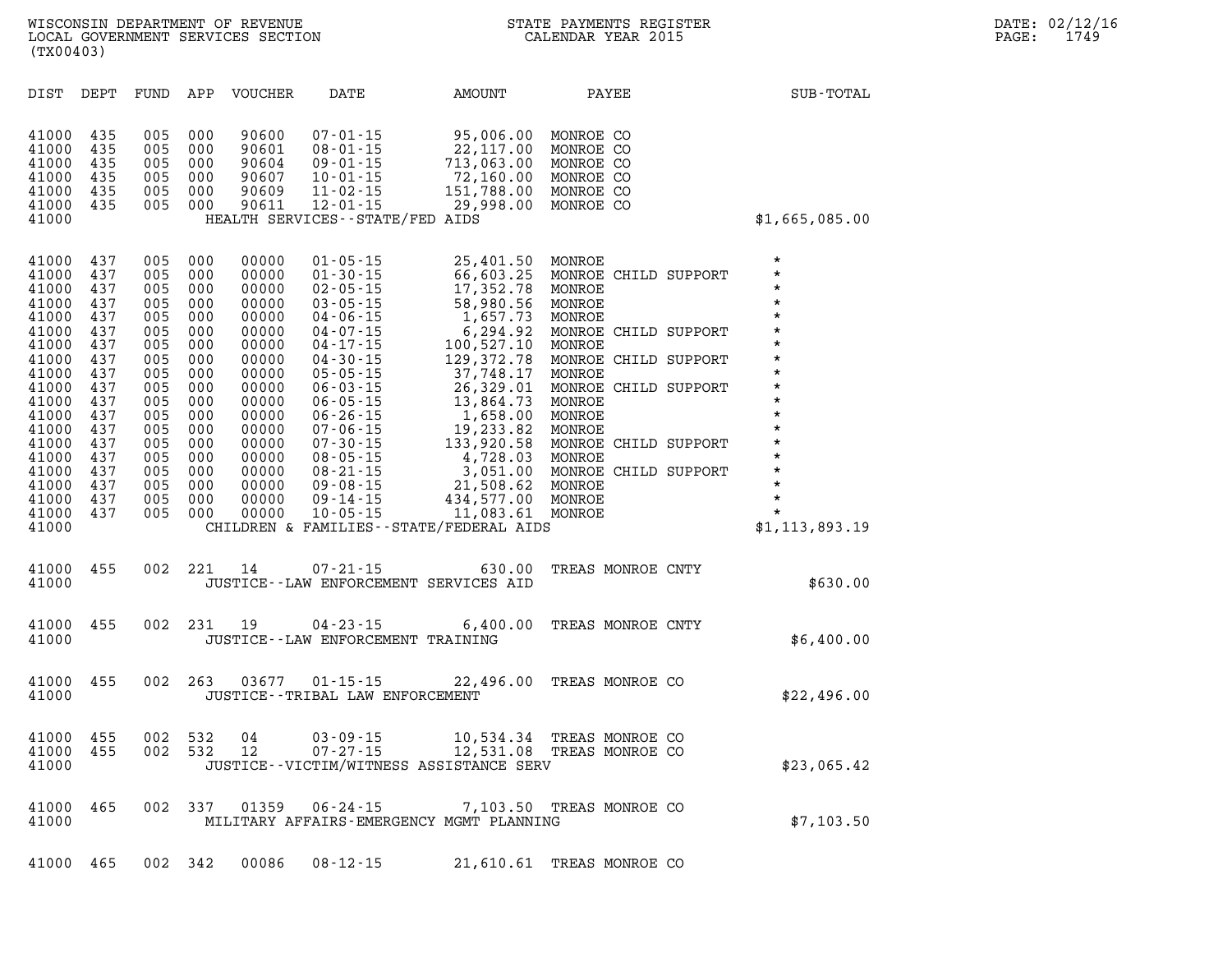| (TX00403)                                                                                                                                                                                                                                                                                                                                                                                                                                                                                                                                                                                                                                                                                                             |                                                                                                                                                                                                                                                                                                                                                                                                                                                                                                                                                                                                                                                                                                                                     |             | DATE: 02/12/16<br>1750<br>PAGE: |
|-----------------------------------------------------------------------------------------------------------------------------------------------------------------------------------------------------------------------------------------------------------------------------------------------------------------------------------------------------------------------------------------------------------------------------------------------------------------------------------------------------------------------------------------------------------------------------------------------------------------------------------------------------------------------------------------------------------------------|-------------------------------------------------------------------------------------------------------------------------------------------------------------------------------------------------------------------------------------------------------------------------------------------------------------------------------------------------------------------------------------------------------------------------------------------------------------------------------------------------------------------------------------------------------------------------------------------------------------------------------------------------------------------------------------------------------------------------------------|-------------|---------------------------------|
| DIST DEPT FUND APP VOUCHER                                                                                                                                                                                                                                                                                                                                                                                                                                                                                                                                                                                                                                                                                            | DATE AMOUNT PAYEE                                                                                                                                                                                                                                                                                                                                                                                                                                                                                                                                                                                                                                                                                                                   | SUB-TOTAL   |                                 |
| 002 342<br>41000 465<br>00923<br>41000<br>MILITARY AFFAIRS-EMERGENCY MGMT-FED FUND                                                                                                                                                                                                                                                                                                                                                                                                                                                                                                                                                                                                                                    | 01-15-15 22,441.62 TREAS MONROE CO                                                                                                                                                                                                                                                                                                                                                                                                                                                                                                                                                                                                                                                                                                  | \$44,052.23 |                                 |
| 41000<br>465<br>072 364<br>01006<br>41000<br>MILITARY AFFAIRS-EMER MGMT-PLANNING AID                                                                                                                                                                                                                                                                                                                                                                                                                                                                                                                                                                                                                                  | 01-20-15 7,571.00 TREAS MONROE CO                                                                                                                                                                                                                                                                                                                                                                                                                                                                                                                                                                                                                                                                                                   | \$7,571.00  |                                 |
| 41000<br>485<br>002 127<br>06043<br>41000<br>VETERANS AFFAIRS GRANTS                                                                                                                                                                                                                                                                                                                                                                                                                                                                                                                                                                                                                                                  | 06-12-15 1,000.00 TREAS MONROE CO                                                                                                                                                                                                                                                                                                                                                                                                                                                                                                                                                                                                                                                                                                   | \$1,000.00  |                                 |
| 082 267<br>41000<br>485<br>06043<br>41000<br>VETERANS AFFAIRS -- GRANTS TO COUNTIES                                                                                                                                                                                                                                                                                                                                                                                                                                                                                                                                                                                                                                   | 06-12-15 4,500.00 TREAS MONROE CO                                                                                                                                                                                                                                                                                                                                                                                                                                                                                                                                                                                                                                                                                                   | \$4,500.00  |                                 |
| 41000<br>485<br>083 370<br>06043<br>41000<br>VETERANS AFFAIRS -- GRANTS TO COUNTIES                                                                                                                                                                                                                                                                                                                                                                                                                                                                                                                                                                                                                                   | 06-12-15 4,500.00 TREAS MONROE CO                                                                                                                                                                                                                                                                                                                                                                                                                                                                                                                                                                                                                                                                                                   | \$4,500.00  |                                 |
| 41000<br>505<br>002 155<br>60014<br>41000<br>505<br>002 155<br>60014<br>41000<br>002 155<br>505<br>60079<br>41000<br>505<br>002 155<br>60079<br>41000<br>002 155<br>505<br>60152<br>41000<br>505<br>002 155<br>60152<br>41000<br>002 155<br>505<br>60438<br>41000<br>505<br>002 155<br>60438<br>41000<br>002 155<br>505<br>60577<br>41000<br>505<br>002 155<br>60577<br>41000<br>002 155<br>505<br>60612<br>41000<br>505<br>002 155<br>60612<br>41000<br>002 155<br>505<br>60685<br>41000<br>505<br>002 155<br>60685<br>41000<br>002 155<br>505<br>60764<br>41000<br>505<br>002 155<br>60764<br>41000<br>60843<br>505<br>002 155<br>41000<br>505<br>002 155<br>60843<br>41000<br>DOA-HOUSING ASSISTANCE-FEDERAL FUNDS | $\begin{array}{cccc} 07\text{-}24\text{-}15 & 795.00 \\ 07\text{-}24\text{-}15 & 2,500.00 \\ 08\text{-}26\text{-}15 & 2,256.00 \\ 08\text{-}26\text{-}15 & 625.00 \\ 09\text{-}24\text{-}15 & 625.00 \\ 09\text{-}24\text{-}15 & 2,256.00 \\ 01\text{-}26\text{-}15 & 2,000.00 \\ 01\text{-}26\text{-}15 & 2,000.00 \\ 03\text{-}11\text$<br>TREAS MONROE CNTY<br>TREAS MONROE CNTY<br>TREAS MONROE CNTY<br>TREAS MONROE CNTY<br>TREAS MONROE CNTY<br>TREAS MONROE CNTY<br>TREAS MONROE CNTY<br>TREAS MONROE CNTY<br>TREAS MONROE CNTY<br>TREAS MONROE CNTY<br>TREAS MONROE CNTY<br>TREAS MONROE CNTY<br>TREAS MONROE CNTY<br>TREAS MONROE CNTY<br>TREAS MONROE CNTY<br>TREAS MONROE CNTY<br>TREAS MONROE CNTY<br>TREAS MONROE CNTY | \$36,557.00 |                                 |
| 41000 505<br>035 371<br>60014<br>$07 - 24 - 15$<br>41000<br>505<br>035<br>371<br>60014<br>$07 - 24 - 15$<br>41000<br>505<br>035<br>371<br>60014<br>$07 - 24 - 15$<br>371<br>41000<br>505<br>035<br>60079<br>$08 - 26 - 15$<br>371<br>$08 - 26 - 15$<br>41000<br>505<br>035<br>60079<br>$08 - 26 - 15$<br>41000<br>505<br>035<br>371<br>60079<br>371<br>$09 - 24 - 15$<br>41000<br>505<br>035<br>60152<br>$09 - 24 - 15$<br>41000<br>505<br>035<br>371<br>60152<br>$09 - 24 - 15$<br>41000<br>505<br>035<br>371<br>60152<br>41000<br>371<br>$01 - 26 - 15$<br>505<br>035<br>60438<br>371<br>$01 - 26 - 15$<br>41000<br>505<br>035<br>60438<br>41000<br>035<br>371<br>$01 - 26 - 15$<br>505<br>60438                    | 330.00 TREAS MONROE CNTY<br>400.00<br>TREAS MONROE CNTY<br>365.00<br>TREAS MONROE CNTY<br>564.00<br>TREAS MONROE CNTY<br>50.00<br>TREAS MONROE CNTY<br>832.00<br>TREAS MONROE CNTY<br>175.00<br>TREAS MONROE CNTY<br>756.00<br>TREAS MONROE CNTY<br>525.00<br>TREAS MONROE CNTY<br>250.00<br>TREAS MONROE CNTY<br>500.00<br>TREAS MONROE CNTY<br>1,000.00<br>TREAS MONROE CNTY                                                                                                                                                                                                                                                                                                                                                      |             |                                 |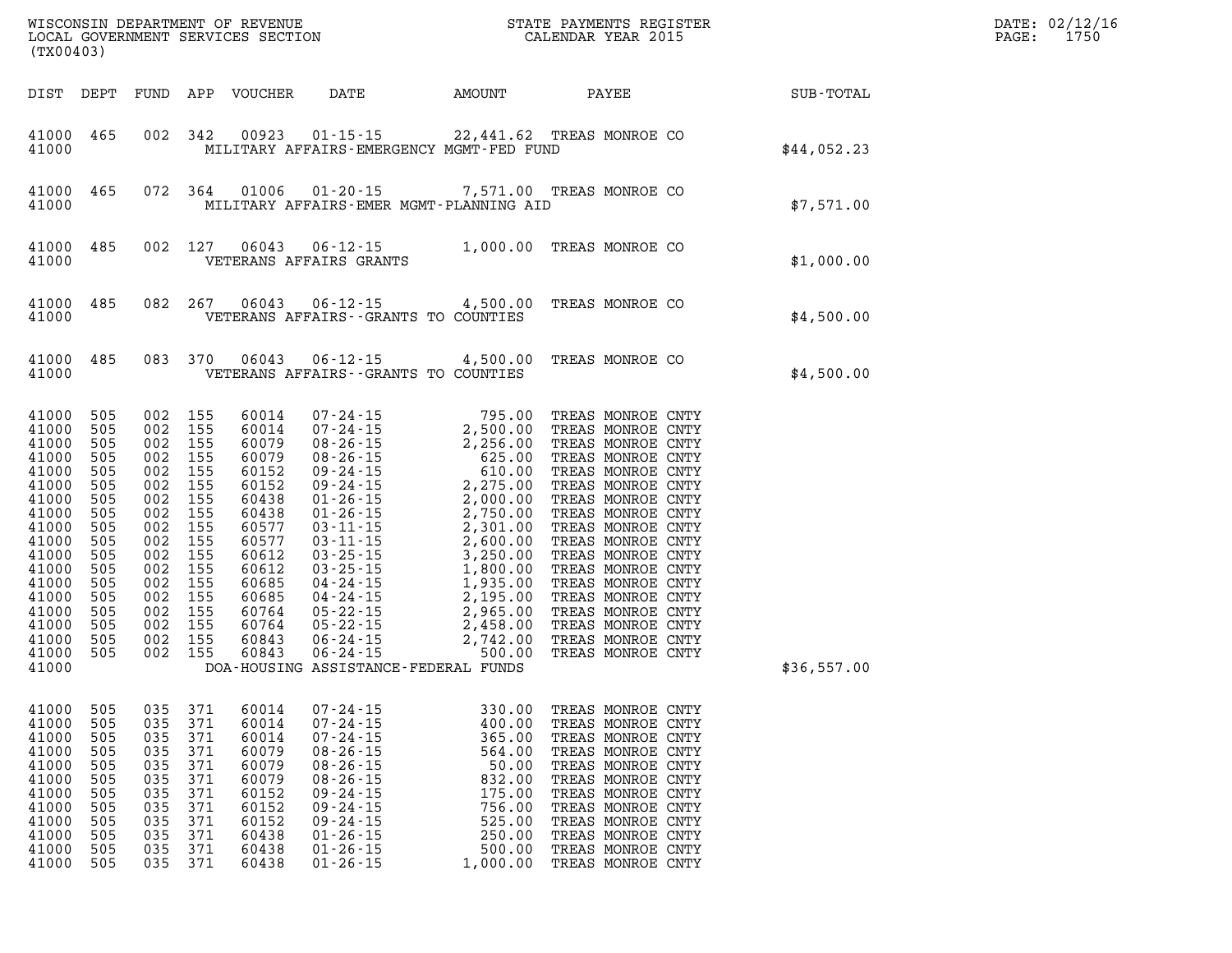| DIST<br>DEPT                                                                                                                                                                                                                                          | <b>FUND</b>                                                                                           | APP<br>VOUCHER                                                                                                                                                                                                                               | DATE                                                                                                                                                                                                                                                                                                    | <b>AMOUNT</b>                                                                                                                                                          | PAYEE                                                                                                                                                                                                                                                                                                                   | SUB-TOTAL      |
|-------------------------------------------------------------------------------------------------------------------------------------------------------------------------------------------------------------------------------------------------------|-------------------------------------------------------------------------------------------------------|----------------------------------------------------------------------------------------------------------------------------------------------------------------------------------------------------------------------------------------------|---------------------------------------------------------------------------------------------------------------------------------------------------------------------------------------------------------------------------------------------------------------------------------------------------------|------------------------------------------------------------------------------------------------------------------------------------------------------------------------|-------------------------------------------------------------------------------------------------------------------------------------------------------------------------------------------------------------------------------------------------------------------------------------------------------------------------|----------------|
| 41000<br>505<br>505<br>41000<br>41000<br>505<br>505<br>41000<br>41000<br>505<br>505<br>41000<br>41000<br>505<br>41000<br>505<br>41000<br>505<br>41000<br>505<br>41000<br>505<br>41000<br>505<br>41000<br>505<br>41000<br>505<br>41000<br>505<br>41000 | 035<br>035<br>035<br>035<br>035<br>035<br>035<br>035<br>035<br>035<br>035<br>035<br>035<br>035<br>035 | 60577<br>371<br>371<br>60577<br>60577<br>371<br>371<br>60612<br>371<br>60612<br>371<br>60612<br>371<br>60685<br>371<br>60685<br>371<br>60685<br>371<br>60764<br>371<br>60764<br>371<br>60764<br>371<br>60843<br>371<br>60843<br>371<br>60843 | $03 - 11 - 15$<br>$03 - 11 - 15$<br>$03 - 11 - 15$<br>$03 - 25 - 15$<br>$03 - 25 - 15$<br>$03 - 25 - 15$<br>$04 - 24 - 15$<br>$04 - 24 - 15$<br>$04 - 24 - 15$<br>$05 - 22 - 15$<br>$05 - 22 - 15$<br>$05 - 22 - 15$<br>$06 - 24 - 15$<br>$06 - 24 - 15$<br>$06 - 24 - 15$<br>DOA--PUBLIC BENEFITS FUND | 1,300.00<br>1,761.00<br>382.00<br>1,825.00<br>1,175.00<br>1,295.00<br>1,587.00<br>1,354.00<br>1,155.00<br>2,793.00<br>935.00<br>1,862.00<br>782.00<br>875.00<br>495.00 | TREAS MONROE CNTY<br>TREAS MONROE CNTY<br>TREAS MONROE CNTY<br>TREAS MONROE CNTY<br>TREAS MONROE CNTY<br>TREAS MONROE CNTY<br>TREAS MONROE CNTY<br>TREAS MONROE CNTY<br>TREAS MONROE CNTY<br>TREAS MONROE CNTY<br>TREAS MONROE CNTY<br>TREAS MONROE CNTY<br>TREAS MONROE CNTY<br>TREAS MONROE CNTY<br>TREAS MONROE CNTY | \$25,323.00    |
| 505<br>41000<br>41000<br>505<br>41000                                                                                                                                                                                                                 | 089<br>089                                                                                            | 00244<br>166<br>166<br>04935                                                                                                                                                                                                                 | $07 - 30 - 15$<br>$01 - 21 - 15$<br>DOA--LAND INFORMATION FUND                                                                                                                                                                                                                                          | 41,912.00<br>1,000.00                                                                                                                                                  | TREAS MONROE CNTY<br>TREAS MONROE CNTY                                                                                                                                                                                                                                                                                  | \$42,912.00    |
| 835<br>41000<br>41000                                                                                                                                                                                                                                 | 002                                                                                                   | 105<br>43993                                                                                                                                                                                                                                 | $07 - 27 - 15$<br>REVENUE - - STATE SHARED REVENUES                                                                                                                                                                                                                                                     | 341,948.94                                                                                                                                                             | TREAS MONROE CO                                                                                                                                                                                                                                                                                                         | \$341,948.94   |
| 835<br>41000<br>41000                                                                                                                                                                                                                                 | 002                                                                                                   | 109<br>01041                                                                                                                                                                                                                                 | $07 - 27 - 15$<br>REVENUE--EXEMPT COMPUTER AID                                                                                                                                                                                                                                                          | 44,567.00                                                                                                                                                              | TREAS MONROE CO                                                                                                                                                                                                                                                                                                         | \$44,567.00    |
| 41000<br>835<br>41000<br>835<br>41000                                                                                                                                                                                                                 | 002<br>002                                                                                            | 302<br>10080<br>302<br>11080                                                                                                                                                                                                                 | $07 - 27 - 15$<br>$07 - 27 - 15$                                                                                                                                                                                                                                                                        | 2,449,251.21<br>739,509.41<br>REVENUE-FIRST DOLLAR/SCHOOL LEVY CREDITS                                                                                                 | TREAS MONROE CO<br>TREAS MONROE CO                                                                                                                                                                                                                                                                                      | \$3,188,760.62 |
| 835<br>41000<br>41000                                                                                                                                                                                                                                 | 021                                                                                                   | 363<br>37219                                                                                                                                                                                                                                 | $03 - 23 - 15$<br>REVENUE - - LOTTERY CREDIT -                                                                                                                                                                                                                                                          | 776,940.18                                                                                                                                                             | TREAS MONROE CO                                                                                                                                                                                                                                                                                                         | \$776,940.18   |
| 41000                                                                                                                                                                                                                                                 |                                                                                                       | DISTRICT TOTAL APPROPRIATIONS                                                                                                                                                                                                                |                                                                                                                                                                                                                                                                                                         |                                                                                                                                                                        |                                                                                                                                                                                                                                                                                                                         | \$9,161,287.64 |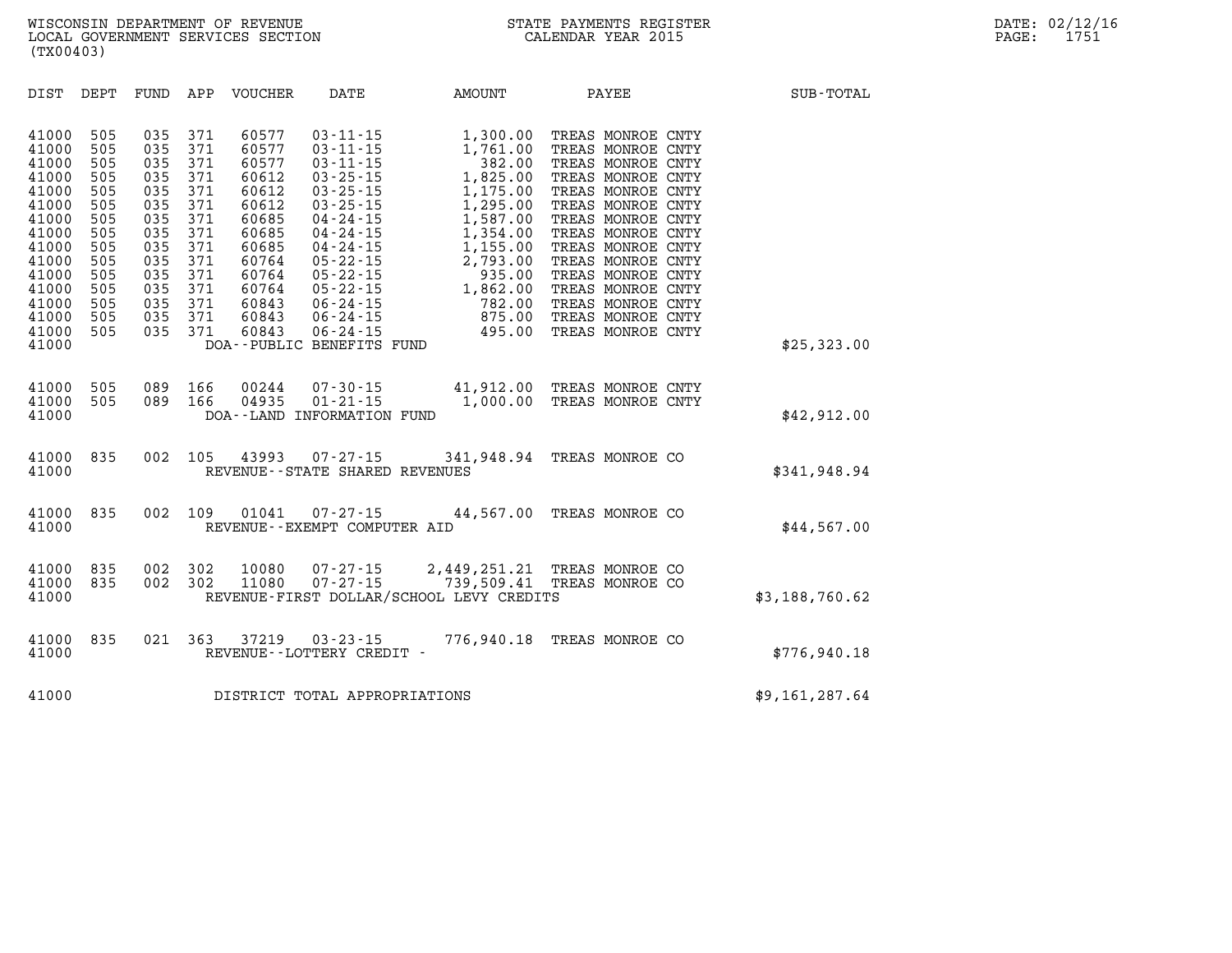| WISCONSIN DEPARTMENT OF REVENUE<br>LOCAL GOVERNMENT SERVICES SECTION<br>(TX00403) |            |                    |         |                            |                                |                                                                          | STATE PAYMENTS REGISTER<br>CALENDAR YEAR 2015                                                                                 |             | DATE: 02/12/16<br>1752<br>$\mathtt{PAGE}$ : |
|-----------------------------------------------------------------------------------|------------|--------------------|---------|----------------------------|--------------------------------|--------------------------------------------------------------------------|-------------------------------------------------------------------------------------------------------------------------------|-------------|---------------------------------------------|
|                                                                                   |            |                    |         | DIST DEPT FUND APP VOUCHER | DATE                           | AMOUNT                                                                   | PAYEE                                                                                                                         | SUB-TOTAL   |                                             |
| 41002 165<br>41002                                                                |            |                    |         |                            |                                | 002 225 01022 06-25-15 2,451.89<br>SAFETY/PROF SERV--FIRE INSURANCE DUES | TREAS TN ADRIAN                                                                                                               | \$2,451.89  |                                             |
| 41002                                                                             |            |                    |         |                            |                                | NAT RESOURCES--FOREST CROP/MFL/CO FOREST                                 | 41002 370 012 571 39231 06-02-15 219.99 TREAS TN ADRIAN                                                                       | \$219.99    |                                             |
| 41002<br>41002                                                                    | 395<br>395 | 011 191<br>011 191 |         | 39025                      |                                |                                                                          |                                                                                                                               |             |                                             |
| 41002<br>41002<br>41002                                                           | 395<br>395 | 011 191<br>011 191 |         |                            |                                | TRANSPORTATION--GENERAL TRANSP AIDS-GTA                                  | 47025 04-06-15 19,966.63 TOWN OF ADRIAN<br>55025 07-06-15 19,966.63 TOWN OF ADRIAN<br>67025 10-05-15 19,966.65 TOWN OF ADRIAN | \$79,866.54 |                                             |
| 41002 835<br>41002                                                                |            | 002                |         |                            | REVENUE--STATE SHARED REVENUES |                                                                          | 105  43959  07-27-15  4,530.60  TREAS TN ADRIAN                                                                               | \$4,530.60  |                                             |
| 41002 835<br>41002                                                                |            |                    | 002 109 |                            | REVENUE--EXEMPT COMPUTER AID   |                                                                          | 5.00 TREAS TN ADRIAN                                                                                                          | \$5.00      |                                             |
| 41002                                                                             |            |                    |         |                            | DISTRICT TOTAL APPROPRIATIONS  |                                                                          |                                                                                                                               | \$87,074.02 |                                             |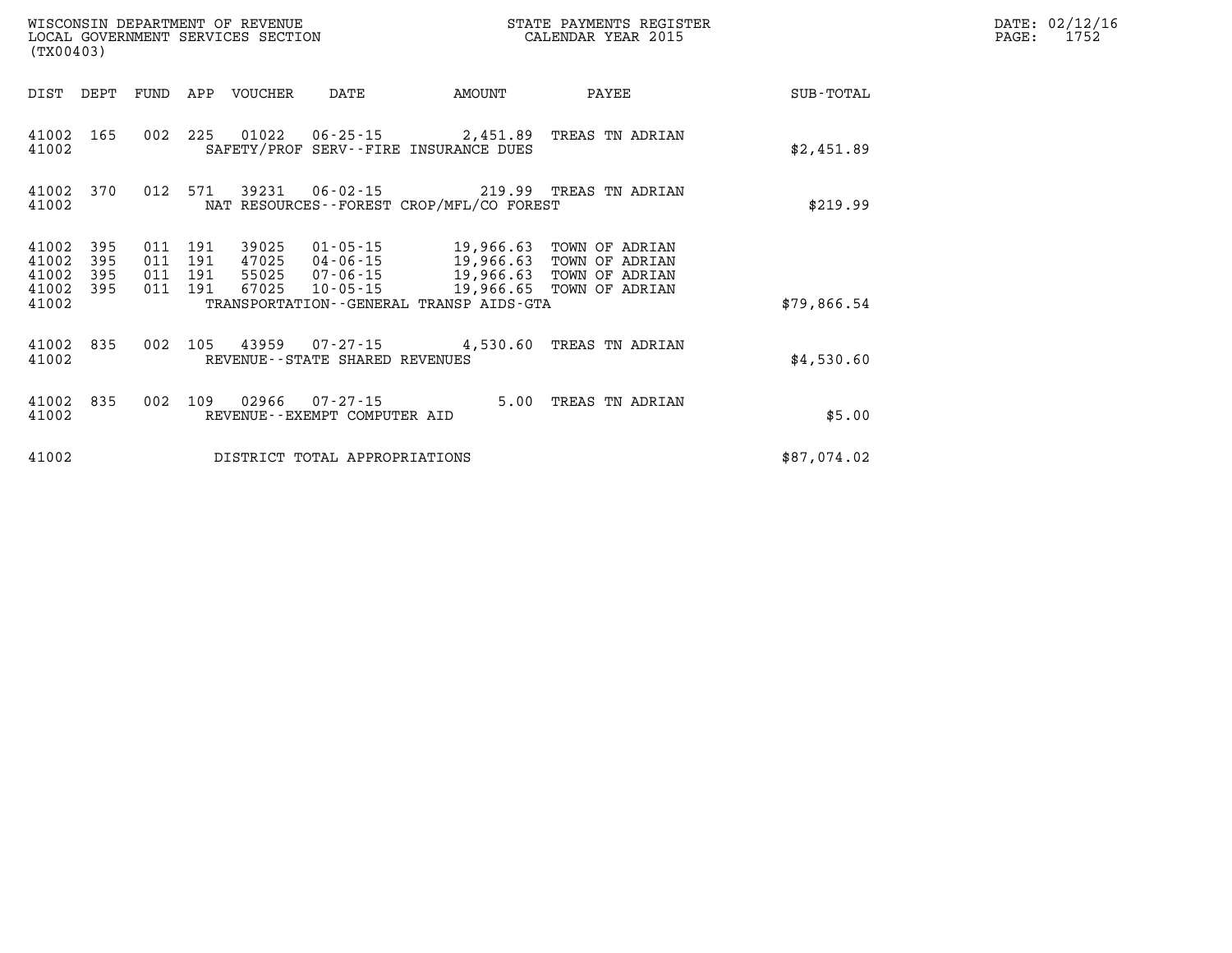| (TX00403)                                             |                  |                                          |         |                            |                                |                                          |                                                                                                                                                                                   |              | DATE: 02/12/16<br>1753<br>$\mathtt{PAGE:}$ |
|-------------------------------------------------------|------------------|------------------------------------------|---------|----------------------------|--------------------------------|------------------------------------------|-----------------------------------------------------------------------------------------------------------------------------------------------------------------------------------|--------------|--------------------------------------------|
|                                                       |                  |                                          |         | DIST DEPT FUND APP VOUCHER | DATE                           |                                          | AMOUNT PAYEE                                                                                                                                                                      | SUB-TOTAL    |                                            |
| 41004                                                 | 41004 165        |                                          |         |                            |                                | SAFETY/PROF SERV--FIRE INSURANCE DUES    | 002 225 01023 06-25-15 2,762.89 TREAS TN ANGELO                                                                                                                                   | \$2,762.89   |                                            |
| 41004                                                 | 41004 370        |                                          |         |                            |                                | NAT RESOURCES-SEVERANCE/YIELD/WITHDRAWAL | 000 001 01DNR 04-09-15 19,696.89 TREAS TOWN ANGELO                                                                                                                                | \$19,696.89  |                                            |
| 41004                                                 | 41004 370        |                                          |         |                            |                                | NAT RESOURCES--FOREST CROP/MFL/CO FOREST | 012 571 39232 06-02-15 337.20 TREAS TN ANGELO                                                                                                                                     | \$337.20     |                                            |
| 41004 370<br>41004<br>41004 370<br>41004              | 41004 370<br>370 | 012 579<br>012 579<br>012 579<br>012 579 |         |                            |                                | NAT RESOURCES--AIDS IN LIEU OF TAXES     |                                                                                                                                                                                   | \$232.07     |                                            |
| 41004 395<br>41004 395<br>41004<br>41004 395<br>41004 | 395              | 011 191<br>011 191<br>011 191            | 011 191 |                            |                                | TRANSPORTATION--GENERAL TRANSP AIDS-GTA  | 39026  01-05-15  12,887.20 TOWN OF ANGELO<br>47026  04-06-15  12,887.20 TOWN OF ANGELO<br>55026  07-06-15  12,887.20 TOWN OF ANGELO<br>67026  10-05-15  12,887.22  TOWN OF ANGELO | \$51,548.82  |                                            |
| 41004                                                 | 41004 835        |                                          |         |                            | REVENUE--STATE SHARED REVENUES |                                          | 002 105 43960 07-27-15 9,591.42 TREAS TN ANGELO                                                                                                                                   | \$9,591.42   |                                            |
| 41004 835<br>41004                                    |                  |                                          |         |                            | REVENUE--EXEMPT COMPUTER AID   |                                          | 002 109 02967 07-27-15 11.00 TREAS TN ANGELO                                                                                                                                      | \$11.00      |                                            |
| 41004                                                 | 41004 835        |                                          |         |                            | REVENUE - - LOTTERY CREDIT -   |                                          | 021 363 35770 03-23-15 1,061.83 TREAS TN ANGELO                                                                                                                                   | \$1,061.83   |                                            |
| 41004                                                 |                  |                                          |         |                            | DISTRICT TOTAL APPROPRIATIONS  |                                          |                                                                                                                                                                                   | \$85, 242.12 |                                            |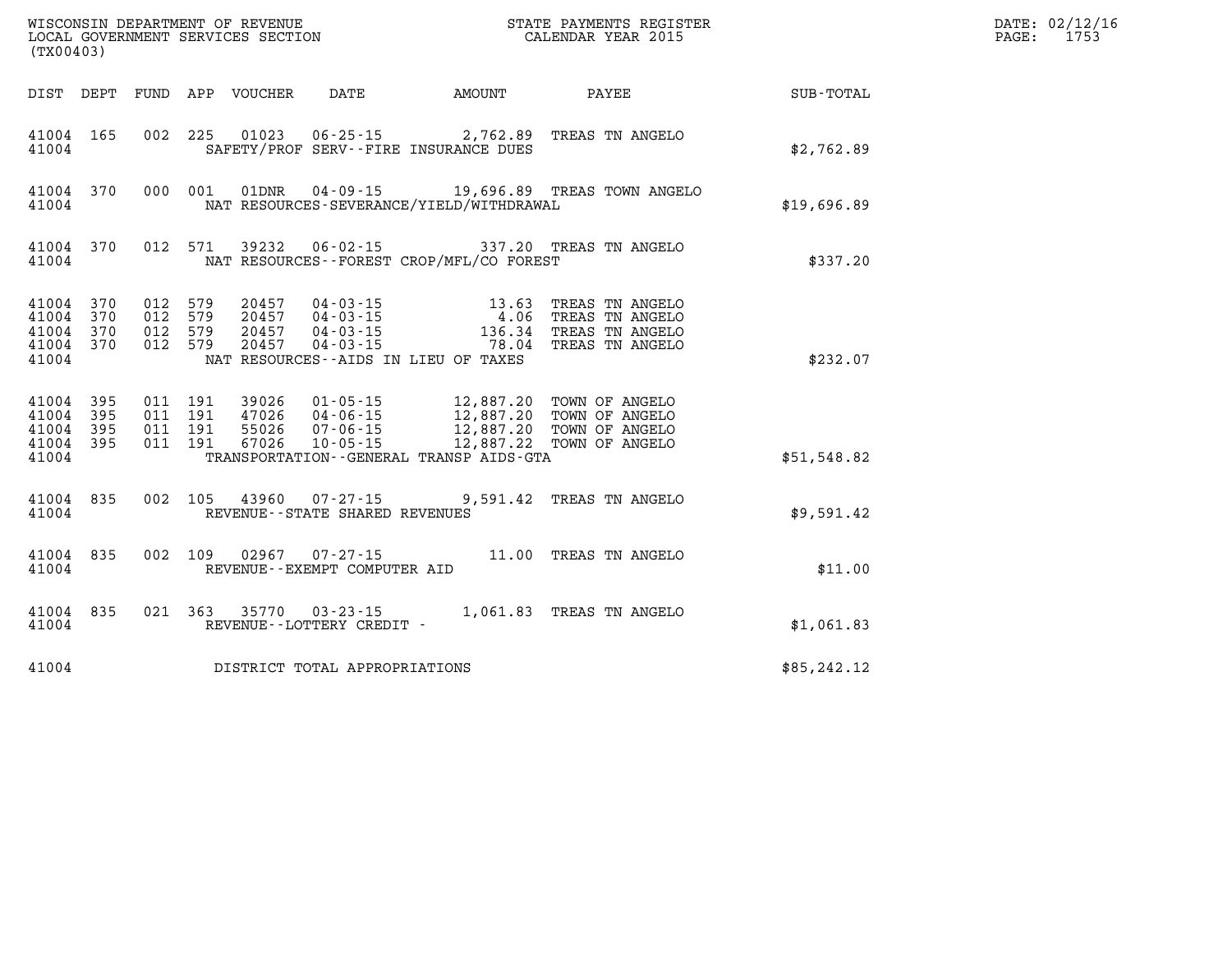| DATE: | 02/12/16 |
|-------|----------|
| PAGE: | 1754     |

|                                  | LOCAL GOVERNMENT SERVICES SECTION<br>(TX00403) |            |                                  |                                  | CALENDAR YEAR 2015                                       |                                                                               | PAGE:                                          | 1754          |  |  |
|----------------------------------|------------------------------------------------|------------|----------------------------------|----------------------------------|----------------------------------------------------------|-------------------------------------------------------------------------------|------------------------------------------------|---------------|--|--|
| DIST                             | DEPT                                           | FUND       |                                  | APP VOUCHER                      | DATE                                                     | AMOUNT                                                                        | PAYEE                                          | SUB-TOTAL     |  |  |
| 41006 165<br>41006               |                                                | 002        | 225                              | 01024                            |                                                          | 06-25-15 4,343.13 TREAS TN BYRON<br>SAFETY/PROF SERV--FIRE INSURANCE DUES     |                                                | \$4,343.13    |  |  |
| 41006<br>41006 370<br>41006      | 370                                            | 012<br>012 | 571<br>571                       | 39233<br>39233                   | $06 - 02 - 15$<br>$06 - 02 - 15$                         | NAT RESOURCES - - FOREST CROP/MFL/CO FOREST                                   | 307.13 TREAS TN BYRON<br>298.95 TREAS TN BYRON | \$606.08      |  |  |
| 41006<br>41006<br>41006<br>41006 | 395<br>395<br>395<br>395                       | 011<br>011 | 191<br>191<br>011 191<br>011 191 | 39027<br>47027<br>55027<br>67027 | $01 - 05 - 15$<br>04-06-15<br>07-06-15<br>$10 - 05 - 15$ | 25,548.70 TOWN OF BYRON<br>25,548.70 TOWN OF BYRON<br>25,548.70 TOWN OF BYRON |                                                |               |  |  |
| 41006                            |                                                |            |                                  |                                  |                                                          | 25,548.72 TOWN OF BYRON<br>TRANSPORTATION--GENERAL TRANSP AIDS-GTA            |                                                | \$102, 194.82 |  |  |
| 41006 835<br>41006               |                                                | 002        | 105                              |                                  | REVENUE--STATE SHARED REVENUES                           | 43961  07-27-15  8,541.83  TREAS TN BYRON                                     |                                                | \$8,541.83    |  |  |
| 41006 835<br>41006               |                                                | 002        | 109                              | 02968                            | 07-27-15<br>REVENUE - - EXEMPT COMPUTER AID              | 236.00                                                                        | TREAS TN BYRON                                 | \$236.00      |  |  |
| 41006                            |                                                |            |                                  |                                  | DISTRICT TOTAL APPROPRIATIONS                            |                                                                               |                                                | \$115,921.86  |  |  |

WISCONSIN DEPARTMENT OF REVENUE **STATE PAYMENTS REGISTER**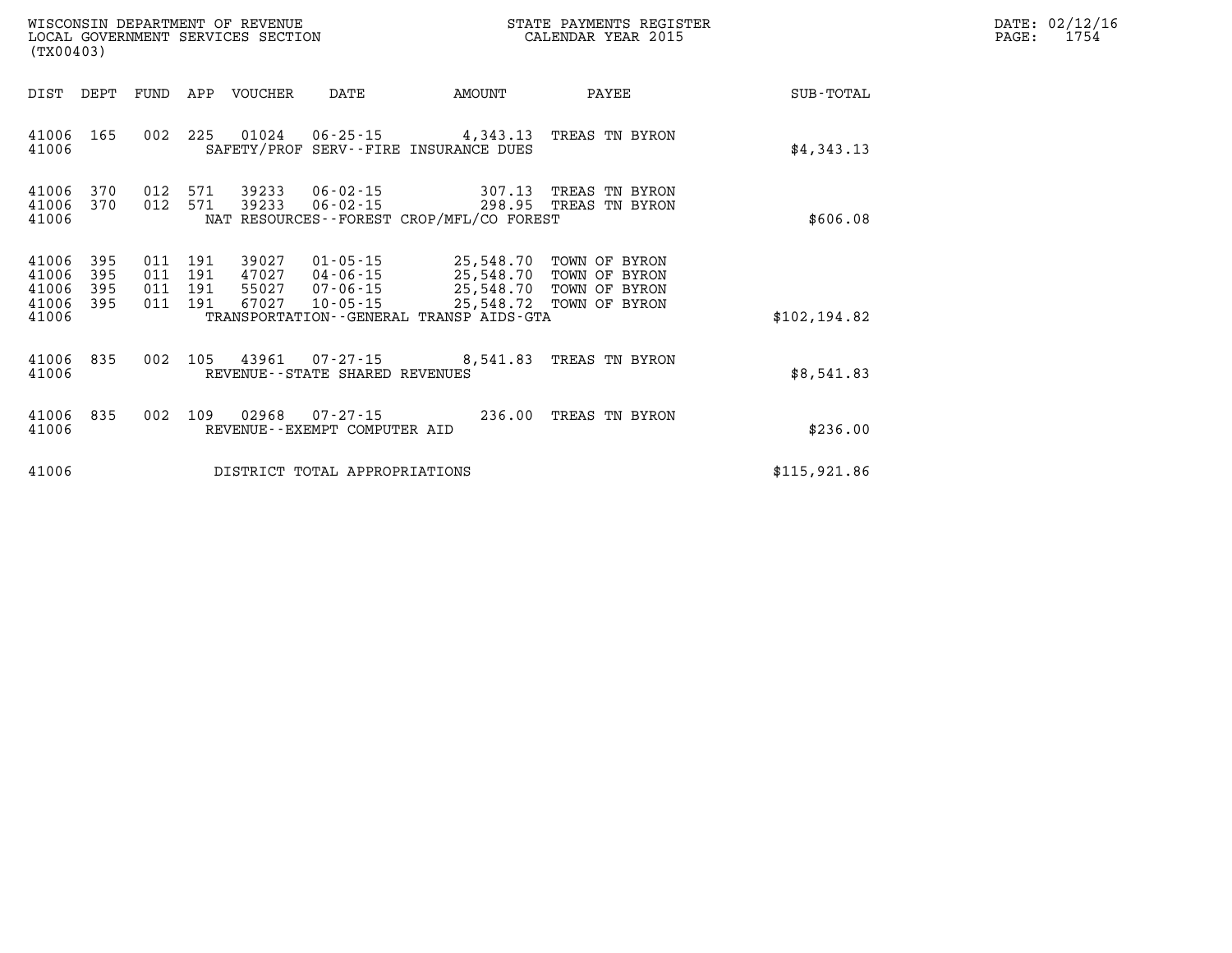| ${\tt WISCONSIM\ DEPARTMENT\ OF\ REVENUE}\qquad \qquad {\tt STATE\ PAYMENTS\ REGISTER}\nonumber\\ {\tt LOCAL\ GOVERNMENT\ SERVICES\ SECTION}\qquad \qquad {\tt CALENDAR\ YEAR\ 2015}$<br>(TX00403) |              |  |  |  |                                |                                          |                                                                                                             |              | DATE: 02/12/16<br>PAGE: 1755 |
|----------------------------------------------------------------------------------------------------------------------------------------------------------------------------------------------------|--------------|--|--|--|--------------------------------|------------------------------------------|-------------------------------------------------------------------------------------------------------------|--------------|------------------------------|
|                                                                                                                                                                                                    |              |  |  |  |                                | DIST DEPT FUND APP VOUCHER DATE AMOUNT   | PAYEE SUB-TOTAL                                                                                             |              |                              |
| 41008                                                                                                                                                                                              |              |  |  |  |                                | SAFETY/PROF SERV--FIRE INSURANCE DUES    | 41008 165 002 225 01025 06-25-15 1,051.76 TREAS TN CLIFTON                                                  | \$1,051.76   |                              |
| 41008                                                                                                                                                                                              |              |  |  |  |                                | NAT RESOURCES-SEVERANCE/YIELD/WITHDRAWAL | 41008 370 000 001 05DNR 09-28-15 819.44 TREAS TOWN CLIFTON                                                  | \$819.44     |                              |
| 41008                                                                                                                                                                                              |              |  |  |  |                                | NAT RESOURCES--FOREST CROP/MFL/CO FOREST | 41008 370 012 571 39234 06-02-15 396.87 TREAS TN CLIFTON                                                    | \$396.87     |                              |
| 41008                                                                                                                                                                                              |              |  |  |  |                                | NAT RESOURCES--AIDS IN LIEU OF TAXES     | 41008 370 012 579 20458 04-03-15 .10 TREAS TN CLIFTON 41008 370 012 579 20458 04-03-15 .98 TREAS TN CLIFTON | \$1.08       |                              |
| 41008<br>41008<br>41008 395<br>41008 395                                                                                                                                                           | - 395<br>395 |  |  |  |                                |                                          |                                                                                                             |              |                              |
| 41008                                                                                                                                                                                              |              |  |  |  |                                | TRANSPORTATION--GENERAL TRANSP AIDS-GTA  |                                                                                                             | \$91,669.26  |                              |
| 41008                                                                                                                                                                                              |              |  |  |  | REVENUE--STATE SHARED REVENUES |                                          | 41008 835 002 105 43962 07-27-15 8,858.13 TREAS TN CLIFTON                                                  | \$8,858.13   |                              |
| 41008 835<br>41008                                                                                                                                                                                 |              |  |  |  | REVENUE--EXEMPT COMPUTER AID   |                                          | 002 109 02969 07-27-15 1.00 TREAS TN CLIFTON                                                                | \$1.00       |                              |
| 41008                                                                                                                                                                                              |              |  |  |  | DISTRICT TOTAL APPROPRIATIONS  |                                          |                                                                                                             | \$102,797.54 |                              |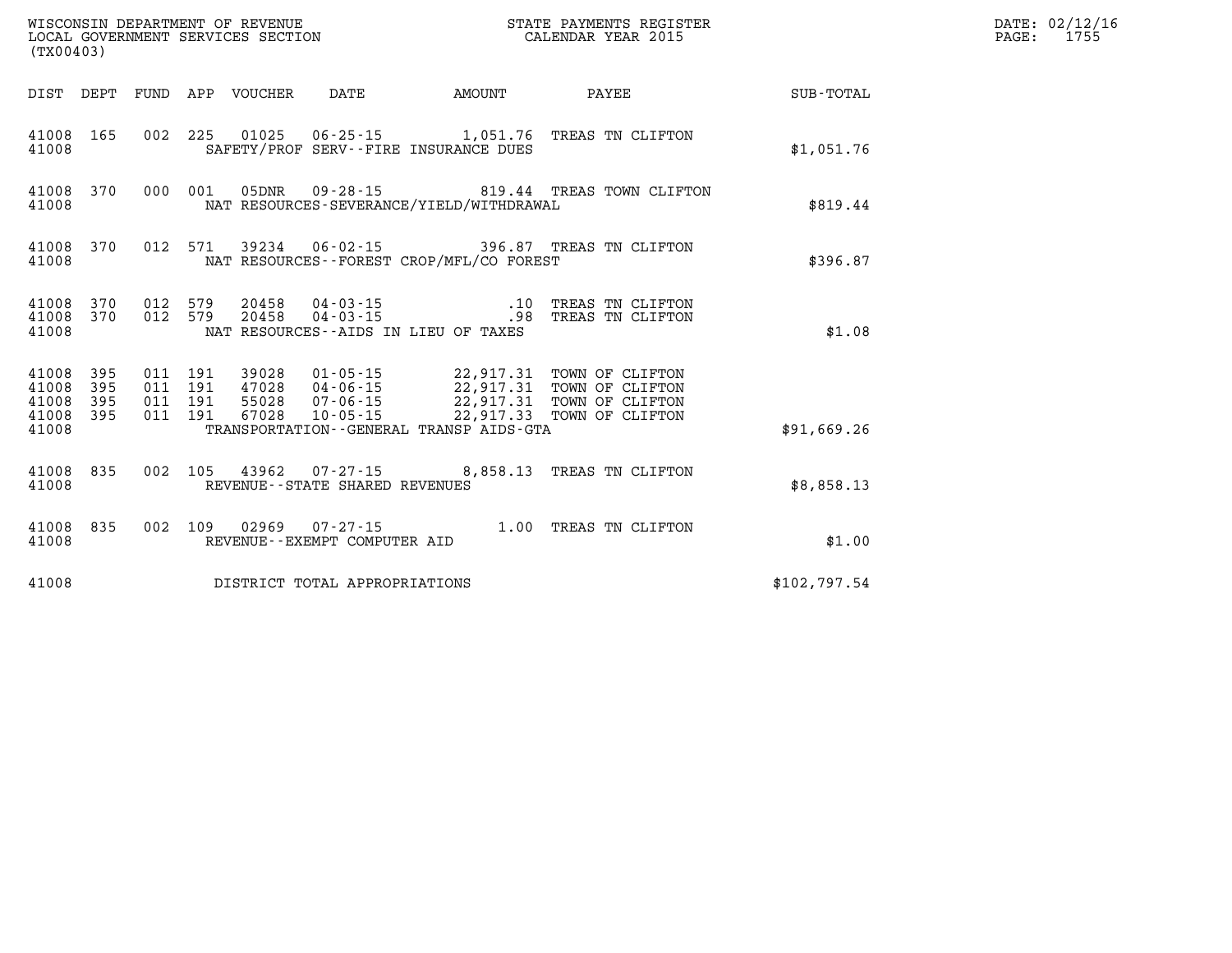| % WISCONSIN DEPARTMENT OF REVENUE $$\tt SCATE$ PAYMENTS REGIST LOCAL GOVERNMENT SERVICES SECTION $$\tt CALEINDAR$ YEAR 2015<br>(TX00403) |            |                                          |  |                            |                                      |                                          | STATE PAYMENTS REGISTER                                                                                                                                                                      |               | DATE: 02/12/16<br>PAGE:<br>1756 |
|------------------------------------------------------------------------------------------------------------------------------------------|------------|------------------------------------------|--|----------------------------|--------------------------------------|------------------------------------------|----------------------------------------------------------------------------------------------------------------------------------------------------------------------------------------------|---------------|---------------------------------|
|                                                                                                                                          |            |                                          |  | DIST DEPT FUND APP VOUCHER | DATE                                 | <b>AMOUNT</b>                            | <b>PAYEE</b>                                                                                                                                                                                 | SUB-TOTAL     |                                 |
| 41010 165<br>41010                                                                                                                       |            |                                          |  |                            |                                      | SAFETY/PROF SERV--FIRE INSURANCE DUES    | 002 225 01026 06-25-15 1,201.43 TREAS TN GLENDALE                                                                                                                                            | \$1,201.43    |                                 |
| 41010                                                                                                                                    | 41010 370  |                                          |  |                            |                                      | NAT RESOURCES--FOREST CROP/MFL/CO FOREST | 012 571 39235 06-02-15 263.65 TREAS TN GLENDALE                                                                                                                                              | \$263.65      |                                 |
| 41010 370<br>41010                                                                                                                       | 41010 370  | 012 579<br>012 579                       |  |                            |                                      | NAT RESOURCES--AIDS IN LIEU OF TAXES     |                                                                                                                                                                                              | \$86.50       |                                 |
| 41010                                                                                                                                    | 41010 370  |                                          |  |                            | NAT RESOURCES - - RU RECYCLING GRANT |                                          | 074 670 42905 05-29-15 1,130.30 TREAS TN GLENDALE                                                                                                                                            | \$1,130.30    |                                 |
| 41010<br>41010<br>41010 395<br>41010 395<br>41010                                                                                        | 395<br>395 | 011 191<br>011 191<br>011 191<br>011 191 |  |                            |                                      | TRANSPORTATION--GENERAL TRANSP AIDS-GTA  | 39029  01-05-15  28,548.93  TOWN OF GLENDALE<br>47029  04-06-15  28,548.93  TOWN OF GLENDALE<br>55029  07-06-15  28,548.93  TOWN OF GLENDALE<br>67029  10-05-15  28,548.93  TOWN OF GLENDALE | \$114, 195.72 |                                 |
| 41010 835<br>41010                                                                                                                       |            | 002                                      |  |                            | REVENUE - - STATE SHARED REVENUES    |                                          | $105$ 43963 07-27-15 6,807.05 TREAS TN GLENDALE                                                                                                                                              | \$6,807.05    |                                 |
| 41010 835<br>41010                                                                                                                       |            | 002 109                                  |  |                            | REVENUE--EXEMPT COMPUTER AID         |                                          | 29.00 TREAS TN GLENDALE                                                                                                                                                                      | \$29.00       |                                 |
| 41010                                                                                                                                    |            |                                          |  |                            | DISTRICT TOTAL APPROPRIATIONS        |                                          |                                                                                                                                                                                              | \$123,713.65  |                                 |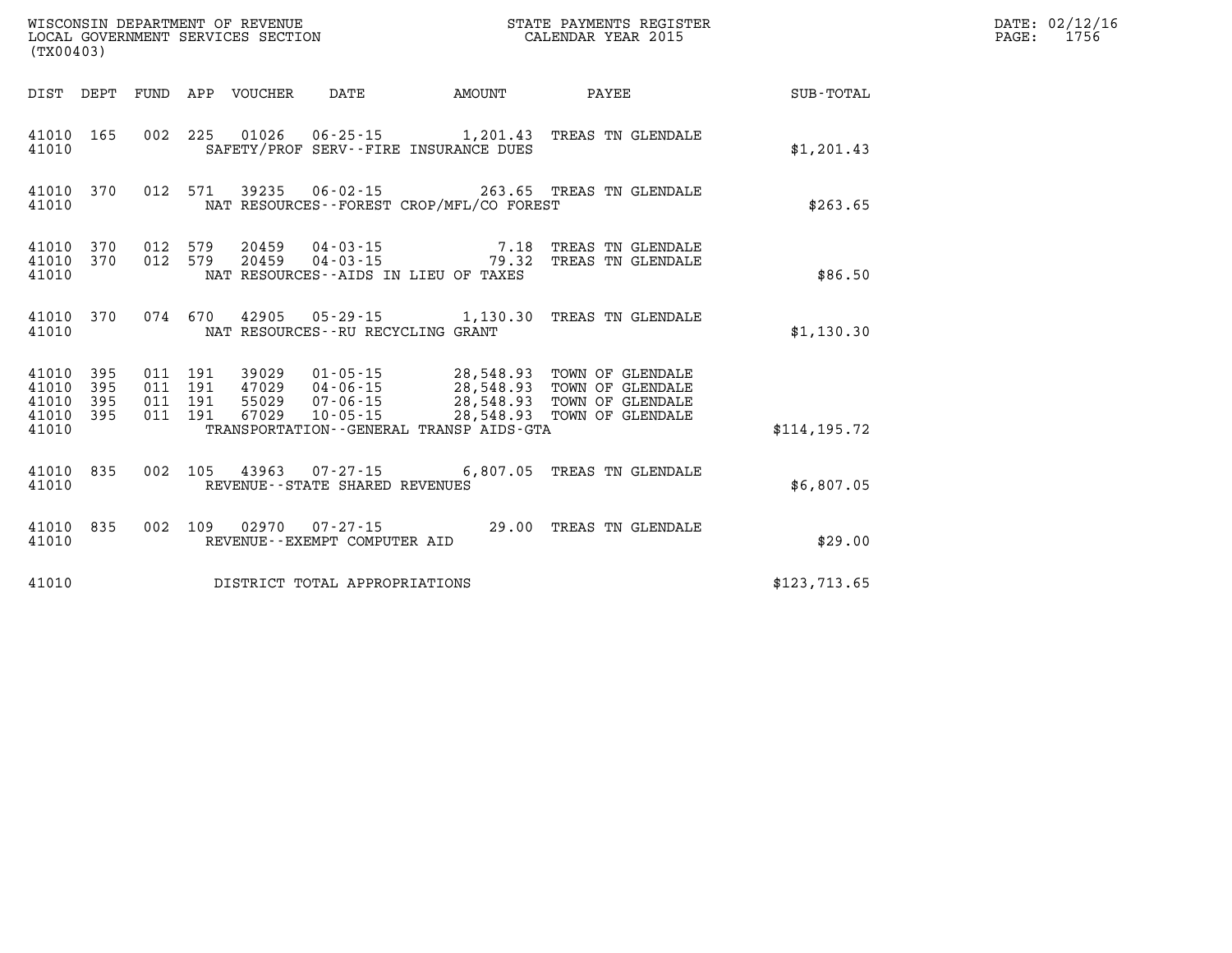| (TX00403)                                    |           |                                          |                            | WISCONSIN DEFARTMENT OF REVENUE<br>LOCAL GOVERNMENT SERVICES SECTION<br>(TX00403) | STATE PAYMENTS REGISTER<br>CALENDAR YEAR 2015                                                                                                                           |                                                                                   |              | DATE: 02/12/16<br>$\mathtt{PAGE}$ :<br>1757 |
|----------------------------------------------|-----------|------------------------------------------|----------------------------|-----------------------------------------------------------------------------------|-------------------------------------------------------------------------------------------------------------------------------------------------------------------------|-----------------------------------------------------------------------------------|--------------|---------------------------------------------|
|                                              |           |                                          | DIST DEPT FUND APP VOUCHER | DATE                                                                              | <b>AMOUNT</b>                                                                                                                                                           | PAYEE                                                                             | SUB-TOTAL    |                                             |
| 41012                                        | 41012 165 |                                          |                            |                                                                                   | SAFETY/PROF SERV--FIRE INSURANCE DUES                                                                                                                                   | 002 225 01027 06-25-15 1,251.29 TREAS TN GRANT                                    | \$1,251.29   |                                             |
| 41012 370<br>41012                           | 41012 370 | 012 571<br>012 571                       |                            |                                                                                   | NAT RESOURCES - - FOREST CROP/MFL/CO FOREST                                                                                                                             | 39236  06-02-15  420.58  TREAS TN GRANT<br>39236  06-02-15  67.14  TREAS TN GRANT | \$487.72     |                                             |
| 41012                                        | 41012 370 |                                          |                            | 012 579 20460 04-03-15                                                            | NAT RESOURCES--AIDS IN LIEU OF TAXES                                                                                                                                    | 93.49 TREAS TN GRANT                                                              | \$93.49      |                                             |
| 41012                                        | 41012 370 |                                          |                            | NAT RESOURCES - - RU RECYCLING GRANT                                              |                                                                                                                                                                         | 074 670 42906 05-29-15 766.48 TREAS TN GRANT                                      | \$766.48     |                                             |
| 41012 395<br>41012<br>41012 395<br>41012 395 | - 395     | 011 191<br>011 191<br>011 191<br>011 191 | 67030                      | 47030  04-06-15                                                                   | 39030  01-05-15  12,011.91  TOWN OF GRANT<br>47030  04-06-15  12,011.91  TOWN OF GRANT<br>55030  07-06-15  12,011.91  TOWN OF GRANT<br>10-05-15 12,011.91 TOWN OF GRANT |                                                                                   |              |                                             |
| 41012                                        |           |                                          |                            |                                                                                   | TRANSPORTATION - - GENERAL TRANSP AIDS - GTA                                                                                                                            |                                                                                   | \$48,047.64  |                                             |
| 41012 835<br>41012                           |           |                                          |                            | REVENUE - - STATE SHARED REVENUES                                                 |                                                                                                                                                                         | 002 105 43964 07-27-15 3,619.22 TREAS TN GRANT                                    | \$3,619.22   |                                             |
| 41012 835<br>41012                           |           |                                          |                            | 002 109 02971 07-27-15<br>REVENUE--EXEMPT COMPUTER AID                            |                                                                                                                                                                         | 1.00 TREAS TN GRANT                                                               | \$1.00       |                                             |
| 41012                                        |           |                                          |                            | DISTRICT TOTAL APPROPRIATIONS                                                     |                                                                                                                                                                         |                                                                                   | \$54, 266.84 |                                             |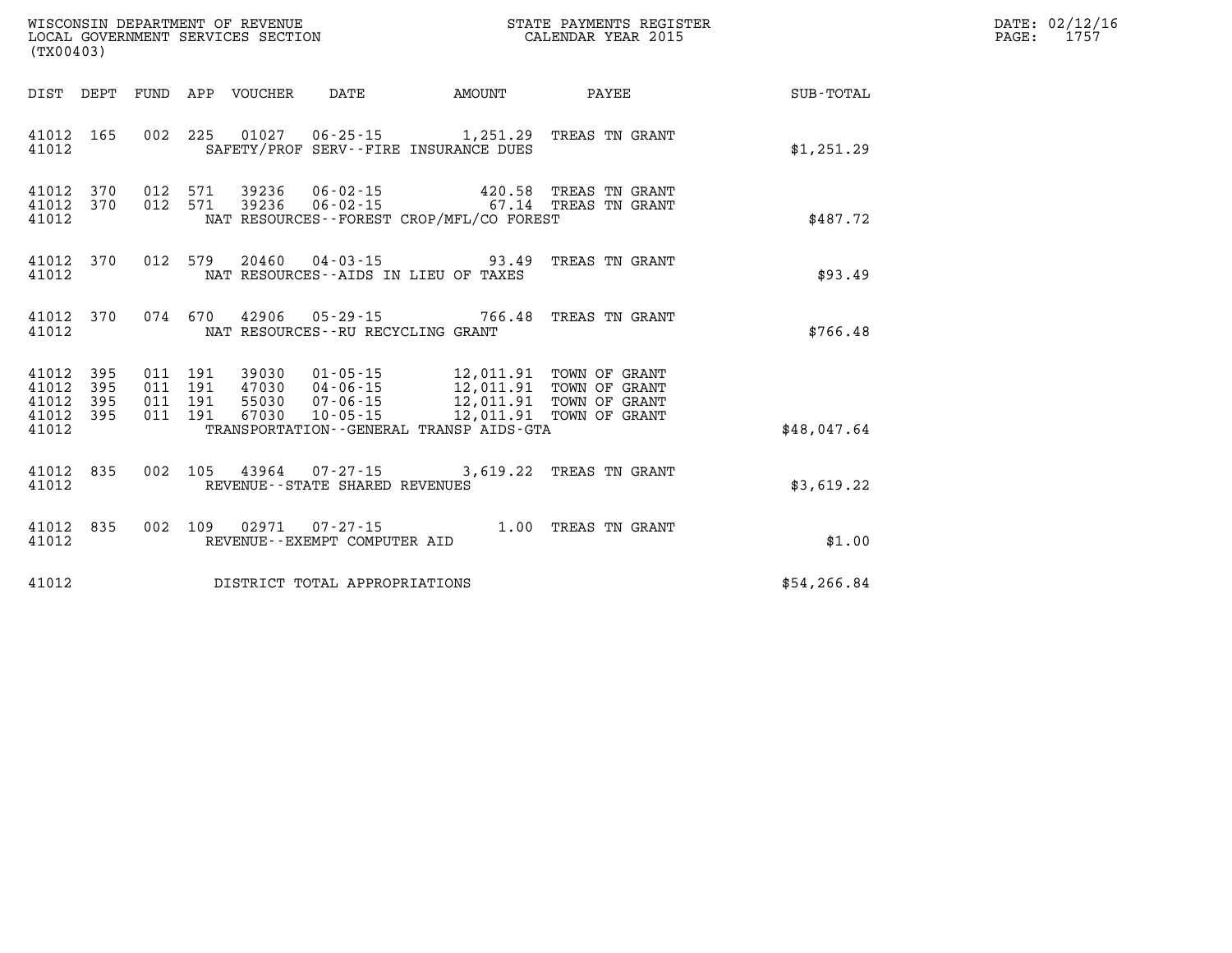| (TX00403)                                 |                          |                          |                          | WISCONSIN DEPARTMENT OF REVENUE<br>LOCAL GOVERNMENT SERVICES SECTION |                                                                    | STATE PAYMENTS REGISTER<br>CALENDAR YEAR 2015                          |                                                                                                          |             |  |  |
|-------------------------------------------|--------------------------|--------------------------|--------------------------|----------------------------------------------------------------------|--------------------------------------------------------------------|------------------------------------------------------------------------|----------------------------------------------------------------------------------------------------------|-------------|--|--|
| DIST                                      | DEPT                     | FUND                     | APP                      | VOUCHER                                                              | DATE                                                               | AMOUNT                                                                 | PAYEE                                                                                                    | SUB-TOTAL   |  |  |
| 41014<br>41014                            | 165                      | 002                      | 225                      |                                                                      |                                                                    | $01028$ $06-25-15$ 4,971.60<br>SAFETY/PROF SERV--FIRE INSURANCE DUES   | TREAS TN GREENFIELD                                                                                      | \$4,971.60  |  |  |
| 41014<br>41014                            | 370                      | 000                      | 001                      | 05DNR                                                                | $09 - 28 - 15$                                                     | NAT RESOURCES-SEVERANCE/YIELD/WITHDRAWAL                               | 9,084.36 TREAS TOWN GREENFIELD                                                                           | \$9,084.36  |  |  |
| 41014<br>41014                            | 370                      | 012                      | 571                      |                                                                      |                                                                    | NAT RESOURCES - - FOREST CROP/MFL/CO FOREST                            |                                                                                                          | \$337.12    |  |  |
| 41014<br>41014                            | 370                      | 012                      | 579                      |                                                                      |                                                                    | 20461 04-03-15 47.84<br>NAT RESOURCES -- AIDS IN LIEU OF TAXES         | TREAS TN GREENFIELD                                                                                      | \$47.84     |  |  |
| 41014<br>41014<br>41014<br>41014<br>41014 | 395<br>395<br>395<br>395 | 011<br>011<br>011<br>011 | 191<br>191<br>191<br>191 | 39031<br>55031<br>67031                                              | $01 - 05 - 15$<br>$47031$ $04-06-15$<br>$07 - 06 - 15$<br>10-05-15 | 13,839.57<br>13,839.57<br>TRANSPORTATION - - GENERAL TRANSP AIDS - GTA | 13,839.57 TOWN OF GREENFIELD<br>13,839.57 TOWN OF GREENFIELD<br>TOWN OF GREENFIELD<br>TOWN OF GREENFIELD | \$55,358.28 |  |  |
| 41014<br>41014                            | 835                      | 002                      | 105                      | 43965                                                                | REVENUE - - STATE SHARED REVENUES                                  |                                                                        | 07-27-15 6,134.87 TREAS TN GREENFIELD                                                                    | \$6,134.87  |  |  |
| 41014<br>41014                            | 835                      | 002                      | 109                      | 02972                                                                | REVENUE--EXEMPT COMPUTER AID                                       | $07 - 27 - 15$ 37.00                                                   | TREAS TN GREENFIELD                                                                                      | \$37.00     |  |  |
| 41014                                     |                          |                          |                          |                                                                      | DISTRICT TOTAL APPROPRIATIONS                                      |                                                                        |                                                                                                          | \$75,971.07 |  |  |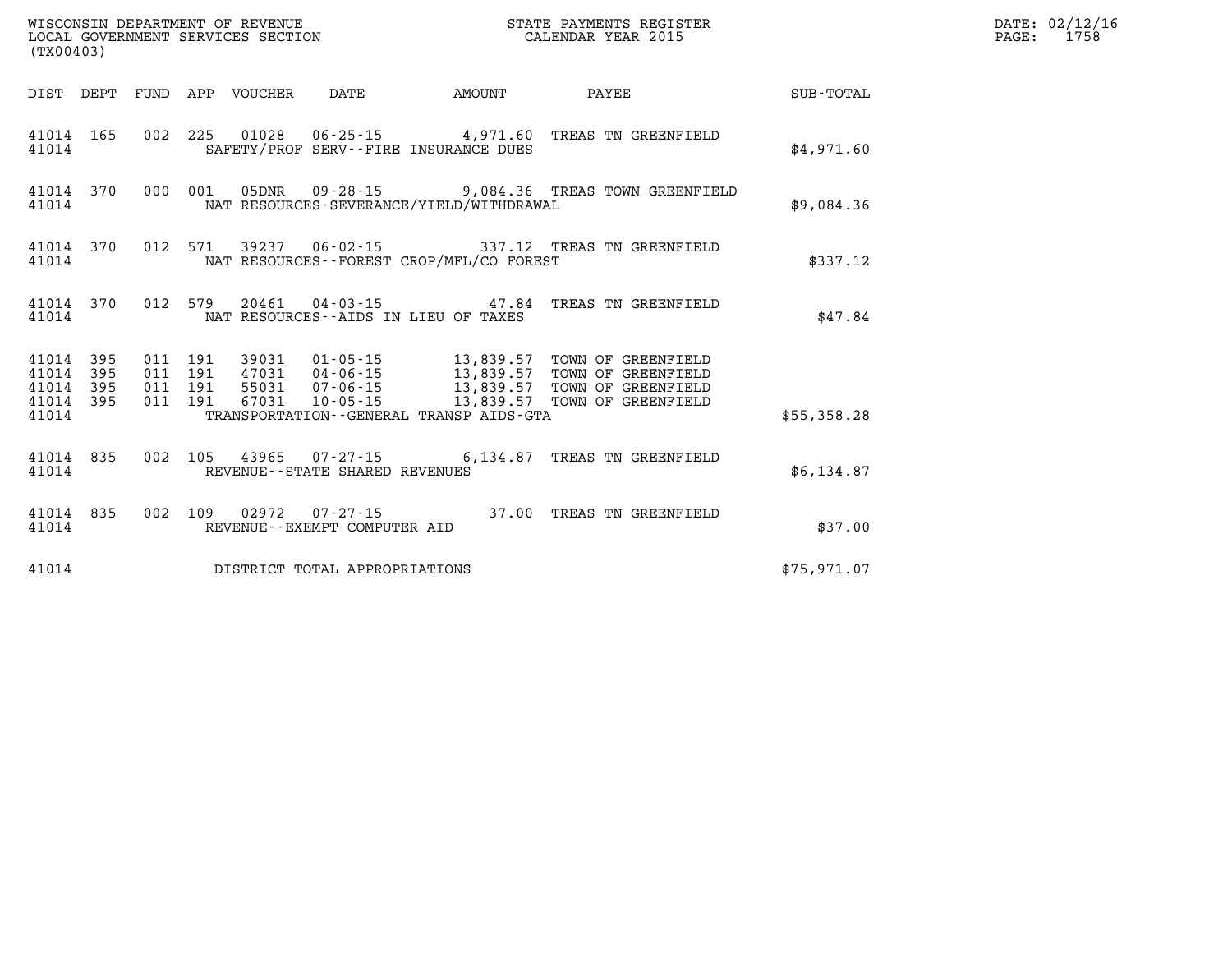| (TX00403)                        |                          |                          |                          | WISCONSIN DEPARTMENT OF REVENUE<br>LOCAL GOVERNMENT SERVICES SECTION |                                                     | STATE PAYMENTS REGISTER<br>CALENDAR YEAR 2015            |                                                                                  |                  |  |  |
|----------------------------------|--------------------------|--------------------------|--------------------------|----------------------------------------------------------------------|-----------------------------------------------------|----------------------------------------------------------|----------------------------------------------------------------------------------|------------------|--|--|
| DIST                             | DEPT                     | FUND                     | APP                      | VOUCHER                                                              | DATE                                                | <b>AMOUNT</b>                                            | PAYEE                                                                            | <b>SUB-TOTAL</b> |  |  |
| 41016<br>41016                   | 165                      | 002                      | 225                      |                                                                      | $01029$ $06-25-15$                                  | SAFETY/PROF SERV--FIRE INSURANCE DUES                    | 1,360.62 TREAS TN JEFFERSON                                                      | \$1,360.62       |  |  |
| 41016<br>41016                   | 370                      | 012                      | 571                      | 39238                                                                | $06 - 02 - 15$                                      | NAT RESOURCES - - FOREST CROP/MFL/CO FOREST              | 114.77 TREAS TN JEFFERSON                                                        | \$114.77         |  |  |
| 41016<br>41016<br>41016          | 370<br>370               | 012<br>012               | 579<br>579               | 20462<br>20462                                                       | 04-03-15<br>$04 - 03 - 15$                          | 24.05<br>14.34<br>NAT RESOURCES -- AIDS IN LIEU OF TAXES | TREAS TN JEFFERSON<br>TREAS TN JEFFERSON                                         | \$38.39          |  |  |
| 41016<br>41016<br>41016<br>41016 | 395<br>395<br>395<br>395 | 011<br>011<br>011<br>011 | 191<br>191<br>191<br>191 | 39032<br>47032<br>55032<br>67032                                     | 01-05-15<br>$04 - 06 - 15$<br>07-06-15              | 22,267.72                                                | 22,267.72 TOWN OF JEFFERSON<br>22, 267.72 TOWN OF JEFFERSON<br>TOWN OF JEFFERSON |                  |  |  |
| 41016                            |                          |                          |                          |                                                                      | $10 - 05 - 15$                                      | 22,267.74<br>TRANSPORTATION--GENERAL TRANSP AIDS-GTA     | TOWN OF JEFFERSON                                                                | \$89,070.90      |  |  |
| 41016<br>41016                   | 835                      | 002                      | 105                      | 43966                                                                | $07 - 27 - 15$<br>REVENUE - - STATE SHARED REVENUES | 14,999.37                                                | TREAS TN JEFFERSON                                                               | \$14,999.37      |  |  |
| 41016<br>41016                   | 835                      | 002                      | 109                      | 02973                                                                | $07 - 27 - 15$<br>REVENUE - - EXEMPT COMPUTER AID   | 17.00                                                    | TREAS TN JEFFERSON                                                               | \$17.00          |  |  |
| 41016                            |                          |                          |                          |                                                                      | DISTRICT TOTAL APPROPRIATIONS                       |                                                          |                                                                                  | \$105,601.05     |  |  |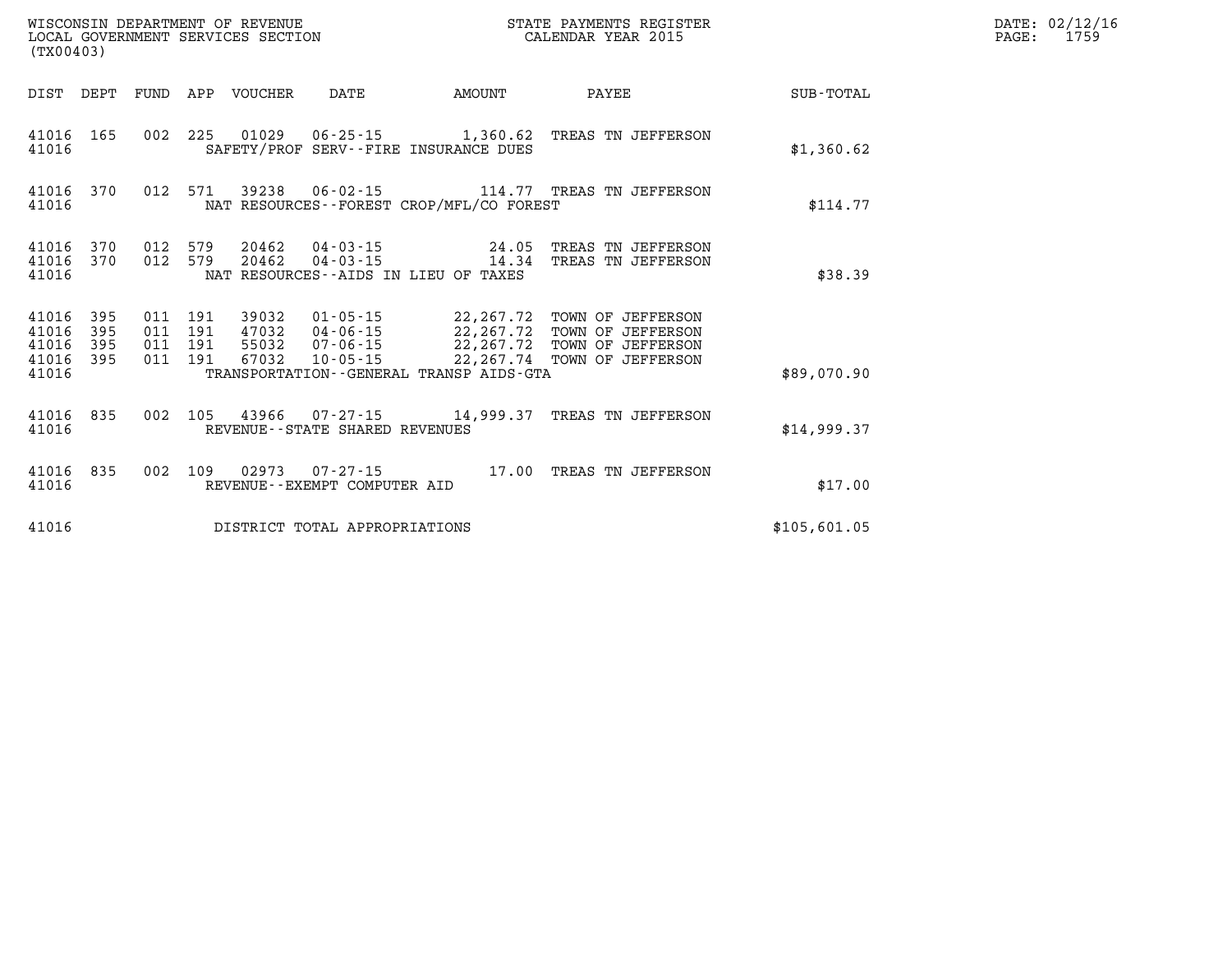| (TX00403) |                                               |                   |                       |                       |                                  |                                |                                             | STATE PAYMENTS REGISTER                                                                                                                                      |              | DATE: 02/12/16<br>$\mathtt{PAGE:}$<br>1760 |
|-----------|-----------------------------------------------|-------------------|-----------------------|-----------------------|----------------------------------|--------------------------------|---------------------------------------------|--------------------------------------------------------------------------------------------------------------------------------------------------------------|--------------|--------------------------------------------|
|           |                                               |                   |                       |                       | DIST DEPT FUND APP VOUCHER DATE  |                                | <b>AMOUNT</b>                               | <b>PAYEE</b>                                                                                                                                                 | SUB-TOTAL    |                                            |
|           | 41018 165<br>41018                            |                   |                       |                       |                                  |                                | SAFETY/PROF SERV--FIRE INSURANCE DUES       | 002 225 01030 06-25-15 653.19 TREAS TN LA FAYETTE                                                                                                            | \$653.19     |                                            |
|           | 41018 370<br>41018 370<br>41018               |                   |                       | 012 571<br>012 571    |                                  |                                | NAT RESOURCES - - FOREST CROP/MFL/CO FOREST | 39239   06-02-15   456.58   TREAS TN LA FAYETTE<br>39239   06-02-15   45.57   TREAS TN LA FAYETTE                                                            | \$502.15     |                                            |
|           | 41018 370<br>41018 370<br>41018               |                   |                       | 012 579<br>012 579    | 20464                            |                                | NAT RESOURCES--AIDS IN LIEU OF TAXES        | 04-03-15  262.04 TREAS TN LA FAYETTE<br>20464  04-03-15  302.75  TREAS TN LA FAYETTE                                                                         | \$564.79     |                                            |
|           | 41018<br>41018<br>41018<br>41018 395<br>41018 | 395<br>395<br>395 | 011 191<br>011<br>011 | 191<br>011 191<br>191 | 39033<br>47033<br>55033<br>67033 |                                | TRANSPORTATION--GENERAL TRANSP AIDS-GTA     | 01-05-15 5,818.78 TOWN OF LA FAYETTE<br>04-06-15 5,818.78 TOWN OF LA FAYETTE<br>07-06-15 5,818.78 TOWN OF LA FAYETTE<br>10-05-15 5,818.80 TOWN OF LA FAYETTE | \$23, 275.14 |                                            |
|           | 41018 835<br>41018                            |                   |                       |                       |                                  | REVENUE--STATE SHARED REVENUES |                                             | 002 105 43967 07-27-15 5,919.98 TREAS TN LA FAYETTE                                                                                                          | \$5,919.98   |                                            |
|           | 41018 835<br>41018                            |                   |                       |                       |                                  | REVENUE--EXEMPT COMPUTER AID   |                                             | 002 109 02974 07-27-15 5.00 TREAS TN LA FAYETTE                                                                                                              | \$5.00       |                                            |
|           | 41018                                         |                   |                       |                       |                                  | DISTRICT TOTAL APPROPRIATIONS  |                                             |                                                                                                                                                              | \$30,920.25  |                                            |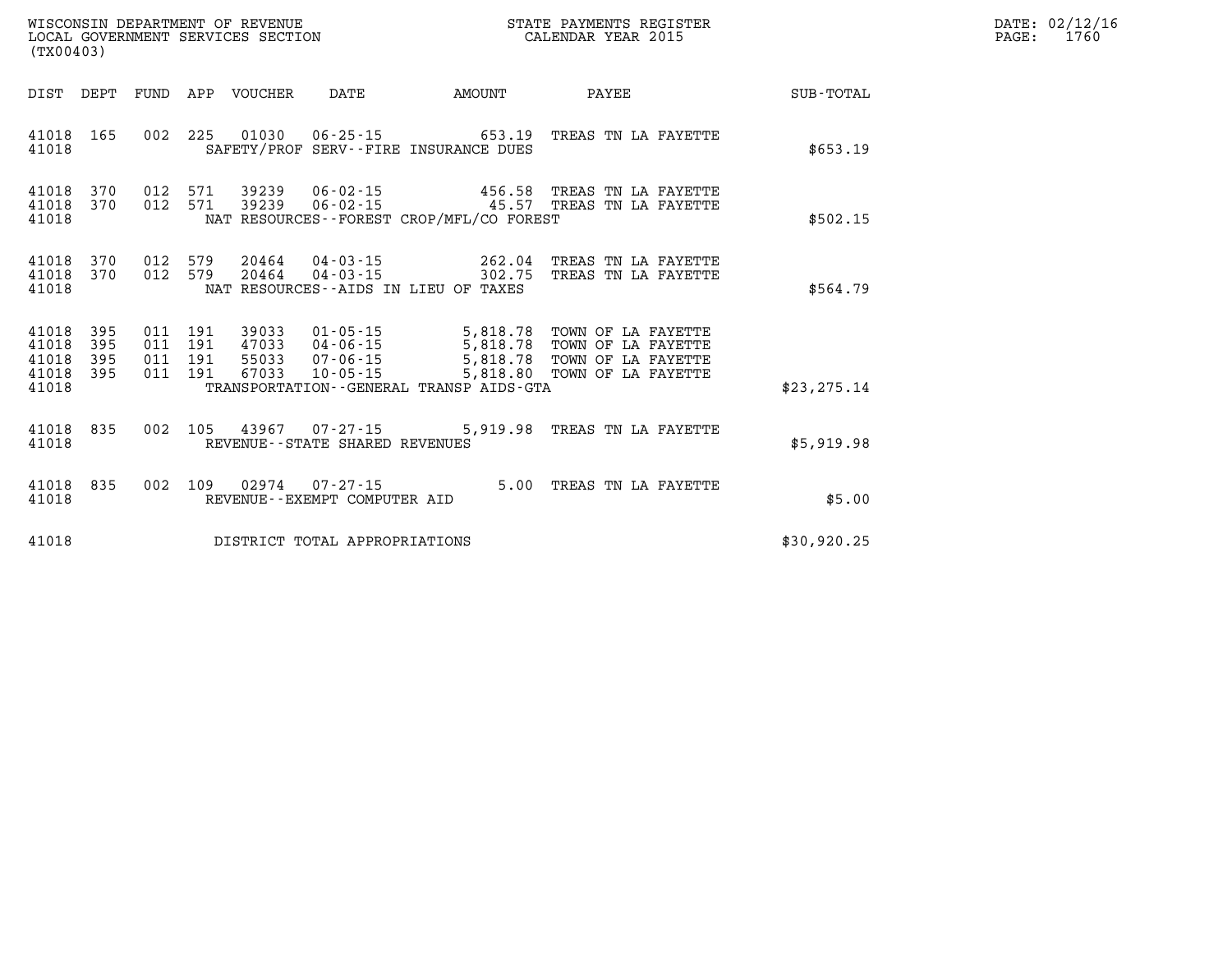| (TX00403)                                 |                          |                          |                          | WISCONSIN DEPARTMENT OF REVENUE<br>LOCAL GOVERNMENT SERVICES SECTION |                                                                    | STATE PAYMENTS REGISTER<br>CALENDAR YEAR 2015                                                    |                                                                                  |               |  |  |
|-------------------------------------------|--------------------------|--------------------------|--------------------------|----------------------------------------------------------------------|--------------------------------------------------------------------|--------------------------------------------------------------------------------------------------|----------------------------------------------------------------------------------|---------------|--|--|
| DIST                                      | DEPT                     | FUND                     | APP                      | VOUCHER                                                              | DATE                                                               | AMOUNT                                                                                           | PAYEE                                                                            | SUB-TOTAL     |  |  |
| 41020<br>41020                            | 165                      | 002                      | 225                      |                                                                      |                                                                    | SAFETY/PROF SERV--FIRE INSURANCE DUES                                                            | 5,753.10 TREAS TN LA GRANGE                                                      | \$5,753.10    |  |  |
| 41020<br>41020<br>41020                   | 370<br>370               | 012<br>012               | 571<br>571               | 39240<br>39240                                                       | $06 - 02 - 15$<br>06-02-15                                         | 127.80<br>19.26<br>NAT RESOURCES - - FOREST CROP/MFL/CO FOREST                                   | TREAS TN LA GRANGE<br>TREAS TN LA GRANGE                                         | \$147.06      |  |  |
| 41020<br>41020<br>41020                   | 370<br>370               | 012<br>012               | 579<br>579               | 20463<br>20463                                                       | $04 - 03 - 15$<br>04-03-15<br>NAT RESOURCES--AIDS IN LIEU OF TAXES | 8.80<br>10.00                                                                                    | TREAS TN LA GRANGE<br>TREAS TN LA GRANGE                                         | \$18.80       |  |  |
| 41020<br>41020<br>41020<br>41020<br>41020 | 395<br>395<br>395<br>395 | 011<br>011<br>011<br>011 | 191<br>191<br>191<br>191 | 39034<br>47034<br>55034<br>67034                                     | 01-05-15<br>$04 - 06 - 15$<br>$07 - 06 - 15$<br>$10 - 05 - 15$     | 25,146.84<br>25,146.84<br>25,146.84<br>25,146.84<br>TRANSPORTATION - - GENERAL TRANSP AIDS - GTA | TOWN OF LA GRANGE<br>TOWN OF LA GRANGE<br>TOWN OF LA GRANGE<br>TOWN OF LA GRANGE | \$100,587.36  |  |  |
| 41020<br>41020                            | 835                      | 002                      | 105                      | 43968                                                                | $07 - 27 - 15$<br>REVENUE--STATE SHARED REVENUES                   | 5,624.07                                                                                         | TREAS TN LA GRANGE                                                               | \$5,624.07    |  |  |
| 41020<br>41020                            | 835                      | 002                      | 109                      | 02975                                                                | $07 - 27 - 15$<br>REVENUE - - EXEMPT COMPUTER AID                  | 2.00                                                                                             | TREAS TN LA GRANGE                                                               | \$2.00        |  |  |
| 41020                                     |                          |                          |                          |                                                                      | DISTRICT TOTAL APPROPRIATIONS                                      |                                                                                                  |                                                                                  | \$112, 132.39 |  |  |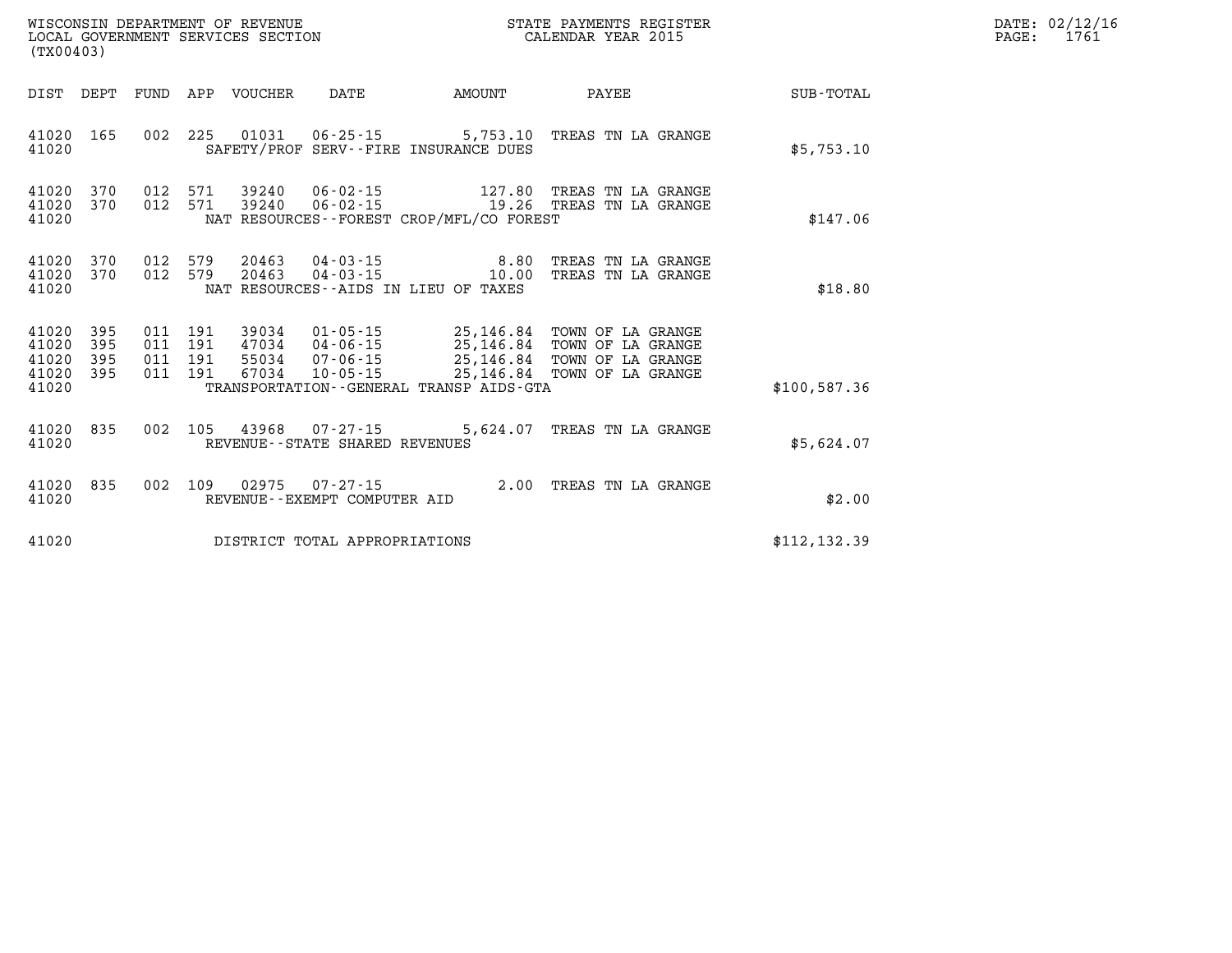| WISCONSIN DEPARTMENT OF REVENUE<br>(TX00403)                    |                    |       | LOCAL GOVERNMENT SERVICES SECTION                                                                                                                                                                                                   |                                       | STATE PAYMENTS REGISTER<br>CALENDAR YEAR 2015 |              | DATE: 02/12/16<br>PAGE: 1762 |
|-----------------------------------------------------------------|--------------------|-------|-------------------------------------------------------------------------------------------------------------------------------------------------------------------------------------------------------------------------------------|---------------------------------------|-----------------------------------------------|--------------|------------------------------|
| DIST DEPT FUND APP VOUCHER                                      |                    |       | DATE                                                                                                                                                                                                                                | <b>EXAMPLE THE PROPERTY OF AMOUNT</b> | PAYEE                                         | SUB-TOTAL    |                              |
| 41022                                                           |                    |       | 41022 165 002 225 01032 06-25-15 3,388.93 TREAS TN LEON<br>SAFETY/PROF SERV--FIRE INSURANCE DUES                                                                                                                                    |                                       |                                               | \$3,388.93   |                              |
| 41022 370<br>41022 370<br>41022                                 | 000 001            | 01DNR | 000 001 04DNR 06-03-15 486.21 TREAS TOWN LEON<br>NAT RESOURCES-SEVERANCE/YIELD/WITHDRAWAL                                                                                                                                           |                                       | 04-09-15 10,912.95 TREAS TOWN LEON            | \$11,399.16  |                              |
| 41022 370<br>41022                                              |                    |       | 012 571 39241 06-02-15 572.81 TREAS TN LEON<br>NAT RESOURCES - - FOREST CROP/MFL/CO FOREST                                                                                                                                          |                                       |                                               | \$572.81     |                              |
| 41022 395<br>395<br>41022<br>395<br>41022<br>41022 395<br>41022 | 011 191<br>011 191 |       | 39035 01-05-15 19,306.03 TOWN OF LEON<br>011 191 47035 04-06-15 19,306.03 TOWN OF LEON<br>011 191 55035 07-06-15 19,306.03 TOWN OF LEON<br>011 191 67035 10-05-15 19,306.03 TOWN OF LEON<br>TRANSPORTATION--GENERAL TRANSP AIDS-GTA |                                       |                                               | \$77,224.14  |                              |
| 41022 835<br>41022                                              |                    |       | 002 105 43969 07-27-15 9,863.97 TREAS TN LEON<br>REVENUE--STATE SHARED REVENUES                                                                                                                                                     |                                       |                                               | \$9,863.97   |                              |
| 41022 835<br>41022                                              |                    |       | 002 109 02976 07-27-15 6.00 TREAS TN LEON<br>REVENUE--EXEMPT COMPUTER AID                                                                                                                                                           |                                       |                                               | \$6.00       |                              |
| 41022                                                           |                    |       | DISTRICT TOTAL APPROPRIATIONS                                                                                                                                                                                                       |                                       |                                               | \$102,455.01 |                              |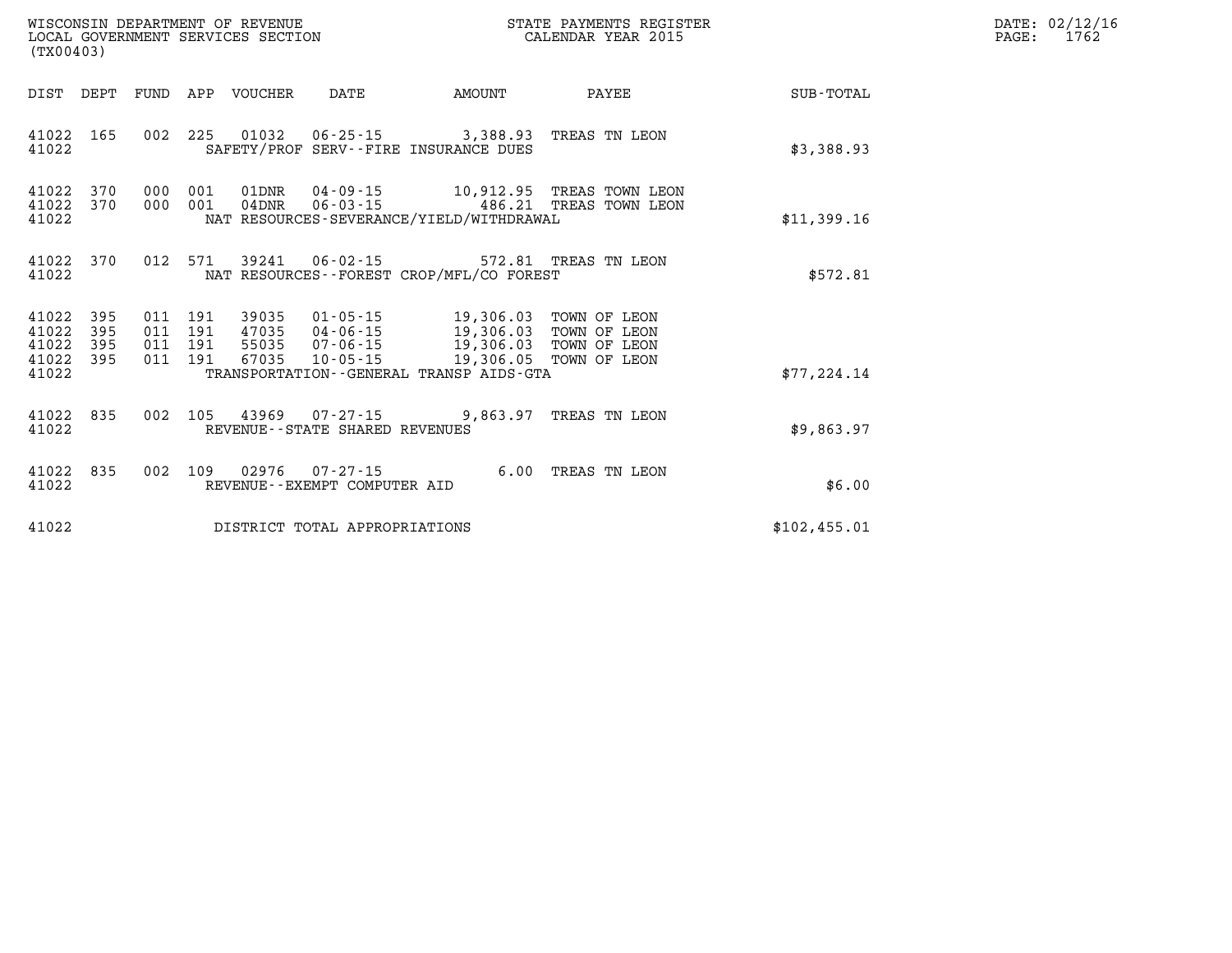| WISCONSIN DEPARTMENT OF REVENUE   | STATE PAYMENTS REGISTER | DATE: 02/12/16 |
|-----------------------------------|-------------------------|----------------|
| LOCAL GOVERNMENT SERVICES SECTION | CALENDAR YEAR 2015      | 1763<br>PAGE   |

| (TX00403)                                 |                          |                          |                          |                                  |                                                                      |                                                                                             |                                                                          |             |
|-------------------------------------------|--------------------------|--------------------------|--------------------------|----------------------------------|----------------------------------------------------------------------|---------------------------------------------------------------------------------------------|--------------------------------------------------------------------------|-------------|
| DIST                                      | DEPT                     | FUND                     | APP                      | VOUCHER                          | DATE                                                                 | AMOUNT                                                                                      | PAYEE                                                                    | SUB-TOTAL   |
| 41024<br>41024                            | 165                      | 002                      | 225                      | 01033                            |                                                                      | $06 - 25 - 15$ 2,438.24<br>SAFETY/PROF SERV--FIRE INSURANCE DUES                            | TREAS TN LINCOLN                                                         | \$2,438.24  |
| 41024                                     | 370                      | 002                      | 503                      | 17646                            | $01 - 12 - 15$                                                       | 50.73                                                                                       | TREAS TN LINCOLN<br>5.00 TOWN SHARE                                      |             |
| 41024                                     |                          |                          |                          |                                  |                                                                      | NAT RESOURCES--AIDS IN LIEU OF TAXES                                                        |                                                                          | \$50.73     |
| 41024<br>41024<br>41024                   | 370<br>370               | 012<br>012               | 571<br>571               | 39242<br>39242                   | 06-02-15<br>$06 - 02 - 15$                                           | 118.02<br>677.45<br>NAT RESOURCES--FOREST CROP/MFL/CO FOREST                                | TREAS TN LINCOLN<br>TREAS TN LINCOLN                                     | \$795.47    |
| 41024<br>41024<br>41024<br>41024<br>41024 | 395<br>395<br>395<br>395 | 011<br>011<br>011<br>011 | 191<br>191<br>191<br>191 | 39036<br>47036<br>55036<br>67036 | $01 - 05 - 15$<br>$04 - 06 - 15$<br>$07 - 06 - 15$<br>$10 - 05 - 15$ | 19,471.18<br>19,471.18<br>19,471.18<br>19,471.20<br>TRANSPORTATION--GENERAL TRANSP AIDS-GTA | TOWN OF LINCOLN<br>TOWN OF LINCOLN<br>TOWN OF LINCOLN<br>TOWN OF LINCOLN | \$77,884.74 |
| 41024<br>41024                            | 835                      | 002                      | 105                      | 43970                            | REVENUE - - STATE SHARED REVENUES                                    | $07 - 27 - 15$ 2,973.59                                                                     | TREAS TN LINCOLN                                                         | \$2,973.59  |
| 41024<br>41024                            | 835                      | 002                      | 109                      | 02977                            | $07 - 27 - 15$<br>REVENUE - - EXEMPT COMPUTER AID                    | 12.00                                                                                       | TREAS TN LINCOLN                                                         | \$12.00     |
| 41024                                     |                          |                          |                          |                                  | DISTRICT TOTAL APPROPRIATIONS                                        |                                                                                             |                                                                          | \$84,154.77 |

WISCONSIN DEPARTMENT OF REVENUE **STATE PAYMENTS REGISTER**<br>LOCAL GOVERNMENT SERVICES SECTION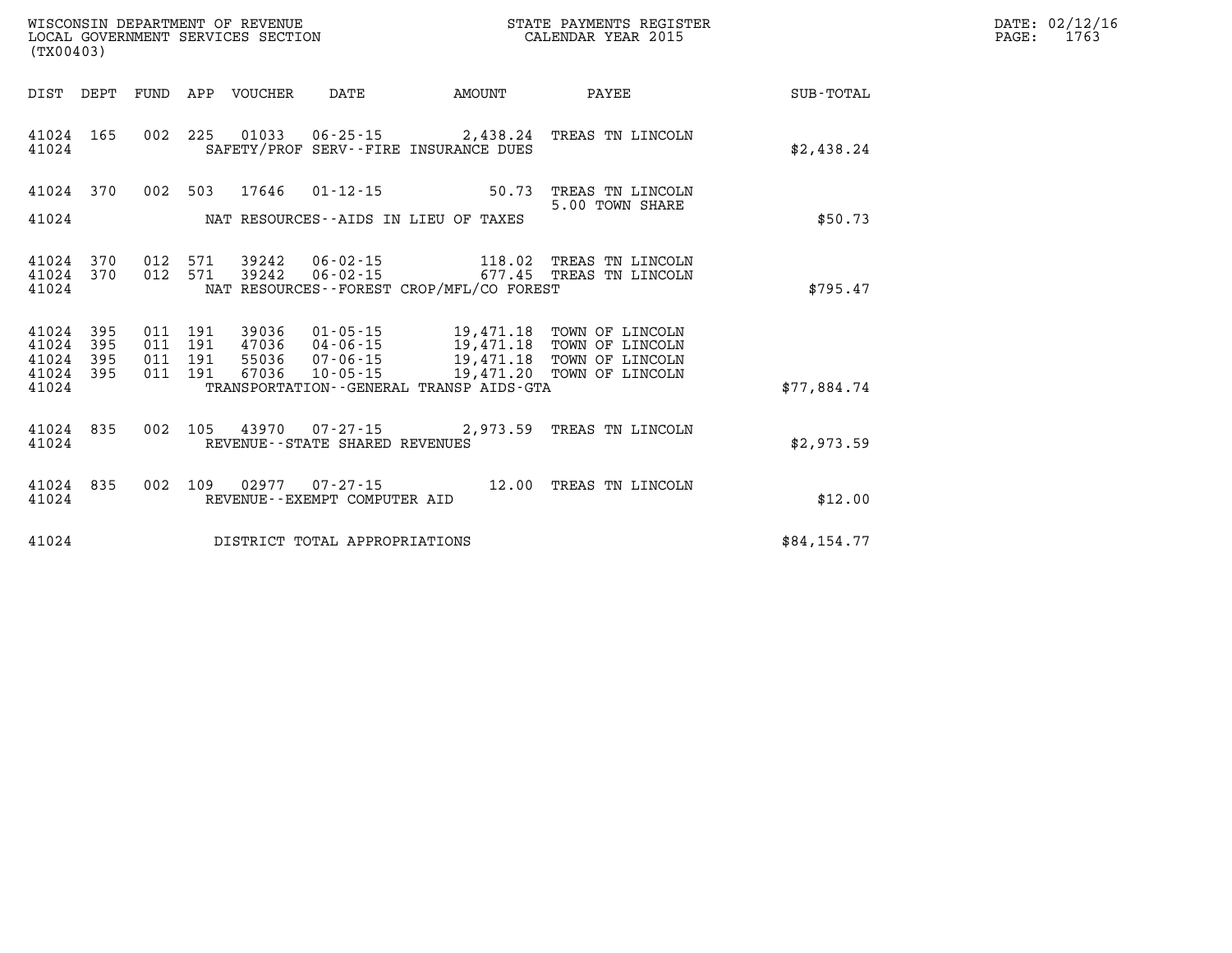| DATE:            | 02/12/16 |
|------------------|----------|
| $\texttt{PAGE:}$ | 1764     |

| WISCONSIN DEPARTMENT OF REVENUE<br>(TX00403)                                                      | LOCAL GOVERNMENT SERVICES SECTION                                                                                                                                               |                                                  | STATE PAYMENTS REGISTER<br>CALENDAR YEAR 2015                                                 |              |
|---------------------------------------------------------------------------------------------------|---------------------------------------------------------------------------------------------------------------------------------------------------------------------------------|--------------------------------------------------|-----------------------------------------------------------------------------------------------|--------------|
| DIST<br>DEPT<br>FUND                                                                              | APP<br>VOUCHER<br>DATE                                                                                                                                                          | AMOUNT                                           | PAYEE                                                                                         | SUB-TOTAL    |
| 41026<br>165<br>002<br>41026                                                                      | 225<br>01034<br>$06 - 25 - 15$ 3,640.96<br>SAFETY/PROF SERV--FIRE INSURANCE DUES                                                                                                |                                                  | TREAS TN LITTLE FALLS                                                                         | \$3,640.96   |
| 41026<br>370<br>000<br>41026<br>370<br>000<br>41026<br>370<br>000<br>41026                        | 001<br>01DNR<br>$04 - 09 - 15$<br>001<br>$06 - 03 - 15$<br>04DNR<br>001<br>$09 - 28 - 15$<br>05DNR<br>NAT RESOURCES-SEVERANCE/YIELD/WITHDRAWAL                                  | 14,268.63                                        | TREAS TOWN LITTLE FALLS<br>202.64 TREAS TOWN LITTLE FALLS<br>2,991.96 TREAS TOWN LITTLE FALLS | \$17,463.23  |
| 41026<br>370<br>002<br>41026                                                                      | 503<br>17647<br>$01 - 12 - 15$<br>NAT RESOURCES--AIDS IN LIEU OF TAXES                                                                                                          | 17,568.72                                        | TREAS TN LITTLE FALLS<br>1405.54 TOWN SHARE                                                   | \$17,568.72  |
| 370<br>012<br>41026<br>370<br>012<br>41026<br>41026                                               | 571<br>39243<br>$06 - 02 - 15$<br>571<br>39243<br>$06 - 02 - 15$<br>NAT RESOURCES - - FOREST CROP/MFL/CO FOREST                                                                 | 1,791.35<br>58.80                                | TREAS TN LITTLE FALLS<br>TREAS TN LITTLE FALLS                                                | \$1,850.15   |
| 41026<br>370<br>012<br>41026<br>370<br>012<br>41026                                               | 579<br>20465<br>$04 - 03 - 15$<br>579<br>$04 - 03 - 15$<br>20465<br>NAT RESOURCES--AIDS IN LIEU OF TAXES                                                                        | 537.38<br>399.27                                 | TREAS TN LITTLE FALLS<br>TREAS TN LITTLE FALLS                                                | \$936.65     |
| 395<br>011<br>41026<br>395<br>011<br>41026<br>41026<br>395<br>011<br>41026<br>395<br>011<br>41026 | 191<br>39037<br>$01 - 05 - 15$<br>191<br>47037<br>$04 - 06 - 15$<br>191<br>55037<br>$07 - 06 - 15$<br>191<br>67037<br>$10 - 05 - 15$<br>TRANSPORTATION--GENERAL TRANSP AIDS-GTA | 40,703.97<br>40,703.97<br>40,703.97<br>40,703.97 | TOWN OF LITTLE FALLS<br>TOWN OF LITTLE FALLS<br>TOWN OF LITTLE FALLS<br>TOWN OF LITTLE FALLS  | \$162,815.88 |
| 835<br>002<br>41026<br>41026                                                                      | 105<br>43971<br>$07 - 27 - 15$<br>REVENUE - - STATE SHARED REVENUES                                                                                                             | 6,579.05                                         | TREAS TN LITTLE FALLS                                                                         | \$6,579.05   |
| 835<br>002<br>41026<br>41026                                                                      | 109<br>02978<br>$07 - 27 - 15$<br>REVENUE - - EXEMPT COMPUTER AID                                                                                                               | 63.00                                            | TREAS TN LITTLE FALLS                                                                         | \$63.00      |
| 41026                                                                                             | DISTRICT TOTAL APPROPRIATIONS                                                                                                                                                   |                                                  |                                                                                               | \$210,917.64 |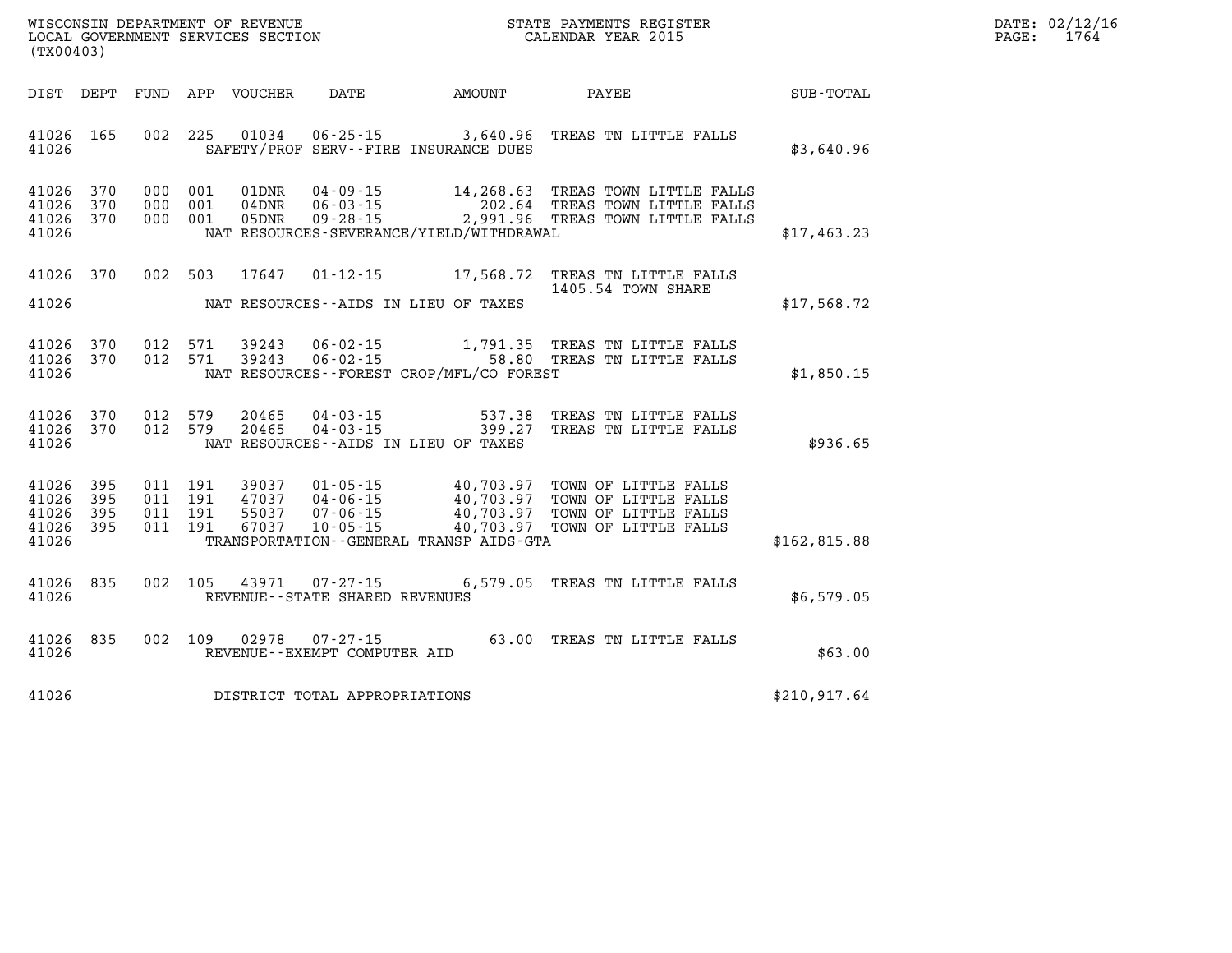| (TX00403)                        |                          |                          |                          | WISCONSIN DEPARTMENT OF REVENUE<br>LOCAL GOVERNMENT SERVICES SECTION |                                                                | STATE PAYMENTS REGISTER<br>CALENDAR YEAR 2015                |                                                                              |                  |  |  |
|----------------------------------|--------------------------|--------------------------|--------------------------|----------------------------------------------------------------------|----------------------------------------------------------------|--------------------------------------------------------------|------------------------------------------------------------------------------|------------------|--|--|
| DIST                             | DEPT                     | <b>FUND</b>              | APP                      | <b>VOUCHER</b>                                                       | DATE                                                           | AMOUNT                                                       | PAYEE                                                                        | <b>SUB-TOTAL</b> |  |  |
| 41028<br>41028                   | 165                      | 002                      | 225                      | 01035                                                                | $06 - 25 - 15$                                                 | 678.98<br>SAFETY/PROF SERV--FIRE INSURANCE DUES              | TREAS TN NEW LYME                                                            | \$678.98         |  |  |
| 41028<br>41028<br>41028          | 370<br>370               | 012<br>012               | 571<br>571               | 39244<br>39244                                                       | 06-02-15<br>$06 - 02 - 15$                                     | 792.89<br>967.97<br>NAT RESOURCES--FOREST CROP/MFL/CO FOREST | TREAS TN NEW LYME<br>TREAS TN NEW LYME                                       | \$1,760.86       |  |  |
| 41028<br>41028<br>41028          | 370<br>370               | 012<br>012               | 579<br>579               | 20466<br>20466                                                       | 04-03-15<br>04-03-15                                           | 1.50<br>15.00<br>NAT RESOURCES -- AIDS IN LIEU OF TAXES      | TREAS TN NEW LYME<br>TREAS TN NEW LYME                                       | \$16.50          |  |  |
| 41028<br>41028<br>41028<br>41028 | 395<br>395<br>395<br>395 | 011<br>011<br>011<br>011 | 191<br>191<br>191<br>191 | 39038<br>47038<br>55038<br>67038                                     | $01 - 05 - 15$<br>$04 - 06 - 15$<br>07-06-15<br>$10 - 05 - 15$ | 8,758.45<br>8,758.45<br>8,758.45<br>8,758.47                 | TOWN OF NEW LYME<br>TOWN OF NEW LYME<br>TOWN OF NEW LYME<br>TOWN OF NEW LYME |                  |  |  |
| 41028                            |                          |                          |                          |                                                                      |                                                                | TRANSPORTATION - - GENERAL TRANSP AIDS - GTA                 |                                                                              | \$35,033.82      |  |  |
| 41028<br>41028                   | 835                      | 002                      | 105                      | 43972                                                                | $07 - 27 - 15$<br>REVENUE--STATE SHARED REVENUES               | 1,814.45                                                     | TREAS TN NEW LYME                                                            | \$1,814.45       |  |  |
| 41028                            |                          |                          |                          |                                                                      | DISTRICT TOTAL APPROPRIATIONS                                  |                                                              |                                                                              | \$39,304.61      |  |  |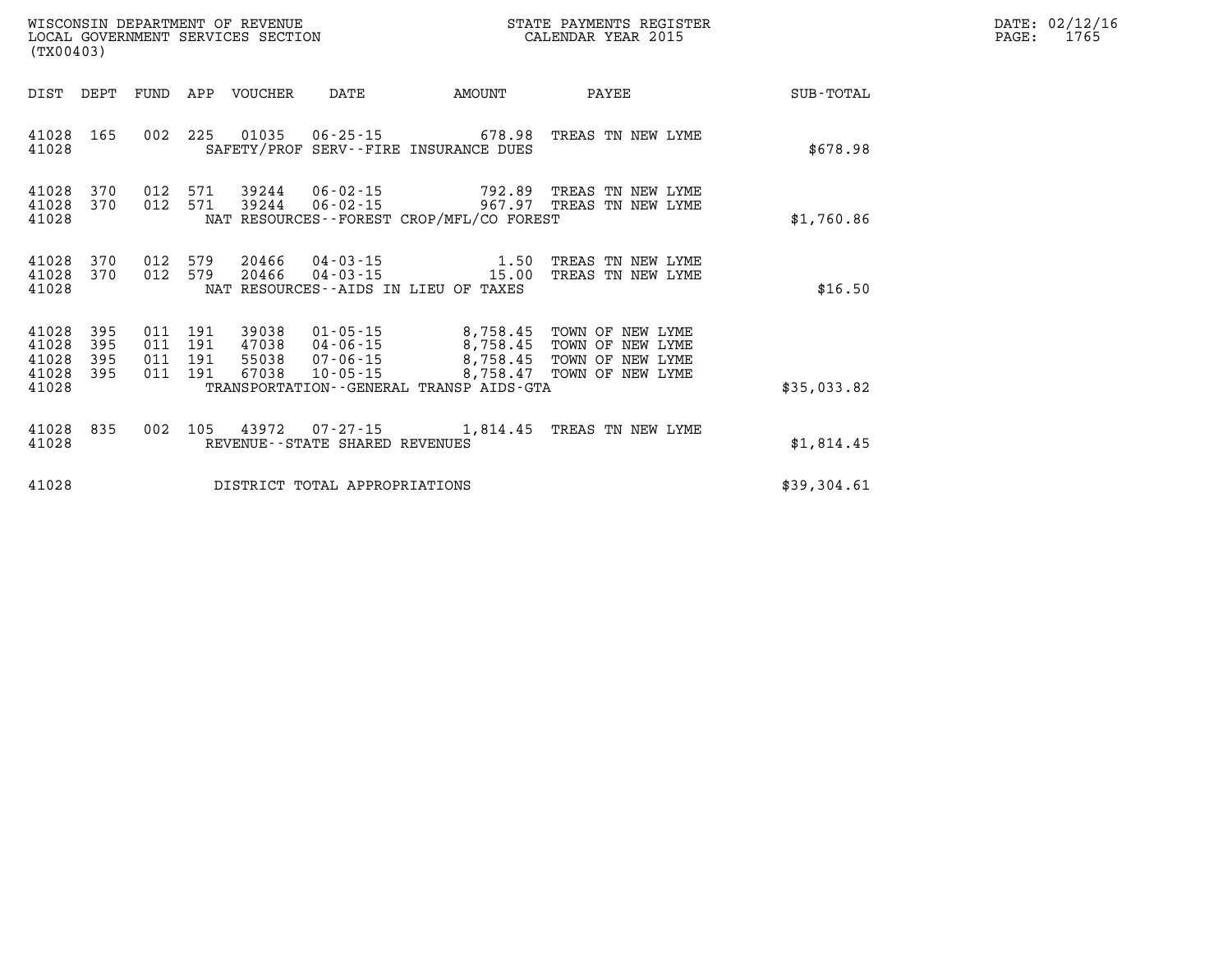| WISCONSIN DEPARTMENT OF REVENUE   | STATE PAYMENTS REGISTER | 02/12/16<br>DATE: |
|-----------------------------------|-------------------------|-------------------|
| LOCAL GOVERNMENT SERVICES SECTION | CALENDAR YEAR 2015      | 1766<br>PAGE      |

| (TX00403)                             |            |                              |                                                                    |                                                                   |                                       |               |
|---------------------------------------|------------|------------------------------|--------------------------------------------------------------------|-------------------------------------------------------------------|---------------------------------------|---------------|
| DIST<br>DEPT                          | FUND       | APP VOUCHER                  | DATE                                                               | AMOUNT                                                            | PAYEE                                 | SUB-TOTAL     |
| 165<br>41030<br>41030                 | 002        | 225<br>01036                 |                                                                    | SAFETY/PROF SERV--FIRE INSURANCE DUES                             | 06-25-15 2,865.34 TREAS TN OAKDALE    | \$2,865.34    |
| 41030<br>370                          | 002        | 503<br>17648                 | $01 - 12 - 15$                                                     | 7,577.35                                                          | TREAS TN OAKDALE<br>879.87 TOWN SHARE |               |
| 41030                                 |            |                              | NAT RESOURCES--AIDS IN LIEU OF TAXES                               |                                                                   |                                       | \$7,577.35    |
| 41030<br>370<br>41030                 | 012        | 571<br>39245                 | $06 - 02 - 15$                                                     | NAT RESOURCES - - FOREST CROP/MFL/CO FOREST                       | 414.68 TREAS TN OAKDALE               | \$414.68      |
| 370<br>41030<br>370<br>41030<br>41030 | 012<br>012 | 579<br>20467<br>579<br>20467 | $04 - 03 - 15$<br>04-03-15<br>NAT RESOURCES--AIDS IN LIEU OF TAXES | 51.44<br>510.96                                                   | TREAS TN OAKDALE<br>TREAS TN OAKDALE  | \$562.40      |
| 41030<br>395<br>395<br>41030          | 011<br>011 | 191<br>39039<br>191<br>47039 | $01 - 05 - 15$<br>04-06-15                                         | 20,522.64<br>20,522.64                                            | TOWN OF OAKDALE<br>TOWN OF OAKDALE    |               |
| 41030<br>395<br>395<br>41030<br>41030 | 011<br>011 | 55039<br>191<br>191<br>67039 | $07 - 06 - 15$<br>$10 - 05 - 15$                                   | 20,522.64<br>20,522.64<br>TRANSPORTATION--GENERAL TRANSP AIDS-GTA | TOWN OF OAKDALE<br>TOWN OF OAKDALE    | \$82,090.56   |
| 41030<br>835<br>41030                 | 002        | 105<br>43973                 | $07 - 27 - 15$<br>REVENUE - - STATE SHARED REVENUES                | 11,663.61                                                         | TREAS TN OAKDALE                      | \$11,663.61   |
| 835<br>41030<br>41030                 | 002        | 109<br>02979                 | $07 - 27 - 15$<br>REVENUE - - EXEMPT COMPUTER AID                  | 132.00                                                            | TREAS TN OAKDALE                      | \$132.00      |
| 835<br>41030<br>41030                 | 002        | 501<br>00003                 | $02 - 02 - 15$                                                     | 78.73<br>DOA-PAYMENT FOR MUNICIPAL SERVICES AID                   | TREAS TN OAKDALE                      | \$78.73       |
| 41030                                 |            |                              | DISTRICT TOTAL APPROPRIATIONS                                      |                                                                   |                                       | \$105, 384.67 |

WISCONSIN DEPARTMENT OF REVENUE **STATE PAYMENTS REGISTER**<br>LOCAL GOVERNMENT SERVICES SECTION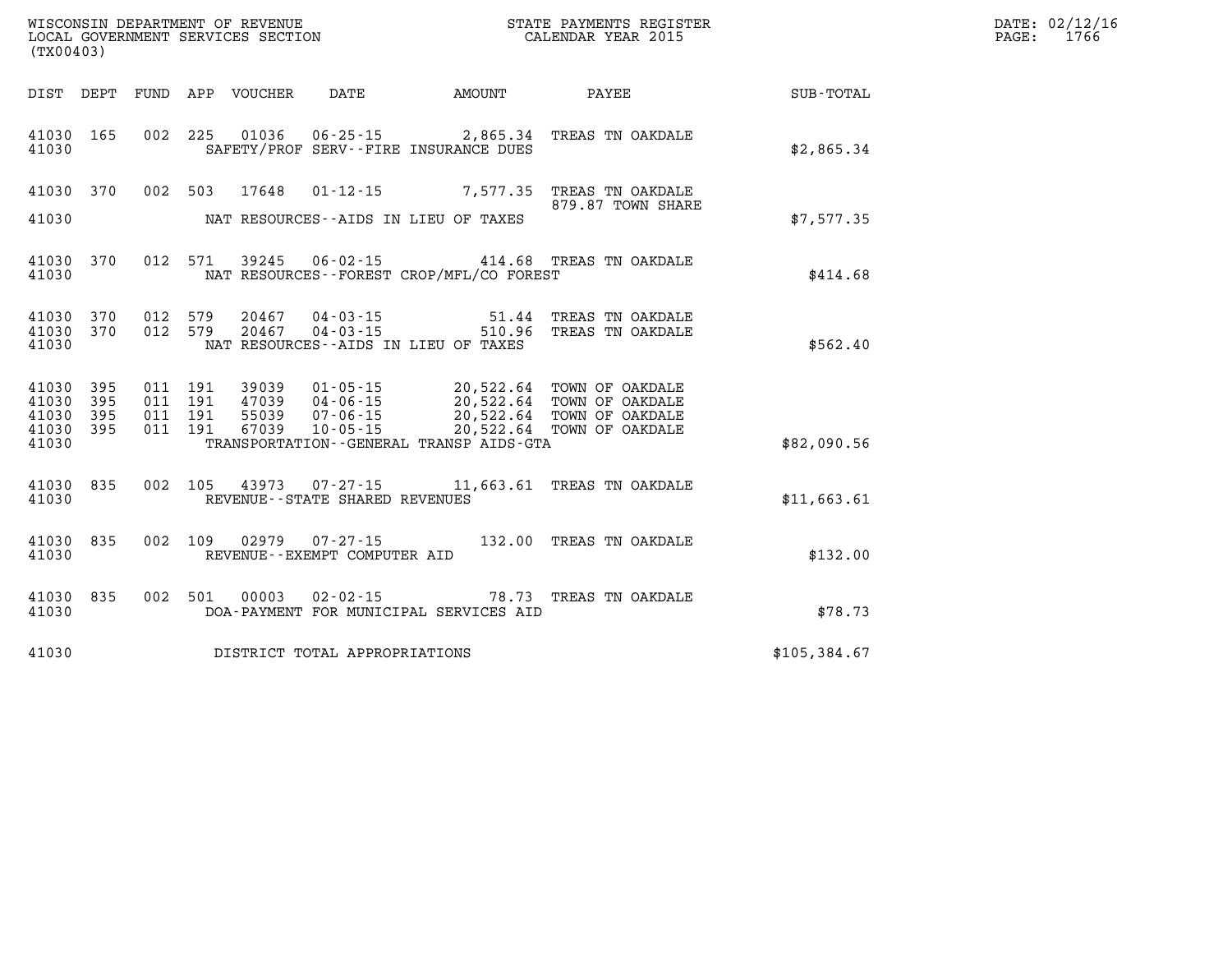| DATE: | 02/12/16 |
|-------|----------|
| PAGE: | 1767     |

| (TX00403)                                    |           |  |                                   |                                          | WISCONSIN DEPARTMENT OF REVENUE<br>LOCAL GOVERNMENT SERVICES SECTION FOR THE STATE PAYMENTS REGISTER<br>(TWOO403)                                                                                                                      |              | DATE: 02/12/1<br>$\mathtt{PAGE:}$<br>1767 |
|----------------------------------------------|-----------|--|-----------------------------------|------------------------------------------|----------------------------------------------------------------------------------------------------------------------------------------------------------------------------------------------------------------------------------------|--------------|-------------------------------------------|
|                                              |           |  |                                   |                                          | DIST DEPT FUND APP VOUCHER DATE AMOUNT PAYEE TOTAL                                                                                                                                                                                     |              |                                           |
| 41032                                        | 41032 165 |  |                                   | SAFETY/PROF SERV--FIRE INSURANCE DUES    | 002 225 01037 06-25-15 1,920.07 TREAS TN PORTLAND                                                                                                                                                                                      | \$1,920.07   |                                           |
| 41032                                        | 41032 370 |  |                                   | NAT RESOURCES-SEVERANCE/YIELD/WITHDRAWAL | 000 001 01DNR 04-09-15 2,548.64 TREAS TOWN PORTLAND                                                                                                                                                                                    | \$2,548.64   |                                           |
| 41032 370<br>41032 370<br>41032 370          | 41032 370 |  |                                   |                                          | 002 503 17649 01-12-15 10,559.25 TREAS TN PORTLAND<br>002 503 17649 01-12-15 3,056.88 TREAS TN PORTLAND<br>002 503 18122 01-30-15 3,056.88 TREAS TN PORTLAND<br>002 503 18122 01-30-15 9,942.77 TREAS TN PORTLAND<br>9,942.77 TREAS TN |              |                                           |
| 41032                                        |           |  |                                   | NAT RESOURCES--AIDS IN LIEU OF TAXES     | 3172.05 TOWN SHARE                                                                                                                                                                                                                     | \$26,615.78  |                                           |
| 41032                                        |           |  |                                   | NAT RESOURCES--FOREST CROP/MFL/CO FOREST | 41032 370 012 571 39246 06-02-15 253.04 TREAS TN PORTLAND                                                                                                                                                                              | \$253.04     |                                           |
| 41032                                        |           |  |                                   | NAT RESOURCES--AIDS IN LIEU OF TAXES     | 41032 370 012 579 20468 04-03-15 177.92 TREAS TN PORTLAND                                                                                                                                                                              | \$177.92     |                                           |
| 41032 395<br>41032 395<br>41032 395<br>41032 | 41032 395 |  |                                   | TRANSPORTATION--GENERAL TRANSP AIDS-GTA  |                                                                                                                                                                                                                                        | \$99,376.26  |                                           |
| 41032                                        | 41032 835 |  | REVENUE - - STATE SHARED REVENUES |                                          | 002 105 43974 07-27-15 12,903.80 TREAS TN PORTLAND                                                                                                                                                                                     | \$12,903.80  |                                           |
| 41032                                        | 41032 835 |  | REVENUE--EXEMPT COMPUTER AID      |                                          | 002 109 02980 07-27-15 5.00 TREAS TN PORTLAND                                                                                                                                                                                          | \$5.00       |                                           |
| 41032                                        |           |  | DISTRICT TOTAL APPROPRIATIONS     |                                          |                                                                                                                                                                                                                                        | \$143,800.51 |                                           |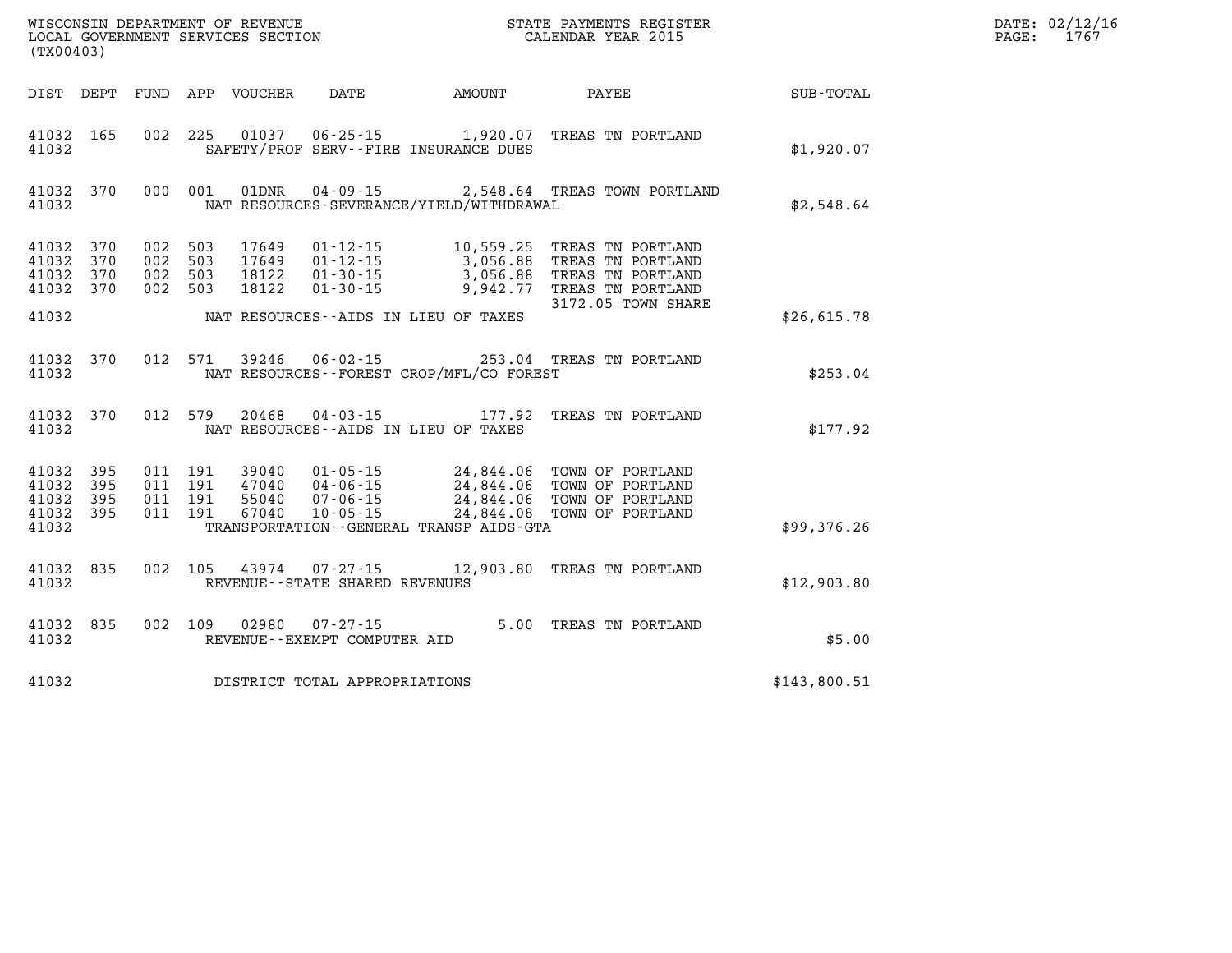| (TX00403)                                 |                          |                          |                          | WISCONSIN DEPARTMENT OF REVENUE<br>LOCAL GOVERNMENT SERVICES SECTION |                                                     | STATE PAYMENTS REGISTER<br>CALENDAR YEAR 2015                                     |                                                                                                |             |  |  |
|-------------------------------------------|--------------------------|--------------------------|--------------------------|----------------------------------------------------------------------|-----------------------------------------------------|-----------------------------------------------------------------------------------|------------------------------------------------------------------------------------------------|-------------|--|--|
| DIST                                      | DEPT                     | <b>FUND</b>              | APP                      | VOUCHER                                                              | DATE                                                | AMOUNT                                                                            | PAYEE                                                                                          | SUB-TOTAL   |  |  |
| 41034<br>41034                            | 165                      | 002                      | 225                      | 01038                                                                | $06 - 25 - 15$                                      | 1,289.96<br>SAFETY/PROF SERV--FIRE INSURANCE DUES                                 | TREAS TN RIDGEVILLE                                                                            | \$1,289.96  |  |  |
| 41034<br>41034                            | 370                      | 000                      | 001                      | 05DNR                                                                | $09 - 28 - 15$                                      | NAT RESOURCES-SEVERANCE/YIELD/WITHDRAWAL                                          | 705.09 TREAS TOWN RIDGEVILLE                                                                   | \$705.09    |  |  |
| 41034<br>41034<br>41034                   | 370<br>370               | 012<br>012               | 571<br>571               | 39247<br>39247                                                       | $06 - 02 - 15$                                      | 310.63<br>NAT RESOURCES - - FOREST CROP/MFL/CO FOREST                             | TREAS TN RIDGEVILLE<br>06-02-15 10.89 TREAS TN RIDGEVILLE                                      | \$321.52    |  |  |
| 41034<br>41034<br>41034                   | 370<br>370               | 012<br>012               | 579<br>579               | 20469<br>20469                                                       |                                                     | 04 - 03 - 15 10.37<br>04 - 03 - 15 104.48<br>NAT RESOURCES--AIDS IN LIEU OF TAXES | TREAS TN RIDGEVILLE<br>TREAS TN RIDGEVILLE                                                     | \$114.85    |  |  |
| 41034<br>41034<br>41034<br>41034<br>41034 | 395<br>395<br>395<br>395 | 011<br>011<br>011<br>011 | 191<br>191<br>191<br>191 | 39041<br>47041 04-06-15<br>55041<br>67041                            | $01 - 05 - 15$<br>07-06-15                          | 21,491.52<br>21,491.52<br>TRANSPORTATION--GENERAL TRANSP AIDS-GTA                 | 21,491.52 TOWN OF RIDGEVILLE<br>TOWN OF RIDGEVILLE<br>TOWN OF RIDGEVILLE<br>TOWN OF RIDGEVILLE | \$85,966.08 |  |  |
| 41034<br>41034                            | 835                      | 002                      | 105                      |                                                                      | 43975 07-27-15<br>REVENUE - - STATE SHARED REVENUES | 5,508.84                                                                          | TREAS TN RIDGEVILLE                                                                            | \$5,508.84  |  |  |
| 41034<br>41034                            | 835                      | 002                      | 109                      | 02981                                                                | $07 - 27 - 15$<br>REVENUE--EXEMPT COMPUTER AID      | 4.00                                                                              | TREAS TN RIDGEVILLE                                                                            | \$4.00      |  |  |
| 41034<br>41034                            | 835                      | 002                      | 501                      | 00003                                                                | $02 - 02 - 15$                                      | 98.68<br>DOA-PAYMENT FOR MUNICIPAL SERVICES AID                                   | TREAS TN RIDGEVILLE                                                                            | \$98.68     |  |  |
| 41034                                     |                          |                          |                          |                                                                      | DISTRICT TOTAL APPROPRIATIONS                       |                                                                                   |                                                                                                | \$94,009.02 |  |  |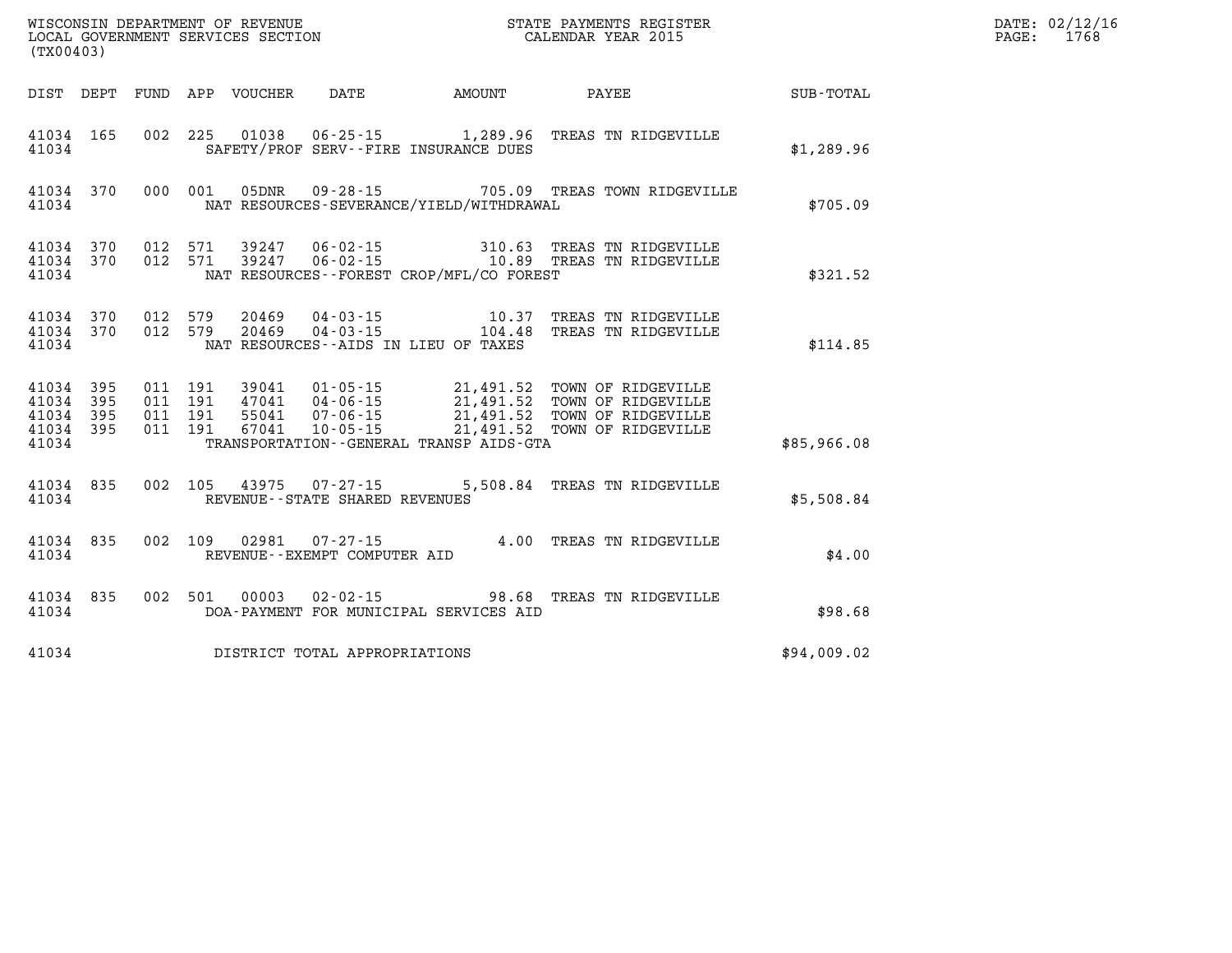| (TX00403)                                             |     |                    |                    |                                   |                                                                                                                                                                                                                    |                                                |             | DATE: 02/12/16<br>1769<br>$\mathtt{PAGE:}$ |
|-------------------------------------------------------|-----|--------------------|--------------------|-----------------------------------|--------------------------------------------------------------------------------------------------------------------------------------------------------------------------------------------------------------------|------------------------------------------------|-------------|--------------------------------------------|
|                                                       |     |                    |                    |                                   | DIST DEPT FUND APP VOUCHER DATE AMOUNT                                                                                                                                                                             | PAYEE                                          | SUB-TOTAL   |                                            |
| 41036 165<br>41036                                    |     |                    |                    |                                   | 002 225 01039 06-25-15 273.76 TREAS TN SCOTT<br>SAFETY/PROF SERV--FIRE INSURANCE DUES                                                                                                                              |                                                | \$273.76    |                                            |
| 41036 370<br>41036                                    |     |                    |                    |                                   | NAT RESOURCES-SEVERANCE/YIELD/WITHDRAWAL                                                                                                                                                                           | 000 001 01DNR 04-09-15 350.02 TREAS TOWN SCOTT | \$350.02    |                                            |
| 41036 370<br>41036 370<br>41036                       |     |                    |                    |                                   | 012 571 39248 06-02-15   254.55 TREAS TN SCOTT<br>012 571 39248 06-02-15   36.00 TREAS TN SCOTT<br>NAT RESOURCES - - FOREST CROP/MFL/CO FOREST                                                                     |                                                | \$290.55    |                                            |
| 41036 370<br>41036 370<br>41036                       |     |                    |                    |                                   | 012 579 20470 04-03-15 13,554.90 TREAS TN SCOTT<br>012 579 20470 04-03-15 144.13 TREAS TN SCOTT<br>NAT RESOURCES--AIDS IN LIEU OF TAXES                                                                            |                                                | \$13,699.03 |                                            |
| 41036 395<br>41036<br>41036 395<br>41036 395<br>41036 | 395 | 011 191<br>011 191 | 011 191<br>011 191 |                                   | 39042  01-05-15  14,087.29  TOWN OF SCOTT<br>47042 04-06-15 14,087.29 TOWN OF SCOTT<br>55042 07-06-15 14,087.29 TOWN OF SCOTT<br>67042 10-05-15 14,087.31 TOWN OF SCOTT<br>TRANSPORTATION--GENERAL TRANSP AIDS-GTA |                                                | \$56,349.18 |                                            |
| 41036 835<br>41036                                    |     |                    |                    | REVENUE - - STATE SHARED REVENUES | 002 105 43976 07-27-15 2,778.27 TREAS TN SCOTT                                                                                                                                                                     |                                                | \$2,778.27  |                                            |
| 41036 835<br>41036                                    |     |                    |                    |                                   | 002 501 00003 02-02-15 44.00 TREAS TN SCOTT<br>DOA-PAYMENT FOR MUNICIPAL SERVICES AID                                                                                                                              |                                                | \$44.00     |                                            |
| 41036                                                 |     |                    |                    | DISTRICT TOTAL APPROPRIATIONS     |                                                                                                                                                                                                                    |                                                | \$73,784.81 |                                            |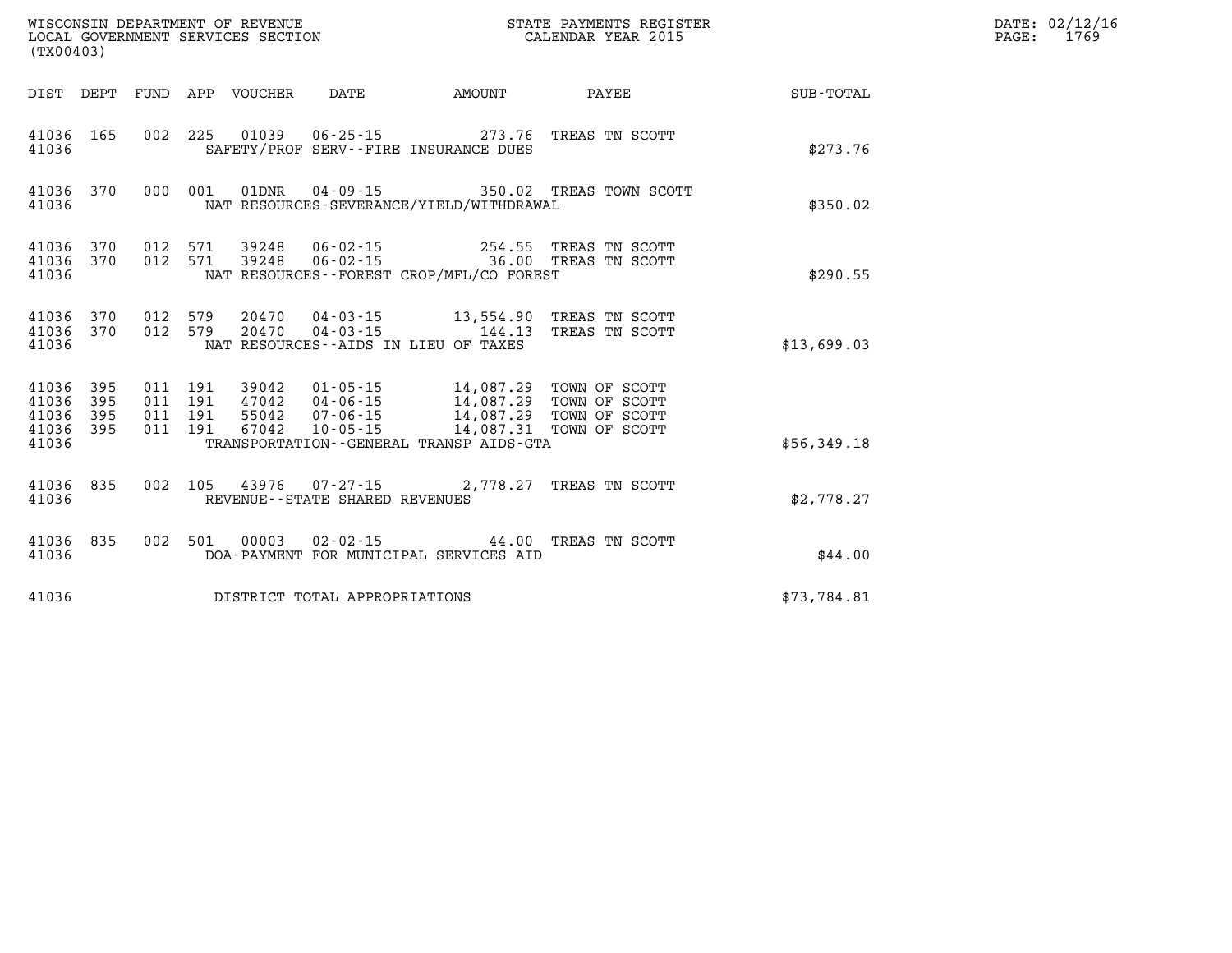| WISCONSIN DEPARTMENT OF REVENUE<br>LOCAL GOVERNMENT SERVICES SECTION<br>(TX00403) |                          |                          |                          |                |                                                          |                                             |                                                                                                        |               |
|-----------------------------------------------------------------------------------|--------------------------|--------------------------|--------------------------|----------------|----------------------------------------------------------|---------------------------------------------|--------------------------------------------------------------------------------------------------------|---------------|
| DIST                                                                              | DEPT                     | FUND APP                 |                          | VOUCHER        | DATE                                                     | AMOUNT                                      | PAYEE                                                                                                  | SUB-TOTAL     |
| 41038<br>41038                                                                    | 165                      | 002                      | 225                      |                | $01040 06 - 25 - 15$                                     | SAFETY/PROF SERV--FIRE INSURANCE DUES       | 1,045.68 TREAS TN SHELDON                                                                              | \$1,045.68    |
| 41038<br>41038                                                                    | 370                      | 000                      | 001                      | 05DNR          |                                                          | NAT RESOURCES-SEVERANCE/YIELD/WITHDRAWAL    | 09-28-15 1,030.93 TREAS TOWN SHELDON                                                                   | \$1,030.93    |
| 41038<br>41038                                                                    | 370                      | 012                      | 571                      | 39249          | $06 - 02 - 15$                                           | NAT RESOURCES - - FOREST CROP/MFL/CO FOREST | 359.67 TREAS TN SHELDON                                                                                | \$359.67      |
| 41038<br>41038<br>41038<br>41038                                                  | 395<br>395<br>395<br>395 | 011<br>011<br>011<br>011 | 191<br>191<br>191<br>191 | 39043<br>67043 | 01-05-15<br>47043 04-06-15<br>55043 07-06-15<br>10-05-15 | 25,724.88                                   | 25,724.86 TOWN OF SHELDON<br>25,724.86 TOWN OF SHELDON<br>25,724.86 TOWN OF SHELDON<br>TOWN OF SHELDON |               |
| 41038                                                                             |                          |                          |                          |                |                                                          | TRANSPORTATION--GENERAL TRANSP AIDS-GTA     |                                                                                                        | \$102,899.46  |
| 41038<br>41038                                                                    | 835                      | 002                      | 105                      | 43977          | 07-27-15<br>REVENUE - - STATE SHARED REVENUES            | 7,805.11                                    | TREAS TN SHELDON                                                                                       | \$7,805.11    |
| 41038<br>41038                                                                    | 835                      | 002                      | 109                      | 02982          | $07 - 27 - 15$<br>REVENUE--EXEMPT COMPUTER AID           | 19.00                                       | TREAS TN SHELDON                                                                                       | \$19.00       |
| 41038                                                                             |                          |                          |                          |                | DISTRICT TOTAL APPROPRIATIONS                            |                                             |                                                                                                        | \$113, 159.85 |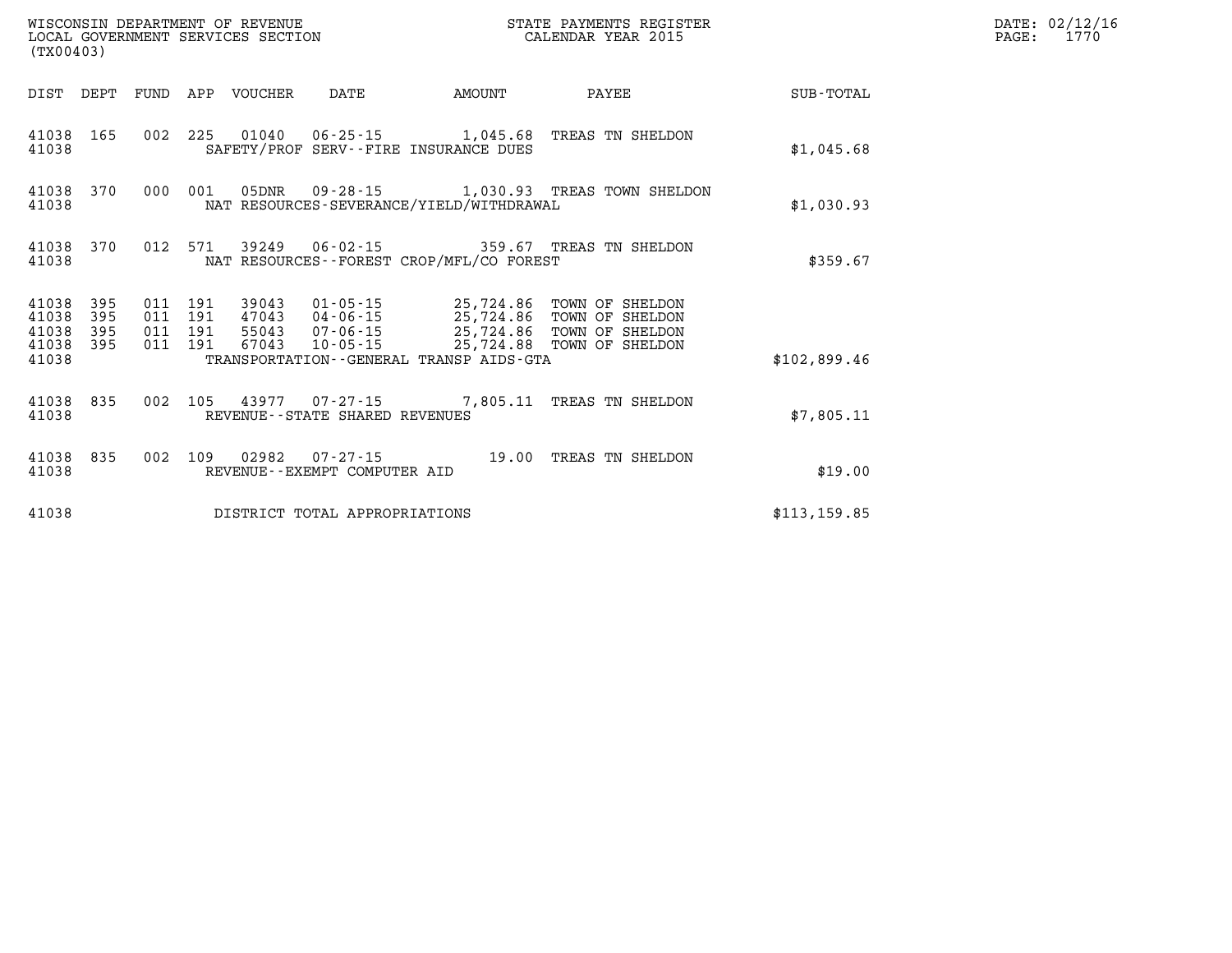| DATE: | 02/12/16 |
|-------|----------|
| PAGE: | 1771     |

| (TX00403)                                     |                        |                                                                                                                                                                                                                            |                                             |  |                                                                                                                                              |               |  |
|-----------------------------------------------|------------------------|----------------------------------------------------------------------------------------------------------------------------------------------------------------------------------------------------------------------------|---------------------------------------------|--|----------------------------------------------------------------------------------------------------------------------------------------------|---------------|--|
|                                               |                        |                                                                                                                                                                                                                            |                                             |  | DIST DEPT FUND APP VOUCHER DATE AMOUNT PAYEE PAYER SUB-TOTAL                                                                                 |               |  |
| 41040                                         | 41040 165              |                                                                                                                                                                                                                            | SAFETY/PROF SERV--FIRE INSURANCE DUES       |  | 002 225 01041 06-25-15 8,757.24 TREAS TN SPARTA                                                                                              | \$8,757.24    |  |
|                                               | 41040 370<br>41040 370 |                                                                                                                                                                                                                            |                                             |  | 002 503 17650 01-12-15 353.77 TREAS TN SPARTA<br>002 503 17650 01-12-15 905.92 TREAS TN SPARTA<br>353.77 TREAS TN SPARTA<br>83.59 TOWN SHARE |               |  |
| 41040                                         |                        | NAT RESOURCES--AIDS IN LIEU OF TAXES                                                                                                                                                                                       |                                             |  |                                                                                                                                              | \$1,259.69    |  |
| 41040                                         | 41040 370              |                                                                                                                                                                                                                            | NAT RESOURCES - - FOREST CROP/MFL/CO FOREST |  | 012 571 39250 06-02-15 623.24 TREAS TN SPARTA                                                                                                | \$623.24      |  |
| 41040                                         | 41040 370<br>41040 370 |                                                                                                                                                                                                                            | NAT RESOURCES--AIDS IN LIEU OF TAXES        |  | 012 579 20471 04-03-15 .04 TREAS TN SPARTA<br>012 579 20471 04-03-15 57.23 TREAS TN SPARTA                                                   | \$57.27       |  |
| 41040 395<br>41040<br>41040<br>41040<br>41040 | 395<br>395<br>395      | 011 191 39044 01-05-15 38,375.35 TOWN OF SPARTA<br>011 191 47044 04-06-15 38,375.35 TOWN OF SPARTA<br>011 191 55044 07-06-15 38,375.35 TOWN OF SPARTA<br>011 191 67044 10-05-15<br>TRANSPORTATION--GENERAL TRANSP AIDS-GTA |                                             |  | 38,375.37 TOWN OF SPARTA                                                                                                                     | \$153,501.42  |  |
| 41040<br>41040                                | 835                    | REVENUE--STATE SHARED REVENUES                                                                                                                                                                                             |                                             |  | 002 105 43978 07-27-15 16,229.07 TREAS TN SPARTA                                                                                             | \$16, 229.07  |  |
| 41040 835<br>41040                            |                        |                                                                                                                                                                                                                            | REVENUE--EXEMPT COMPUTER AID                |  | 002 109 02983 07-27-15 37.00 TREAS TN SPARTA                                                                                                 | \$37.00       |  |
| 41040 835<br>41040                            |                        | REVENUE - - LOTTERY CREDIT -                                                                                                                                                                                               |                                             |  | 021 363 35771 03-23-15 4,764.60 TREAS TN SPARTA                                                                                              | \$4,764.60    |  |
| 41040                                         |                        | DISTRICT TOTAL APPROPRIATIONS                                                                                                                                                                                              |                                             |  |                                                                                                                                              | \$185, 229.53 |  |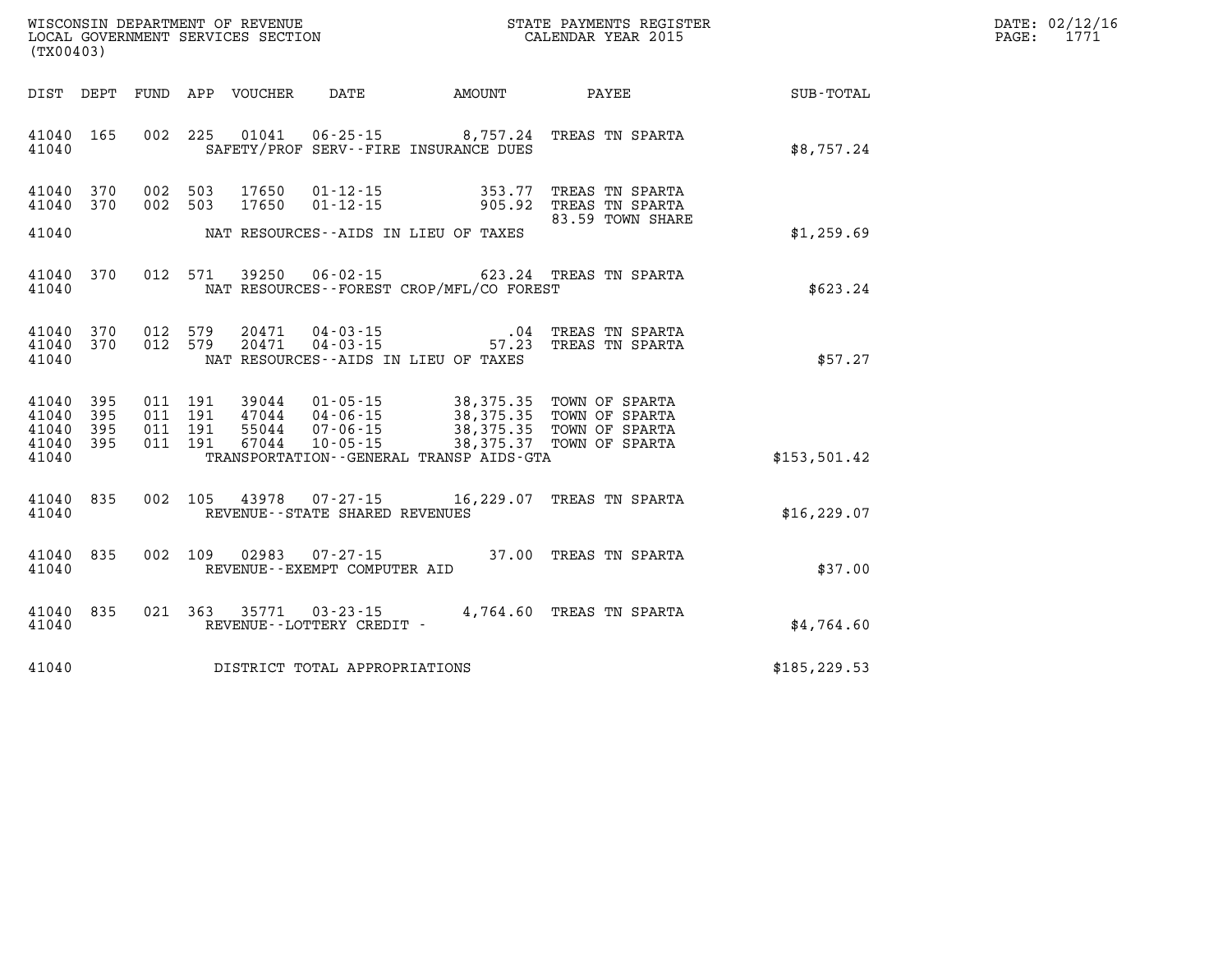| (TX00403)                                 |                          |                          |                          | WISCONSIN DEPARTMENT OF REVENUE<br>LOCAL GOVERNMENT SERVICES SECTION |                                                | STATE PAYMENTS REGISTER<br>CALENDAR YEAR 2015                                                                           |                                            |                  |  |  |
|-------------------------------------------|--------------------------|--------------------------|--------------------------|----------------------------------------------------------------------|------------------------------------------------|-------------------------------------------------------------------------------------------------------------------------|--------------------------------------------|------------------|--|--|
| DIST                                      | DEPT                     | FUND                     | APP                      | VOUCHER                                                              | DATE                                           | AMOUNT                                                                                                                  | PAYEE                                      | <b>SUB-TOTAL</b> |  |  |
| 41042<br>41042                            | 165                      | 002                      | 225                      |                                                                      |                                                | SAFETY/PROF SERV--FIRE INSURANCE DUES                                                                                   | 01042  06-25-15  3,922.37  TREAS TN TOMAH  | \$3,922.37       |  |  |
| 41042<br>41042                            | 370                      | 012                      | 571                      | 39251                                                                |                                                | NAT RESOURCES - - FOREST CROP/MFL/CO FOREST                                                                             | 06-02-15 138.37 TREAS TN TOMAH             | \$138.37         |  |  |
| 41042<br>41042<br>41042<br>41042<br>41042 | 395<br>395<br>395<br>395 | 011<br>011<br>011<br>011 | 191<br>191<br>191<br>191 | 47045 04-06-15<br>55045 07-06-15<br>67045                            | 10-05-15                                       | 25,102.80 TOWN OF TOMAH<br>25,102.80 TOWN OF TOMAH<br>25,102.80<br>25,102.80<br>TRANSPORTATION--GENERAL TRANSP AIDS-GTA | TOWN OF TOMAH<br>TOWN OF TOMAH             | \$100, 411.20    |  |  |
| 41042<br>41042                            | 835                      | 002                      |                          |                                                                      | REVENUE--STATE SHARED REVENUES                 |                                                                                                                         | 105 43979 07-27-15 5,662.95 TREAS TN TOMAH | \$5,662.95       |  |  |
| 41042<br>41042                            | 835                      | 002                      | 109                      | 02984                                                                | $07 - 27 - 15$<br>REVENUE--EXEMPT COMPUTER AID | 17.00                                                                                                                   | TREAS TN TOMAH                             | \$17.00          |  |  |
| 41042<br>41042                            | 835                      | 002                      | 501                      |                                                                      |                                                | DOA-PAYMENT FOR MUNICIPAL SERVICES AID                                                                                  | 00003 02-02-15 428.48 TREAS TN TOMAH       | \$428.48         |  |  |
| 41042<br>41042                            | 835                      | 021                      | 363                      | 35772                                                                | REVENUE - - LOTTERY CREDIT -                   | $03 - 23 - 15$ 1,964.76                                                                                                 | TREAS TN TOMAH                             | \$1,964.76       |  |  |
| 41042                                     |                          |                          |                          |                                                                      | DISTRICT TOTAL APPROPRIATIONS                  |                                                                                                                         |                                            | \$112, 545.13    |  |  |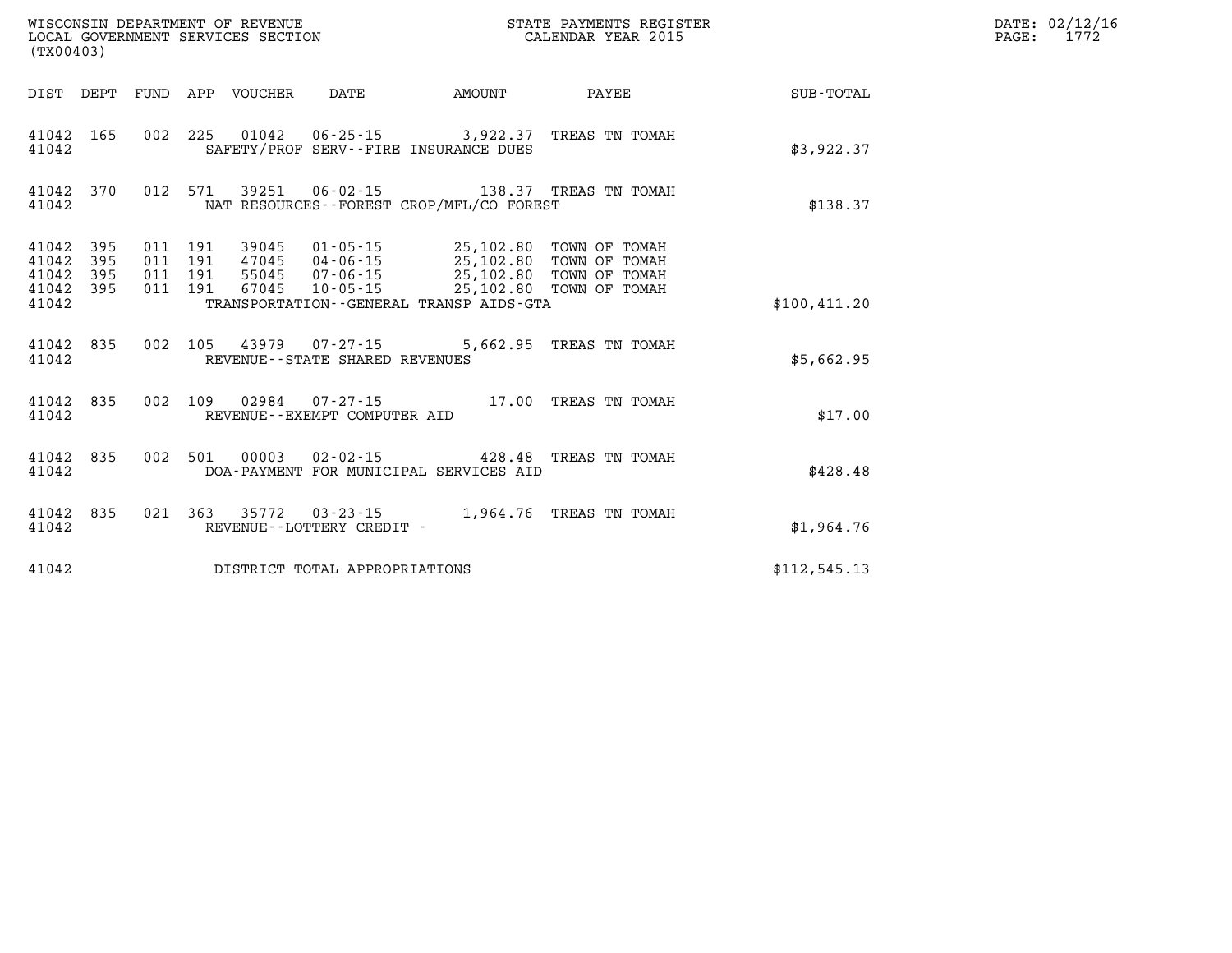| (TX00403)                        |                                |                               | LOCAL GOVERNMENT SERVICES SECTION |                                   |                                             | CALENDAR YEAR 2015                                                                                                                                                                                   |              | PAGE: | 1773 |
|----------------------------------|--------------------------------|-------------------------------|-----------------------------------|-----------------------------------|---------------------------------------------|------------------------------------------------------------------------------------------------------------------------------------------------------------------------------------------------------|--------------|-------|------|
|                                  |                                |                               | DIST DEPT FUND APP VOUCHER        | DATE                              | <b>AMOUNT</b>                               | PAYEE                                                                                                                                                                                                | SUB-TOTAL    |       |      |
| 41044                            |                                |                               |                                   |                                   | SAFETY/PROF SERV--FIRE INSURANCE DUES       | 41044 165 002 225 01043 06-25-15 1,272.57 TREAS TN WELLINGTON                                                                                                                                        | \$1,272.57   |       |      |
| 41044                            |                                |                               |                                   |                                   | NAT RESOURCES - - FOREST CROP/MFL/CO FOREST | 41044 370 012 571 39252 06-02-15 391.13 TREAS TN WELLINGTON                                                                                                                                          | \$391.13     |       |      |
| 41044<br>41044<br>41044<br>41044 | 395<br>395<br>395<br>41044 395 | 011 191<br>011 191<br>011 191 |                                   | 011 191 67046 10-05-15            | TRANSPORTATION--GENERAL TRANSP AIDS-GTA     | 39046  01-05-15  24,618.36  TOWN OF WELLINGTON<br>47046  04-06-15  24,618.36  TOWN OF WELLINGTON<br>55046  07-06-15  24,618.36  TOWN OF WELLINGTON<br>67046  10-05-15  24,618.36  TOWN OF WELLINGTON | \$98,473.44  |       |      |
| 41044                            |                                |                               |                                   |                                   | TRANSPORTATION - - LRIP/TRIP/MSIP GRANTS    | 41044 395 011 278 65513 11-06-15 23,100.00 TREAS TN WELLINGTON                                                                                                                                       | \$23,100.00  |       |      |
| 41044                            | 41044 835                      |                               |                                   | REVENUE - - STATE SHARED REVENUES |                                             | 002 105 43980 07-27-15 8,754.75 TREAS TN WELLINGTON                                                                                                                                                  | \$8.754.75   |       |      |
| 41044                            |                                |                               |                                   | REVENUE--EXEMPT COMPUTER AID      |                                             | 41044 835 002 109 02985 07-27-15 2.00 TREAS TN WELLINGTON                                                                                                                                            | \$2.00       |       |      |
| 41044                            |                                |                               |                                   | DISTRICT TOTAL APPROPRIATIONS     |                                             |                                                                                                                                                                                                      | \$131,993.89 |       |      |

**WISCONSIN DEPARTMENT OF REVENUE STATE PAYMENTS REGISTER DATE: 02/12/16**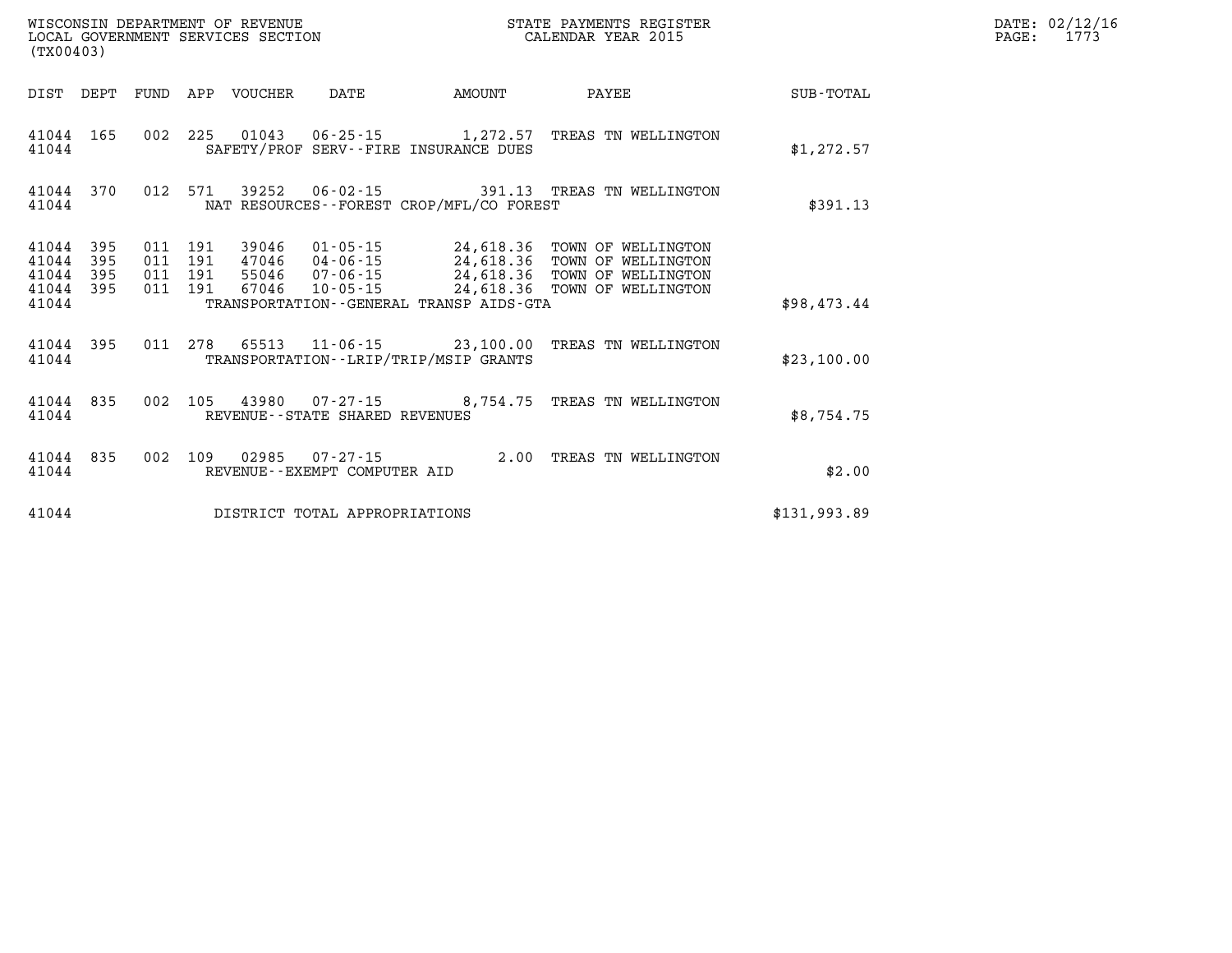| WISCONSIN DEPARTMENT OF REVENUE<br>LOCAL GOVERNMENT SERVICES SECTION FOR THE STATE PAYMENTS REGISTER<br>(TYAQAQQ)<br>(TX00403) |            |  |  |  |                                   |                                                                                                                                                                                                                                                                                                                                  |                                                |                                                    | DATE: 02/12/16<br>PAGE: 1774 |
|--------------------------------------------------------------------------------------------------------------------------------|------------|--|--|--|-----------------------------------|----------------------------------------------------------------------------------------------------------------------------------------------------------------------------------------------------------------------------------------------------------------------------------------------------------------------------------|------------------------------------------------|----------------------------------------------------|------------------------------|
|                                                                                                                                |            |  |  |  |                                   |                                                                                                                                                                                                                                                                                                                                  |                                                | DIST DEPT FUND APP VOUCHER DATE AMOUNT PAYEE TOTAL |                              |
| 41046 165<br>41046                                                                                                             |            |  |  |  |                                   | 002 225 01044 06-25-15 1,480.27 TREAS TN WELLS<br>SAFETY/PROF SERV--FIRE INSURANCE DUES                                                                                                                                                                                                                                          |                                                | \$1,480.27                                         |                              |
| 41046 370<br>41046                                                                                                             |            |  |  |  |                                   | NAT RESOURCES-SEVERANCE/YIELD/WITHDRAWAL                                                                                                                                                                                                                                                                                         | 000 001 05DNR 09-28-15 390.65 TREAS TOWN WELLS | \$390.65                                           |                              |
| 41046 370<br>41046 370                                                                                                         |            |  |  |  |                                   | 002 503 17651 01-12-15 24.07 TREAS TN WELLS<br>002 503 17651 01-12-15 2,948.97 TREAS TN WELLS                                                                                                                                                                                                                                    | 508.06 TOWN SHARE                              |                                                    |                              |
| 41046                                                                                                                          |            |  |  |  |                                   | NAT RESOURCES--AIDS IN LIEU OF TAXES                                                                                                                                                                                                                                                                                             |                                                | \$2,973.04                                         |                              |
| 41046 370<br>41046                                                                                                             |            |  |  |  |                                   | 012 571 39253 06-02-15 805.90 TREAS TN WELLS<br>NAT RESOURCES - - FOREST CROP/MFL/CO FOREST                                                                                                                                                                                                                                      |                                                | \$805.90                                           |                              |
| 41046<br>41046 370<br>41046 370<br>41046                                                                                       | 370        |  |  |  |                                   | 012 579 20472 04-03-15 6.84 TREAS TN WELLS<br>012 579 20472 04-03-15 172.90 TREAS TN WELLS<br>012 579 20472 04-03-15 68.45 TREAS TN WELLS<br>NAT RESOURCES--AIDS IN LIEU OF TAXES                                                                                                                                                |                                                | \$248.19                                           |                              |
| 41046<br>41046 395<br>41046<br>41046 395<br>41046                                                                              | 395<br>395 |  |  |  |                                   | $\begin{tabular}{cccc} 011 & 191 & 39047 & 01-05-15 & 14,142.34 & TOWN OF WELLS \\ 011 & 191 & 47047 & 04-06-15 & 14,142.34 & TOWN OF WELLS \\ 011 & 191 & 55047 & 07-06-15 & 14,142.34 & TOWN OF WELLS \\ 011 & 191 & 67047 & 10-05-15 & 14,142.36 & TOWN OF WELLS \\ \end{tabular}$<br>TRANSPORTATION--GENERAL TRANSP AIDS-GTA |                                                | \$56, 569.38                                       |                              |
| 41046 835<br>41046                                                                                                             |            |  |  |  | REVENUE - - STATE SHARED REVENUES | 002 105 43981 07-27-15 5,013.50 TREAS TN WELLS                                                                                                                                                                                                                                                                                   |                                                | \$5,013.50                                         |                              |
| 41046                                                                                                                          |            |  |  |  | DISTRICT TOTAL APPROPRIATIONS     |                                                                                                                                                                                                                                                                                                                                  |                                                | \$67,480.93                                        |                              |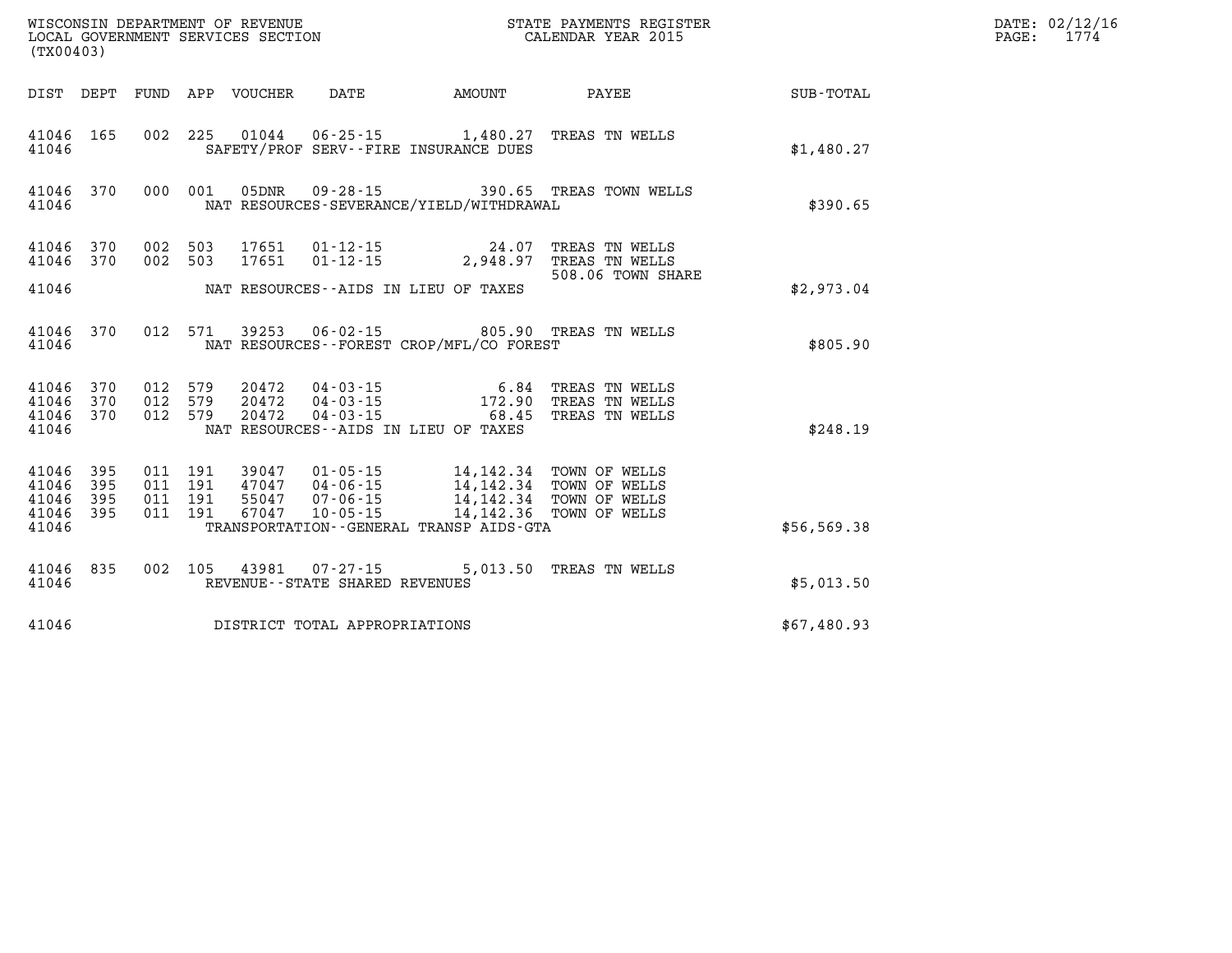| (TX00403)                                 |                          |                          |                          | WISCONSIN DEPARTMENT OF REVENUE<br>LOCAL GOVERNMENT SERVICES SECTION |                                                                      | STATE PAYMENTS REGISTER<br>CALENDAR YEAR 2015                                               |                                                                          |              |  |
|-------------------------------------------|--------------------------|--------------------------|--------------------------|----------------------------------------------------------------------|----------------------------------------------------------------------|---------------------------------------------------------------------------------------------|--------------------------------------------------------------------------|--------------|--|
| DIST                                      | DEPT                     | FUND                     | APP                      | VOUCHER                                                              | DATE                                                                 | AMOUNT                                                                                      | PAYEE                                                                    | SUB-TOTAL    |  |
| 41048<br>41048                            | 165                      | 002                      | 225                      | 01045                                                                |                                                                      | 06-25-15 1,377.37<br>SAFETY/PROF SERV--FIRE INSURANCE DUES                                  | TREAS TN WILTON                                                          | \$1,377.37   |  |
| 41048<br>41048                            | 370                      | 012                      | 571                      | 39254                                                                | $06 - 02 - 15$                                                       | NAT RESOURCES--FOREST CROP/MFL/CO FOREST                                                    | 170.72 TREAS TN WILTON                                                   | \$170.72     |  |
| 41048<br>41048<br>41048<br>41048<br>41048 | 370<br>370<br>370<br>370 | 012<br>012<br>012<br>012 | 579<br>579<br>579<br>579 | 20473<br>20473<br>20473<br>20473                                     | $04 - 03 - 15$<br>$04 - 03 - 15$<br>$04 - 03 - 15$<br>$04 - 03 - 15$ | 2.38<br>7.27<br>23.82<br>72.70<br>NAT RESOURCES -- AIDS IN LIEU OF TAXES                    | TREAS TN WILTON<br>TREAS TN WILTON<br>TREAS TN WILTON<br>TREAS TN WILTON | \$106.17     |  |
| 41048<br>41048<br>41048<br>41048<br>41048 | 395<br>395<br>395<br>395 | 011<br>011<br>011<br>011 | 191<br>191<br>191<br>191 | 39048<br>47048<br>55048<br>67048                                     | $01 - 05 - 15$<br>04-06-15<br>07-06-15<br>$10 - 05 - 15$             | 19,702.39<br>19,702.39<br>19,702.39<br>19,702.41<br>TRANSPORTATION--GENERAL TRANSP AIDS-GTA | TOWN OF WILTON<br>TOWN OF WILTON<br>TOWN OF WILTON<br>TOWN OF WILTON     | \$78,809.58  |  |
| 41048<br>41048                            | 395                      | 011                      | 278                      | 53334                                                                |                                                                      | $07 - 09 - 15$ 29,500.00<br>TRANSPORTATION--LRIP/TRIP/MSIP GRANTS                           | TREAS TN WILTON                                                          | \$29,500.00  |  |
| 41048<br>41048                            | 835                      | 002                      | 105                      | 43982                                                                | $07 - 27 - 15$<br>REVENUE - - STATE SHARED REVENUES                  | 11, 112. 25                                                                                 | TREAS TN WILTON                                                          | \$11, 112.25 |  |
| 41048<br>41048                            | 835                      | 002                      | 109                      | 02986                                                                | $07 - 27 - 15$<br>REVENUE--EXEMPT COMPUTER AID                       | 4.00                                                                                        | TREAS TN WILTON                                                          | \$4.00       |  |
| 41048                                     |                          |                          |                          |                                                                      | DISTRICT TOTAL APPROPRIATIONS                                        |                                                                                             |                                                                          | \$121,080.09 |  |

**LOCAL GOVER SERVICE: 02/12/16<br>PAGE: 1775**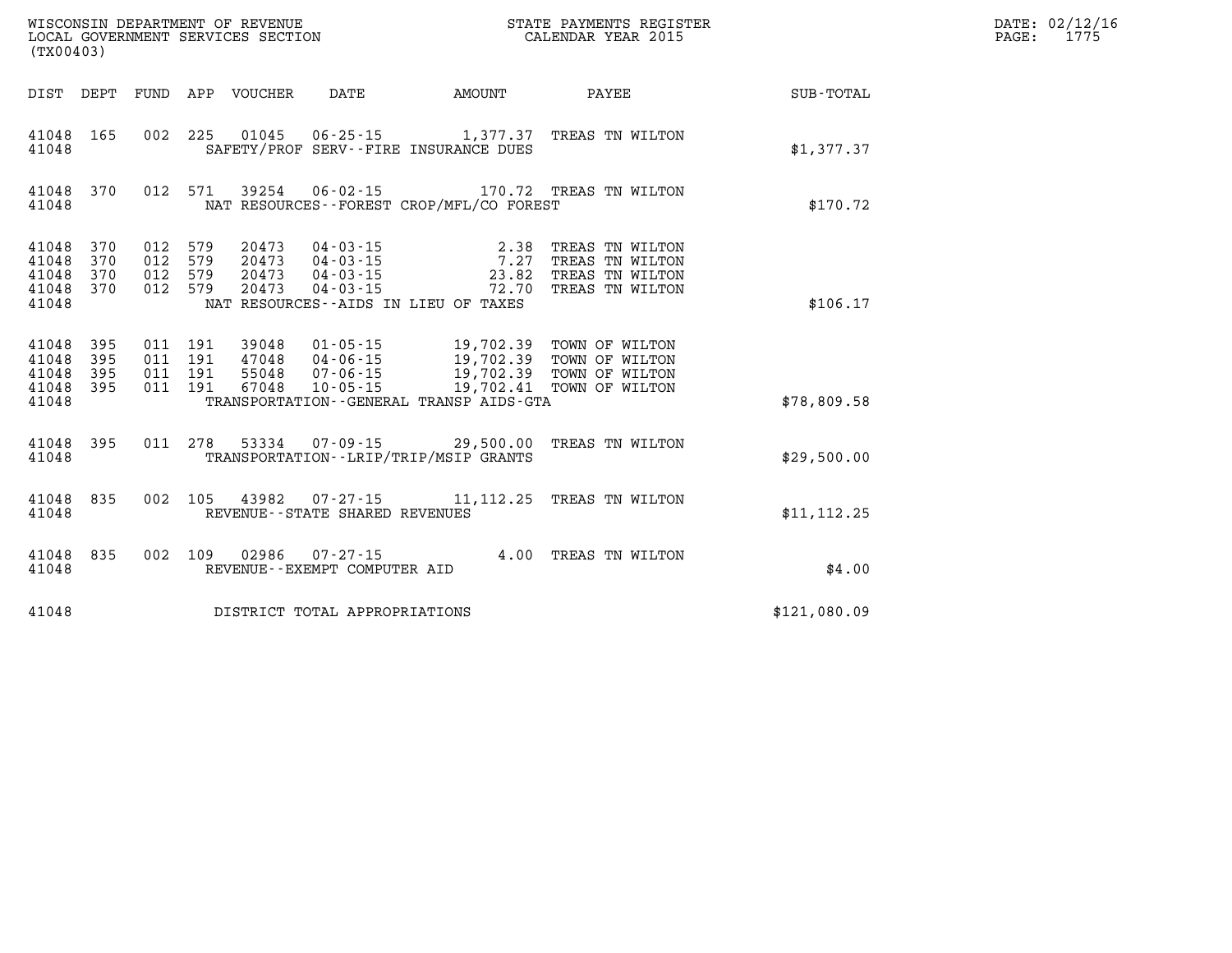| WISCONSIN DEPARTMENT OF REVENUE      | PAYMENTS REGISTER<br>"TATE | DATE: | $\frac{1}{2}$ : 02/12/14 |
|--------------------------------------|----------------------------|-------|--------------------------|
| LOCAL<br>GOVERNMENT SERVICES SECTION | CALENDAR YEAR 2015         | PAGF  | 1.7.7                    |

| (TX00403)                                                             |                          |                                                              |                                                                      |                                                                                       |                                                                                                                              |              |
|-----------------------------------------------------------------------|--------------------------|--------------------------------------------------------------|----------------------------------------------------------------------|---------------------------------------------------------------------------------------|------------------------------------------------------------------------------------------------------------------------------|--------------|
| DEPT<br>DIST                                                          | <b>FUND</b>              | APP<br>VOUCHER                                               | DATE                                                                 | AMOUNT                                                                                | PAYEE                                                                                                                        | SUB-TOTAL    |
| 41111<br>165<br>41111                                                 | 002                      | 225<br>01046                                                 | $06 - 25 - 15$                                                       | 2,465.95<br>SAFETY/PROF SERV--FIRE INSURANCE DUES                                     | TREAS VIL CASHTON                                                                                                            | \$2,465.95   |
| 395<br>41111<br>395<br>41111<br>41111<br>395<br>41111<br>395<br>41111 | 011<br>011<br>011<br>011 | 185<br>57101<br>185<br>57431<br>185<br>63198<br>185<br>65962 | $08 - 17 - 15$<br>$08 - 20 - 15$<br>$10 - 19 - 15$<br>$11 - 13 - 15$ | 670.53<br>551.20<br>715.26<br>2,741.52<br>TRANSPORTATION - - HIGHWAY SAFETY - FEDERAL | TREAS VIL CASHTON<br>TREAS VIL CASHTON<br>TREAS VIL CASHTON<br>TREAS VIL CASHTON                                             | \$4,678.51   |
| 41111<br>395<br>41111<br>395<br>41111<br>395<br>41111<br>395<br>41111 | 011<br>011<br>011<br>011 | 191<br>39049<br>191<br>47049<br>191<br>55049<br>191<br>67049 | $01 - 05 - 15$<br>$04 - 06 - 15$<br>$07 - 06 - 15$<br>$10 - 05 - 15$ | TRANSPORTATION - - GENERAL TRANSP AIDS - GTA                                          | 28,744.39 VILLAGE OF CASHTON<br>28,744.39 VILLAGE OF CASHTON<br>28,744.39 VILLAGE OF CASHTON<br>28,744.41 VILLAGE OF CASHTON | \$114,977.58 |
| 455<br>41111<br>41111                                                 | 002                      | 231<br>08                                                    | $03 - 12 - 15$<br>JUSTICE - - LAW ENFORCEMENT TRAINING               | 800.00                                                                                | TREAS VIL CASHTON                                                                                                            | \$800.00     |
| 41111<br>505<br>41111<br>505<br>41111                                 | 002<br>002               | 743<br>01149<br>743<br>09126                                 | $09 - 15 - 15$<br>$06 - 23 - 15$<br>DOA--HOUSING ASSISTANCE GRANTS   | 8,939.00                                                                              | 6,811.00 TREAS VIL CASHTON<br>TREAS VIL CASHTON                                                                              | \$15,750.00  |
| 835<br>41111<br>41111                                                 | 002                      | 105                                                          | 43983 07-27-15<br>REVENUE - - STATE SHARED REVENUES                  |                                                                                       | 50,572.47 TREAS VIL CASHTON                                                                                                  | \$50,572.47  |
| 835<br>41111<br>41111<br>835<br>41111                                 | 002<br>002               | 109<br>02987<br>109<br>05221                                 | $07 - 27 - 15$<br>$07 - 27 - 15$<br>REVENUE - - EXEMPT COMPUTER AID  | 1,270.00<br>59,153.00                                                                 | TREAS VIL CASHTON<br>TREAS VIL CASHTON                                                                                       | \$60,423.00  |
| 41111<br>835<br>41111                                                 | 021                      | 363<br>35773                                                 | $03 - 23 - 15$<br>REVENUE - - LOTTERY CREDIT -                       | 5,032.56                                                                              | TREAS VIL CASHTON                                                                                                            | \$5,032.56   |
| 41111                                                                 |                          |                                                              | DISTRICT TOTAL APPROPRIATIONS                                        |                                                                                       |                                                                                                                              | \$254,700.07 |

WISCONSIN DEPARTMENT OF REVENUE **STATE PAYMENTS REGISTER**<br>LOCAL GOVERNMENT SERVICES SECTION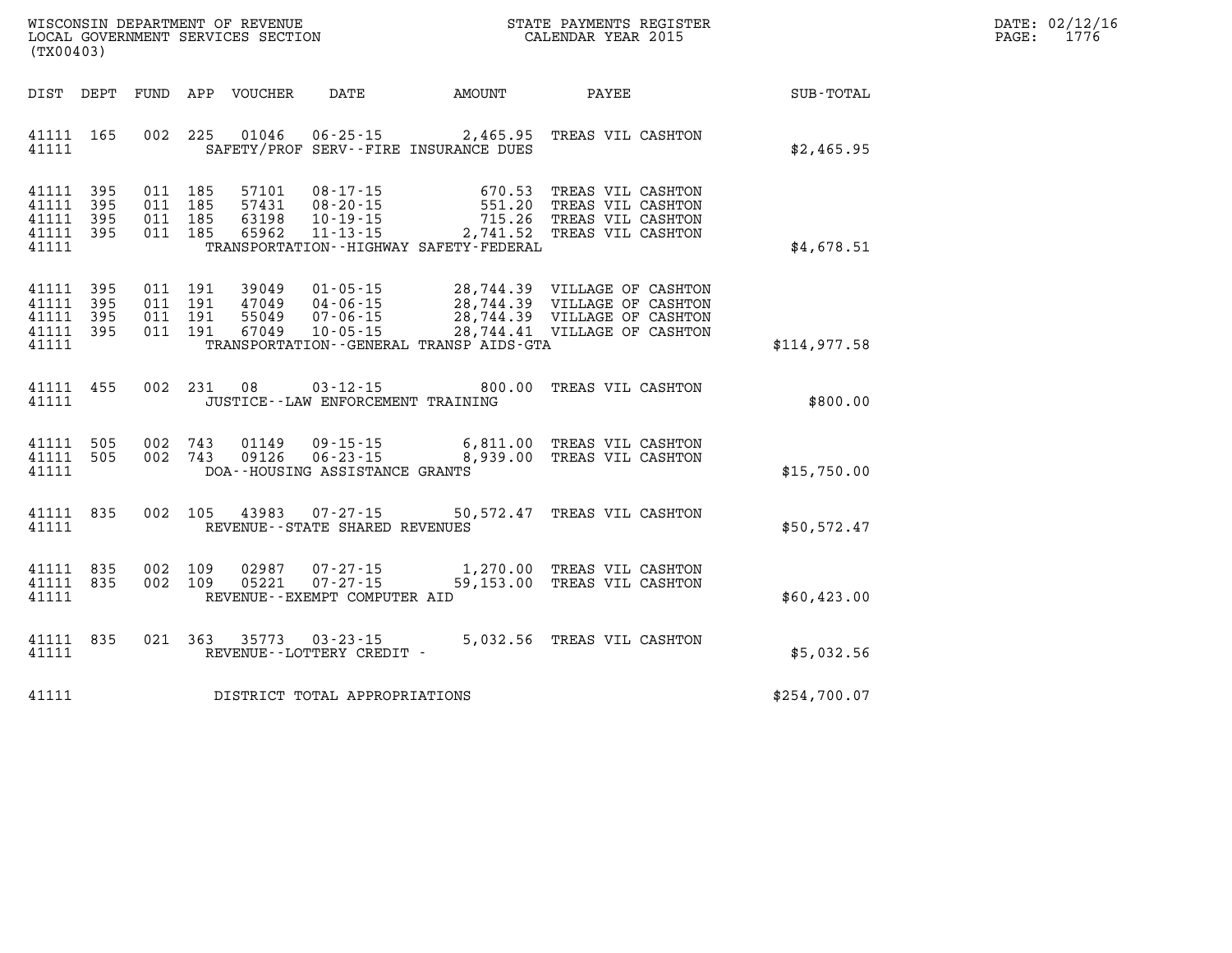| (TX00403)                              |                                            |  |         |                        |                                |                                              |                                                                                                                                                                                                                                             |              | DATE: 02/12/16<br>PAGE: 1777 |
|----------------------------------------|--------------------------------------------|--|---------|------------------------|--------------------------------|----------------------------------------------|---------------------------------------------------------------------------------------------------------------------------------------------------------------------------------------------------------------------------------------------|--------------|------------------------------|
|                                        |                                            |  |         |                        |                                |                                              | DIST DEPT FUND APP VOUCHER DATE AMOUNT PAYEE SUB-TOTAL                                                                                                                                                                                      |              |                              |
|                                        | 41141 165                                  |  |         |                        |                                | 41141 SAFETY/PROF SERV--FIRE INSURANCE DUES  | 002 225 01047 06-25-15 753.14 TREAS VIL KENDALL                                                                                                                                                                                             | \$753.14     |                              |
| 41141                                  |                                            |  |         |                        |                                | NAT RESOURCES--AIDS IN LIEU OF TAXES         | $\begin{array}{cccc} 41141 & 370 & 012 & 579 & 20474 & 04\,\text{-}03\,\text{-}15 & & & 1.09 & \text{TREAS VIL KENDALL} \\ 41141 & 370 & 012 & 579 & 20474 & 04\,\text{-}03\,\text{-}15 & & & 10.90 & \text{TREAS VIL KENDALL} \end{array}$ | \$11.99      |                              |
| 41141                                  | 41141 395<br>41141 395                     |  |         |                        |                                | TRANSPORTATION - - HIGHWAY SAFETY - FEDERAL  | 011 185 67934 12-07-15 336.00 TREAS VIL KENDALL 011 185 67934 12-07-15 168.00 TREAS VIL KENDALL                                                                                                                                             | \$504.00     |                              |
| 41141<br>41141                         | 41141 395<br>41141 395<br>395<br>41141 395 |  |         |                        |                                | TRANSPORTATION - - GENERAL TRANSP AIDS - GTA |                                                                                                                                                                                                                                             | \$23,712.05  |                              |
| 41141                                  |                                            |  |         |                        | DOA--HOUSING ASSISTANCE GRANTS |                                              | $\begin{array}{cccc} 41141 & 505 & 002 & 743 & 04314 & 01\cdot 06\cdot 15 & 100\,, 335\,.00 & \text{TREAS VIL KENDALL} \\ 41141 & 505 & 002 & 743 & 09809 & 07\cdot 14\cdot 15 & 2\,, 000\,.00 & \text{TREAS VIL KENDALL} \end{array}$      | \$102,335.00 |                              |
|                                        | 41141 835<br>41141                         |  |         |                        | REVENUE--STATE SHARED REVENUES |                                              | 002 105 43984 07-27-15 18,553.44 TREAS VIL KENDALL                                                                                                                                                                                          | \$18,553.44  |                              |
| 41141                                  | 41141 835<br>41141 835                     |  | 002 109 | 002 109 02988<br>05222 | REVENUE--EXEMPT COMPUTER AID   |                                              | 07-27-15   250.00 TREAS VIL KENDALL<br>07-27-15   226.00 TREAS VIL KENDALL                                                                                                                                                                  | \$476.00     |                              |
| 41141                                  | 41141 835                                  |  |         | 002 501 00003          |                                | DOA-PAYMENT FOR MUNICIPAL SERVICES AID       | 02-02-15 257.37 TREAS VIL KENDALL                                                                                                                                                                                                           | \$257.37     |                              |
| DISTRICT TOTAL APPROPRIATIONS<br>41141 |                                            |  |         |                        |                                |                                              |                                                                                                                                                                                                                                             | \$146,602.99 |                              |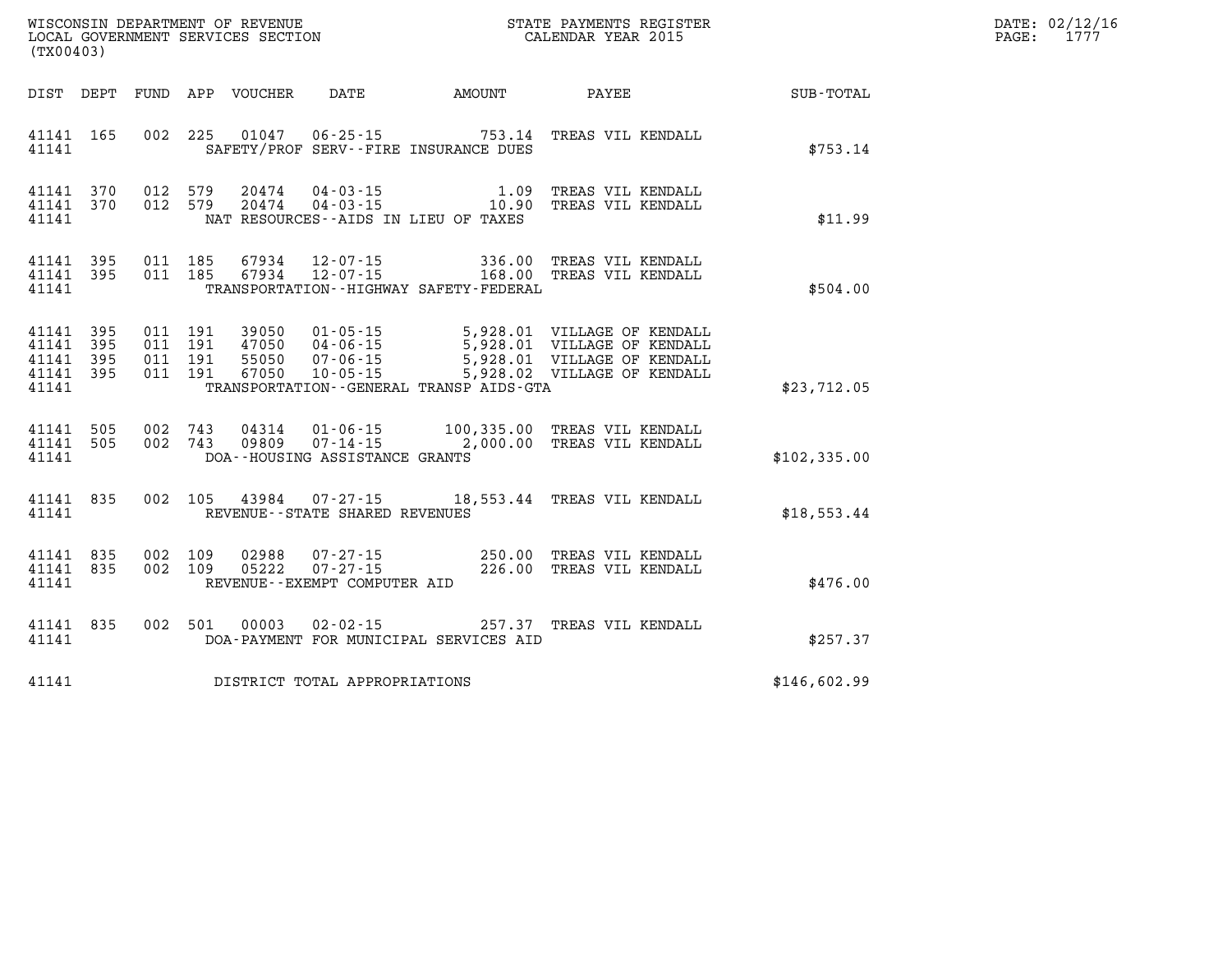| DATE: | 02/12/16 |
|-------|----------|
| PAGE: | 1778     |

| (TX00403)                                                          | WISCONSIN DEPARTMENT OF REVENUE<br>LOCAL GOVERNMENT SERVICES SECTION                                                                                                                      |                            | STATE PAYMENTS REGISTER<br>CALENDAR YEAR 2015                                               |            | DATE: 02/12/1<br>PAGE:<br>1778 |
|--------------------------------------------------------------------|-------------------------------------------------------------------------------------------------------------------------------------------------------------------------------------------|----------------------------|---------------------------------------------------------------------------------------------|------------|--------------------------------|
| DEPT<br>DIST                                                       | FUND<br>APP<br>VOUCHER<br>DATE                                                                                                                                                            | AMOUNT                     | PAYEE                                                                                       | SUB-TOTAL  |                                |
| 41151 165<br>41151                                                 | 002<br>225<br>01048<br>SAFETY/PROF SERV--FIRE INSURANCE DUES                                                                                                                              | 06-25-15 95.18             | TREAS VIL MELVINA                                                                           | \$95.18    |                                |
| 395<br>41151<br>41151<br>395<br>41151<br>395<br>41151 395<br>41151 | 011<br>39051<br>$01 - 05 - 15$<br>191<br>011<br>191<br>47051<br>04-06-15<br>011<br>191<br>55051<br>07-06-15<br>011<br>191<br>67051<br>10-05-15<br>TRANSPORTATION--GENERAL TRANSP AIDS-GTA | 673.04<br>673.04<br>673.04 | VILLAGE OF MELVINA<br>VILLAGE OF MELVINA<br>VILLAGE OF MELVINA<br>673.07 VILLAGE OF MELVINA | \$2,692.19 |                                |
| 41151 835<br>41151                                                 | 002<br>105<br>43985<br>07-27-15<br>REVENUE - - STATE SHARED REVENUES                                                                                                                      | 6,452.77                   | TREAS VIL MELVINA                                                                           | \$6,452.77 |                                |
| 41151                                                              | DISTRICT TOTAL APPROPRIATIONS                                                                                                                                                             |                            |                                                                                             | \$9,240.14 |                                |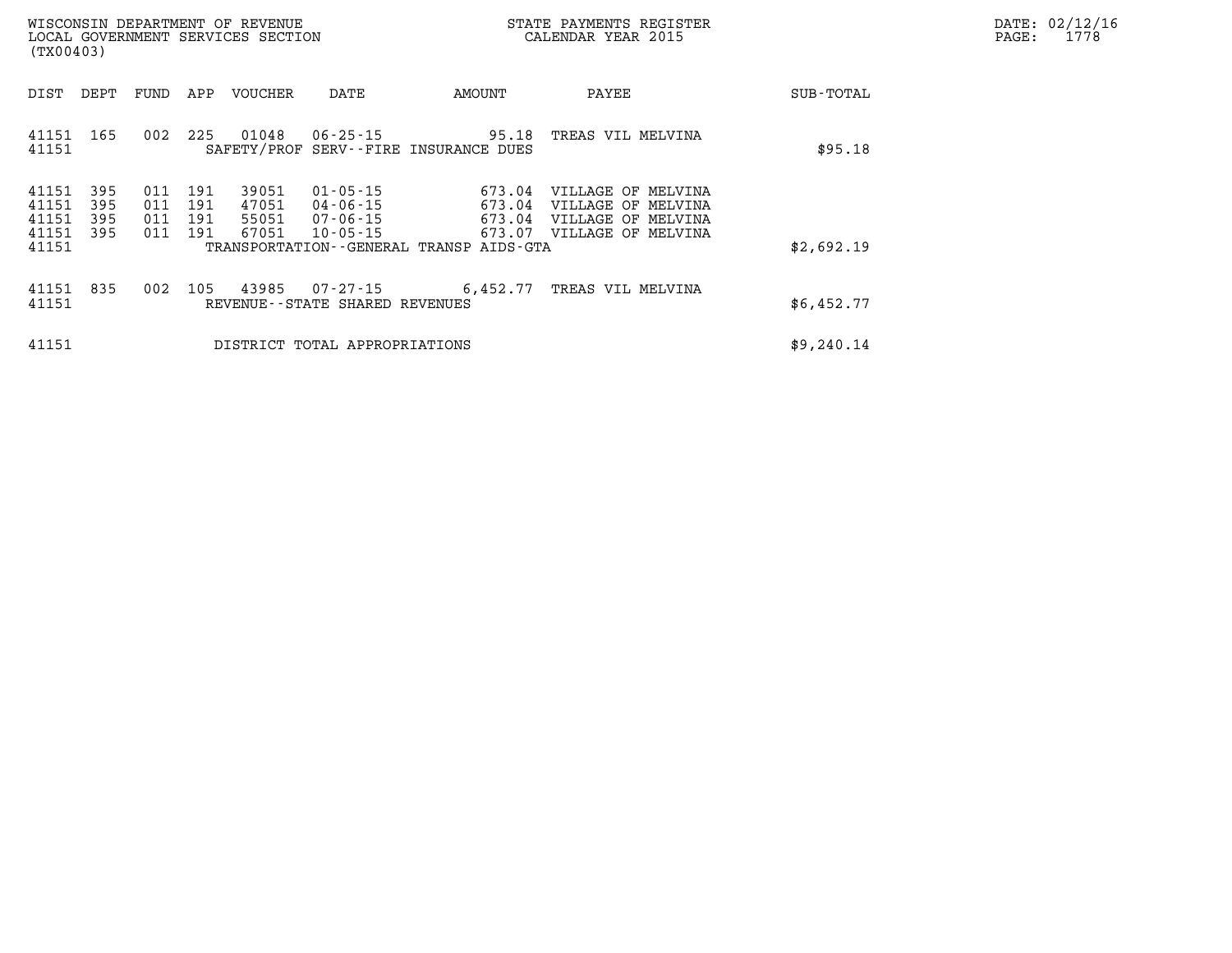| WISCONSIN DEPARTMENT OF REVENUE<br>LOCAL GOVERNMENT SERVICES SECTION<br>(TX00403) |            |         |                               |                            |                                |                                          | STATE PAYMENTS REGISTER<br>CALENDAR YEAR 2015                                                                                                                         |              | DATE: 02/12/16<br>$\mathtt{PAGE}$ :<br>1779 |
|-----------------------------------------------------------------------------------|------------|---------|-------------------------------|----------------------------|--------------------------------|------------------------------------------|-----------------------------------------------------------------------------------------------------------------------------------------------------------------------|--------------|---------------------------------------------|
|                                                                                   |            |         |                               | DIST DEPT FUND APP VOUCHER | DATE                           | AMOUNT                                   | PAYEE                                                                                                                                                                 | SUB-TOTAL    |                                             |
| 41161                                                                             |            |         |                               |                            |                                | SAFETY/PROF SERV--FIRE INSURANCE DUES    | 41161 165 002 225 01049 06-25-15 660.24 TREAS VIL NORWALK                                                                                                             | \$660.24     |                                             |
| 41161                                                                             | 41161 370  |         |                               |                            |                                | NAT RESOURCES--FOREST CROP/MFL/CO FOREST | 012 571 39255 06-02-15 4.20 TREAS VIL NORWALK                                                                                                                         | \$4.20       |                                             |
| 41161                                                                             | 41161 370  |         |                               | 41161 370 012 579 20475    | 012 579 20475 04-03-15         | NAT RESOURCES -- AIDS IN LIEU OF TAXES   | 5.00 TREAS VIL NORWALK                                                                                                                                                | \$5.50       |                                             |
| 41161 395<br>41161<br>41161<br>41161 395<br>41161                                 | 395<br>395 | 011 191 | 011 191<br>011 191<br>011 191 | 39052<br>47052<br>55052    |                                | TRANSPORTATION--GENERAL TRANSP AIDS-GTA  | 01-05-15 5,803.00 VILLAGE OF NORWALK<br>04-06-15 5,803.00 VILLAGE OF NORWALK<br>07-06-15 5,803.00 VILLAGE OF NORWALK<br>67052  10-05-15  5,803.01  VILLAGE OF NORWALK | \$23, 212.01 |                                             |
| 41161                                                                             | 41161 835  |         |                               |                            | REVENUE--STATE SHARED REVENUES |                                          | 002 105 43986 07-27-15 33,693.79 TREAS VIL NORWALK                                                                                                                    | \$33,693.79  |                                             |
| 41161                                                                             |            |         |                               |                            | DISTRICT TOTAL APPROPRIATIONS  |                                          |                                                                                                                                                                       | \$57,575.74  |                                             |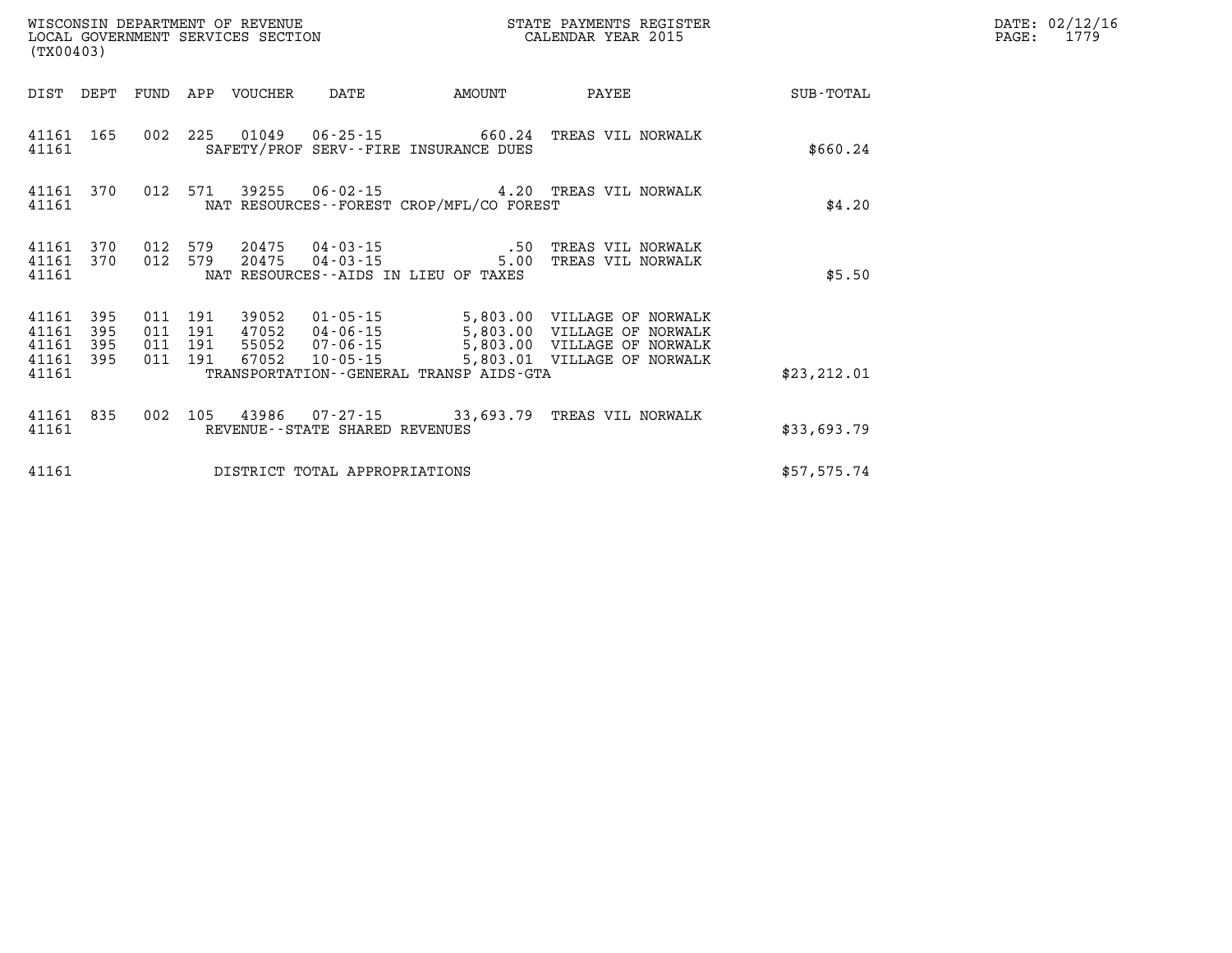| WISCONSIN DEPARTMENT OF REVENUE      | PAYMENTS REGISTER<br>3TATE | DATE: | 02/12/16 |
|--------------------------------------|----------------------------|-------|----------|
| GOVERNMENT SERVICES SECTION<br>LOCAL | CALENDAR YEAR 2015         | PAGE  | 1780     |

| LOCAL GOVERNMENT SERVICES SECTION<br>(TX00403) |                   |                    |                |                |                                                            | CALENDAR YEAR 2015                      | PAGE:                                                                                     | 1780        |  |  |
|------------------------------------------------|-------------------|--------------------|----------------|----------------|------------------------------------------------------------|-----------------------------------------|-------------------------------------------------------------------------------------------|-------------|--|--|
| DIST                                           | DEPT              | FUND               |                | APP VOUCHER    | DATE                                                       | AMOUNT                                  | PAYEE                                                                                     | SUB-TOTAL   |  |  |
| 41165 165<br>41165                             |                   |                    |                |                |                                                            | SAFETY/PROF SERV--FIRE INSURANCE DUES   | 002  225  01050  06-25-15  784.32  TREAS VIL OAKDALE                                      | \$784.32    |  |  |
| 41165<br>41165<br>41165                        | 395<br>395<br>395 | 011<br>011 191     | 191<br>011 191 | 39053<br>47053 | $01 - 05 - 15$<br>04-06-15<br>55053 07-06-15               |                                         | 2,386.46 VILLAGE OF OAKDALE<br>2,386.46 VILLAGE OF OAKDALE<br>2,386.46 VILLAGE OF OAKDALE |             |  |  |
| 41165<br>41165                                 | 395               |                    | 011 191        | 67053          | 10-05-15                                                   | TRANSPORTATION--GENERAL TRANSP AIDS-GTA | 2,386.49 VILLAGE OF OAKDALE                                                               | \$9,545.87  |  |  |
| 41165 835<br>41165                             |                   |                    |                |                | REVENUE--STATE SHARED REVENUES                             |                                         | 002 105 43987 07-27-15 9,308.15 TREAS VIL OAKDALE                                         | \$9,308.15  |  |  |
| 41165<br>41165 835<br>41165                    | 835               | 002 109<br>002 109 |                | 02989<br>05223 | $07 - 27 - 15$<br>07-27-15<br>REVENUE--EXEMPT COMPUTER AID | 432.00<br>85.00                         | TREAS VIL OAKDALE<br>TREAS VIL OAKDALE                                                    | \$517.00    |  |  |
| 41165<br>41165                                 | 835               |                    |                |                | 021 363 35774 03-23-15<br>REVENUE - - LOTTERY CREDIT -     |                                         | 518.83 TREAS VIL OAKDALE                                                                  | \$518.83    |  |  |
| 41165                                          |                   |                    |                |                | DISTRICT TOTAL APPROPRIATIONS                              |                                         |                                                                                           | \$20,674.17 |  |  |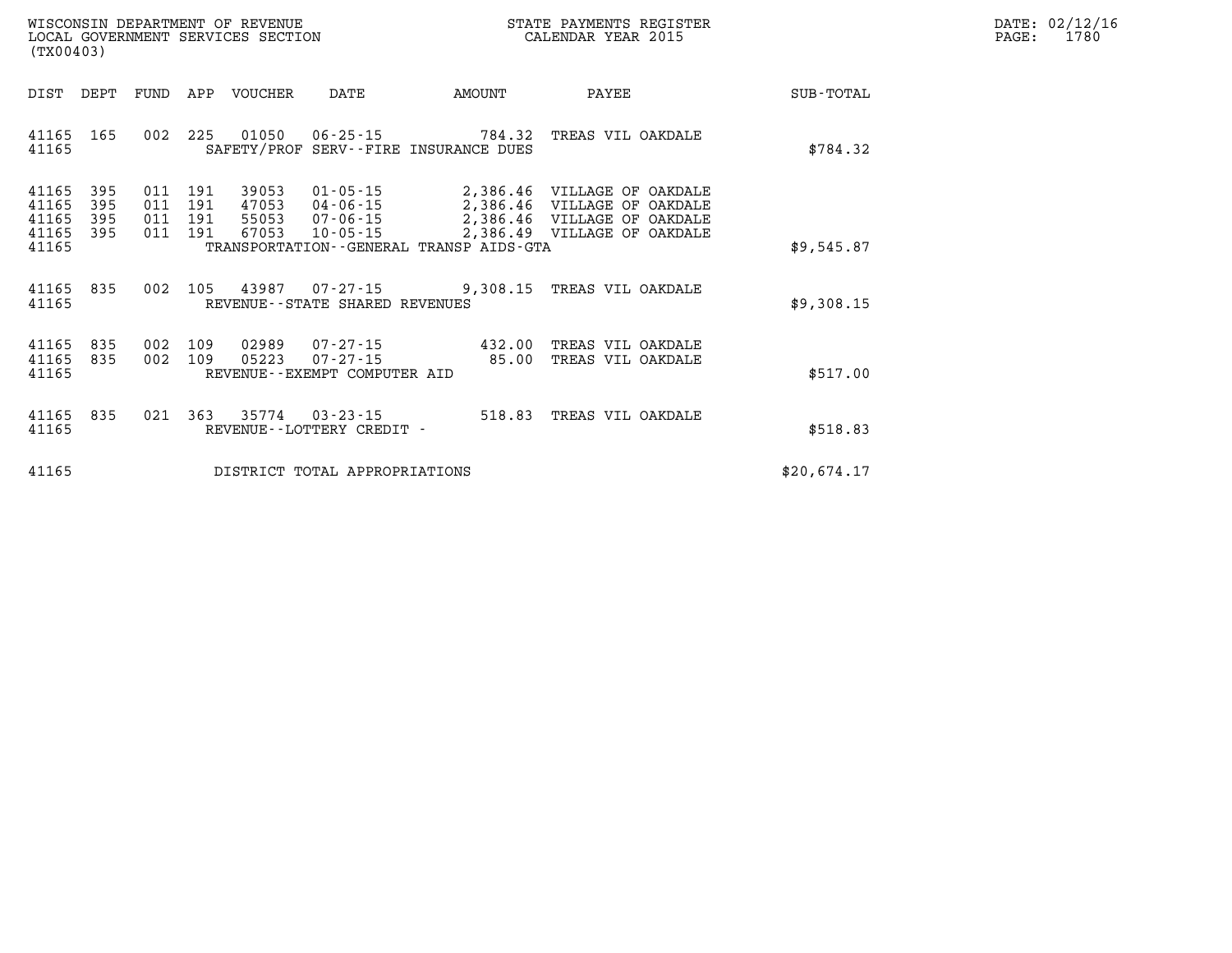| DATE:             | 02/12/16 |
|-------------------|----------|
| $\mathtt{PAGE}$ : | 1781     |

| (TX00403)                        |                          |                          |                          | WISCONSIN DEPARTMENT OF REVENUE<br>LOCAL GOVERNMENT SERVICES SECTION |                                                     |                                                                      | STATE PAYMENTS REGISTER<br>CALENDAR YEAR 2015                                                          |              |
|----------------------------------|--------------------------|--------------------------|--------------------------|----------------------------------------------------------------------|-----------------------------------------------------|----------------------------------------------------------------------|--------------------------------------------------------------------------------------------------------|--------------|
| DIST                             | DEPT                     | <b>FUND</b>              | APP                      | <b>VOUCHER</b>                                                       | DATE                                                | AMOUNT                                                               | PAYEE                                                                                                  | SUB-TOTAL    |
| 41185<br>41185                   | 165                      | 002                      | 225                      |                                                                      |                                                     | $01051$ $06-25-15$ 2,161.15<br>SAFETY/PROF SERV--FIRE INSURANCE DUES | TREAS VIL WARRENS                                                                                      | \$2,161.15   |
| 41185<br>41185<br>41185<br>41185 | 395<br>395<br>395<br>395 | 011<br>011<br>011<br>011 | 191<br>191<br>191<br>191 | 39054<br>47054<br>55054<br>67054                                     | 01-05-15<br>04-06-15<br>07-06-15<br>$10 - 05 - 15$  | 6,144.73<br>6,144.73                                                 | VILLAGE OF WARRENS<br>VILLAGE OF WARRENS<br>6,144.73 VILLAGE OF WARRENS<br>6,144.76 VILLAGE OF WARRENS |              |
| 41185                            |                          |                          |                          |                                                                      |                                                     | TRANSPORTATION--GENERAL TRANSP AIDS-GTA                              |                                                                                                        | \$24,578.95  |
| 41185<br>41185                   | 505                      | 002                      | 743                      |                                                                      | DOA--HOUSING ASSISTANCE GRANTS                      | 08043 05-18-15 61,503.00                                             | TREAS VIL WARRENS                                                                                      | \$61,503.00  |
| 41185<br>41185                   | 835                      | 002                      | 105                      | 43988                                                                | $07 - 27 - 15$<br>REVENUE - - STATE SHARED REVENUES | 11,615.27                                                            | TREAS VIL WARRENS                                                                                      | \$11,615.27  |
| 41185<br>41185<br>41185          | 835<br>835               | 002<br>002               | 109<br>109               | 02991<br>05224                                                       | $07 - 27 - 15$<br>REVENUE--EXEMPT COMPUTER AID      | $07 - 27 - 15$ 424.00<br>524.00                                      | TREAS VIL WARRENS<br>TREAS VIL WARRENS                                                                 | \$948.00     |
| 41185                            |                          |                          |                          |                                                                      | DISTRICT TOTAL APPROPRIATIONS                       |                                                                      |                                                                                                        | \$100,806.37 |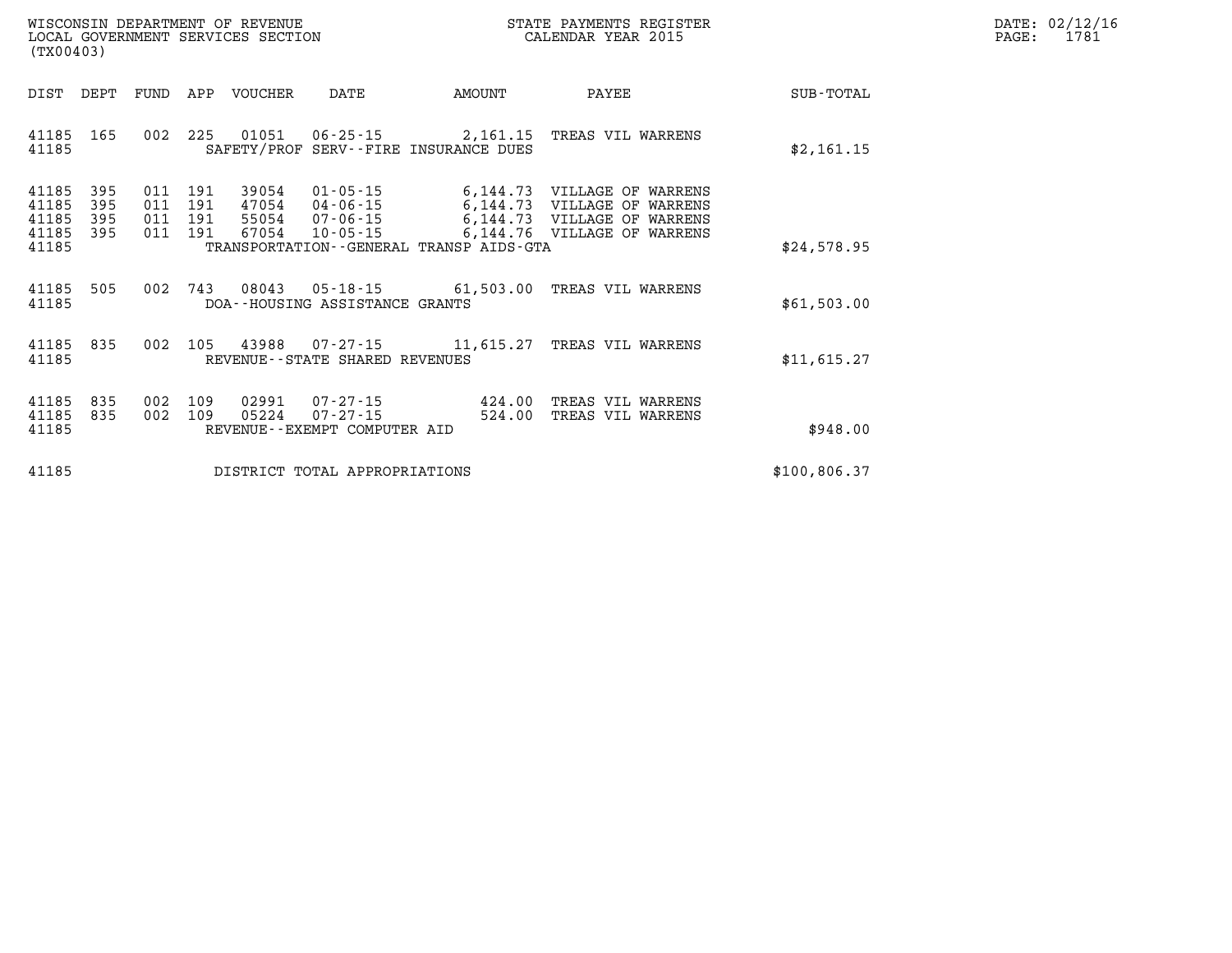| (TX00403)                                                 |           |  |                                       |                                              |                                                                                                                                                                                                                                             | DATE: 02/12/16<br>PAGE: 1782                  |  |
|-----------------------------------------------------------|-----------|--|---------------------------------------|----------------------------------------------|---------------------------------------------------------------------------------------------------------------------------------------------------------------------------------------------------------------------------------------------|-----------------------------------------------|--|
|                                                           |           |  |                                       | DIST DEPT FUND APP VOUCHER DATE AMOUNT PAYEE |                                                                                                                                                                                                                                             | $\operatorname{SUB}$ - $\operatorname{TOTAL}$ |  |
| 41191                                                     |           |  |                                       | SAFETY/PROF SERV--FIRE INSURANCE DUES        | 41191 165 002 225 01052 06-25-15 1,054.94 TREAS VIL WILTON                                                                                                                                                                                  | \$1.054.94                                    |  |
| 41191                                                     |           |  |                                       | NAT RESOURCES--AIDS IN LIEU OF TAXES         | $\begin{array}{cccc} 41191 & 370 & 012 & 579 & 20476 & 04\cdot 03\cdot 15 & \text{.57} & \text{TREAS VIL WILTON} \\ 41191 & 370 & 012 & 579 & 20476 & 04\cdot 03\cdot 15 & \text{.799} & \text{7.94} & \text{TREAS VIL WILTON} \end{array}$ | \$8.51                                        |  |
| 41191 395<br>41191 395<br>41191 395<br>41191 395<br>41191 |           |  |                                       | TRANSPORTATION--GENERAL TRANSP AIDS-GTA      |                                                                                                                                                                                                                                             | \$23,777.52                                   |  |
|                                                           | 41191     |  |                                       | TRANSPORTATION - - LRIP/TRIP/MSIP GRANTS     | 41191 395 011 278 41449 03-03-15 11,331.31 TREAS VIL WILTON                                                                                                                                                                                 | \$11,331.31                                   |  |
|                                                           | 41191     |  |                                       | HS--AMBULANCE FUNDING ASSISTANCE GRANTS      | 41191 435 005 162 01DHS 09-11-15 4,810.66 VILL OF WILTON AMBULANCE                                                                                                                                                                          | \$4.810.66                                    |  |
|                                                           | 41191     |  |                                       | HS--PREPAID MEDICAL TRANSPORT REIMBURSE      | 41191 435 005 163 01LGS 11-16-15 2,492.21 DHS PREPAID MEDICAL TRANSPORT                                                                                                                                                                     | \$2,492.21                                    |  |
|                                                           |           |  | 41191 REVENUE - STATE SHARED REVENUES |                                              | 41191 835 002 105 43989 07-27-15 32,745.63 TREAS VIL WILTON                                                                                                                                                                                 | \$32,745.63                                   |  |
| 41191 835<br>41191                                        | 41191 835 |  | REVENUE--EXEMPT COMPUTER AID          |                                              | 002 109 02992 07-27-15 36.00 TREAS VIL WILTON<br>002 109 05225 07-27-15 558.00 TREAS VIL WILTON                                                                                                                                             | \$594.00                                      |  |
|                                                           |           |  |                                       |                                              | $\begin{tabular}{llllll} 41191 & 835 & 021 & 363 & 35775 & 03-23-15 & & & & 99.76 & \texttt{TREAS VIL WILTON} \\ 41191 & & \texttt{REVENUE--LOTTERY CREDIT} & \texttt{-} & & & & \end{tabular}$                                             | \$99.76                                       |  |
| 41191                                                     |           |  | DISTRICT TOTAL APPROPRIATIONS         |                                              |                                                                                                                                                                                                                                             | \$76,914.54                                   |  |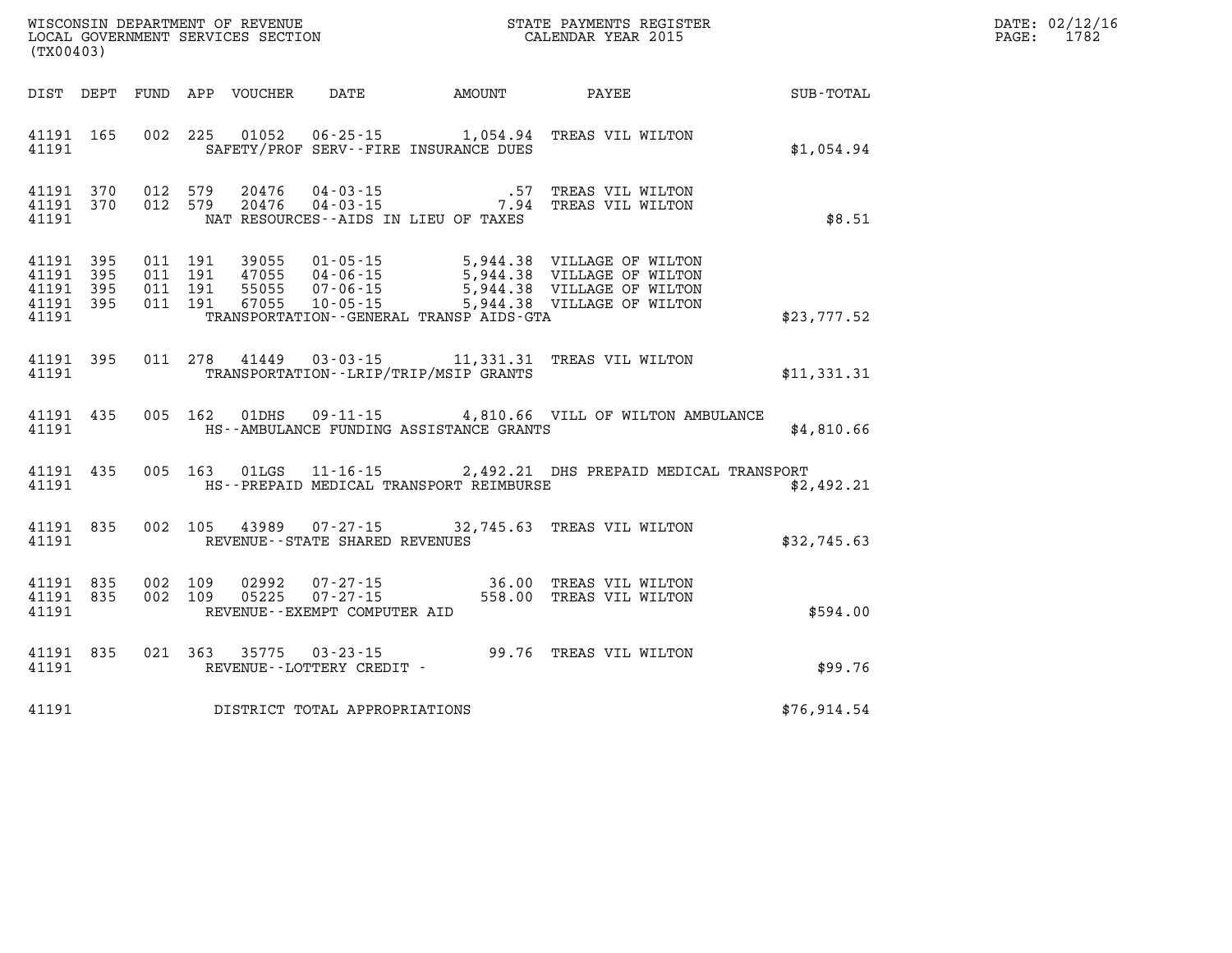| DATE: | 02/12/16 |
|-------|----------|
| PAGE: | 1783     |

| WISCONSIN DEPARTMENT OF REVENUE<br>LOCAL GOVERNMENT SERVICES SECTION<br>(TX00403)                                                                                                                                                   |        | STATE PAYMENTS REGISTER<br>CALENDAR YEAR 2015                |             | DATE: 02/12/1<br>1783<br>PAGE: |
|-------------------------------------------------------------------------------------------------------------------------------------------------------------------------------------------------------------------------------------|--------|--------------------------------------------------------------|-------------|--------------------------------|
| DEPT<br>FUND<br>APP<br>VOUCHER<br>DIST<br>DATE                                                                                                                                                                                      | AMOUNT | PAYEE                                                        | SUB-TOTAL   |                                |
| 225<br>01053<br>41192 165<br>002<br>41192<br>SAFETY/PROF SERV--FIRE INSURANCE DUES                                                                                                                                                  |        |                                                              | \$213.88    |                                |
| - 395<br>191<br>41192<br>011<br>39056<br>01-05-15<br>41192<br>011<br>191<br>395<br>47056<br>41192<br>011<br>191<br>395<br>55056<br>41192 395<br>011<br>191<br>67056<br>10-05-15<br>41192<br>TRANSPORTATION--GENERAL TRANSP AIDS-GTA |        | 1,579.93 VILLAGE OF WYEVILLE<br>1,579.95 VILLAGE OF WYEVILLE | \$6,319.74  |                                |
| 41192 835<br>002<br>105<br>43990<br>41192<br>REVENUE - - STATE SHARED REVENUES                                                                                                                                                      |        | 07-27-15 6,253.23 TREAS VIL WYEVILLE                         | \$6, 253.23 |                                |
| 41192<br>DISTRICT TOTAL APPROPRIATIONS                                                                                                                                                                                              |        |                                                              | \$12,786.85 |                                |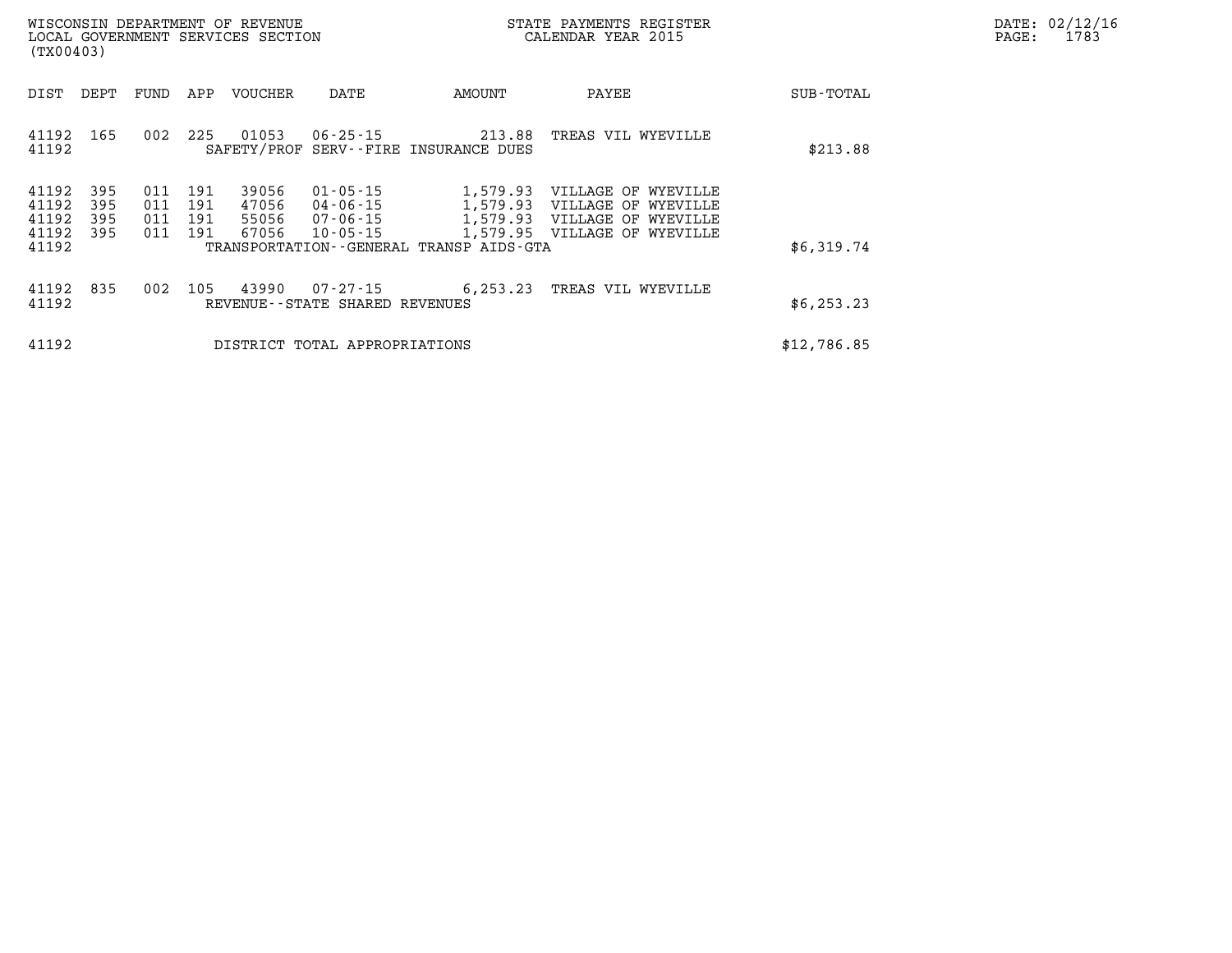| WISCONSIN DEPARTMENT OF REVENUE<br>LOCAL GOVERNMENT SERVICES SECTION<br>(TX00403) |      |      |     |         |                               |                                                     | STATE PAYMENTS REGISTER<br>CALENDAR YEAR 2015 |            | DATE: 02/12/16<br>1784<br>PAGE: |
|-----------------------------------------------------------------------------------|------|------|-----|---------|-------------------------------|-----------------------------------------------------|-----------------------------------------------|------------|---------------------------------|
| DIST                                                                              | DEPT | FUND | APP | VOUCHER | DATE                          | AMOUNT                                              | PAYEE                                         | SUB-TOTAL  |                                 |
| 41226<br>41226                                                                    | 435  | 005  | 162 | 01DHS   | 09-11-15                      | 7,318.62<br>HS--AMBULANCE FUNDING ASSISTANCE GRANTS | FRANKLIN FIRE DEPT                            | \$7,318.62 |                                 |
| 41226                                                                             |      |      |     |         | DISTRICT TOTAL APPROPRIATIONS |                                                     |                                               | \$7,318.62 |                                 |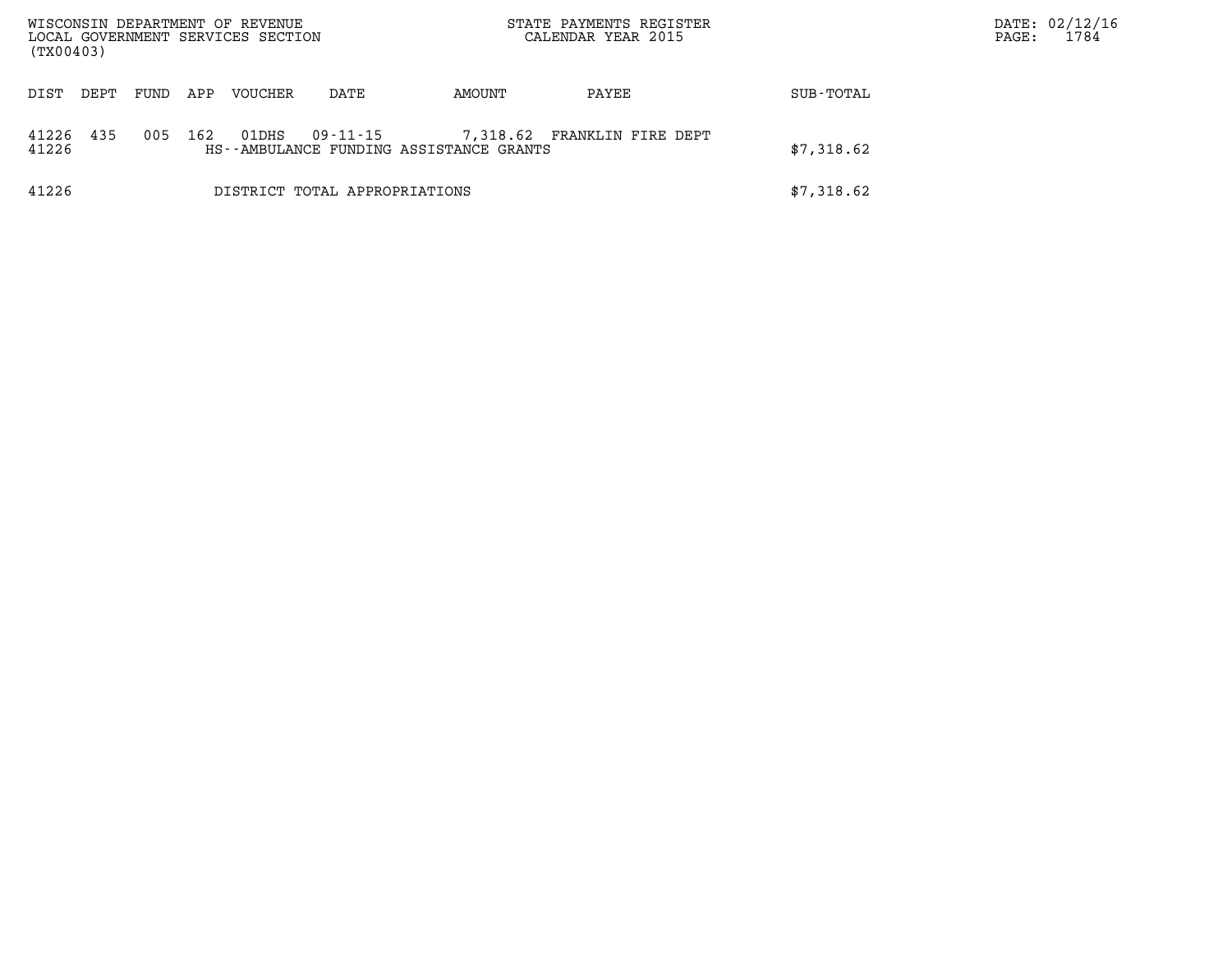| (TX00403)                                                 |                    |                    |                |                                                                  |                                              |                                                                                                                                                                                                                                                                                                                                                      | ER DATE: 02/12/1<br>PAGE: 1785 |  |
|-----------------------------------------------------------|--------------------|--------------------|----------------|------------------------------------------------------------------|----------------------------------------------|------------------------------------------------------------------------------------------------------------------------------------------------------------------------------------------------------------------------------------------------------------------------------------------------------------------------------------------------------|--------------------------------|--|
|                                                           |                    |                    |                |                                                                  |                                              |                                                                                                                                                                                                                                                                                                                                                      |                                |  |
| 41281                                                     | 41281 165          |                    |                |                                                                  | SAFETY/PROF SERV--FIRE INSURANCE DUES        | 002 225 01054 06-25-15 19,980.24 TREAS CITY SPARTA                                                                                                                                                                                                                                                                                                   | \$19,980.24                    |  |
| 41281                                                     | 41281 370          |                    |                |                                                                  | NAT RESOURCES--AIDS IN LIEU OF TAXES         | 012 579 20477 04-03-15 175.13 TREAS CITY SPARTA                                                                                                                                                                                                                                                                                                      | \$175.13                       |  |
| 41281 395<br>41281 395<br>41281 395<br>41281 395<br>41281 |                    |                    |                |                                                                  | TRANSPORTATION - CONNECTING HIGHWAY AIDS     | 011 162 40067 01-05-15 13,823.84 CITY OF SPARTA<br>011 162 48067 04-06-15 13,823.84 CITY OF SPARTA<br>011 162 56067 07-06-15 13,823.84 CITY OF SPARTA<br>011 162 68067 10-05-15 13,823.85 CITY OF SPARTA                                                                                                                                             | \$55,295.37                    |  |
| 41281 395<br>41281 395<br>41281 395<br>41281 395<br>41281 |                    |                    |                |                                                                  | TRANSPORTATION - - HIGHWAY SAFETY - FEDERAL  | $\begin{array}{cccc} 011 & 185 & 61112 & 09\text{-}28\text{-}15 & 814.40 & \text{TREAS CITY SPARTA} \\ 011 & 185 & 61112 & 09\text{-}28\text{-}15 & 814.40 & \text{TREAS CITY SPARTA} \\ 011 & 185 & 62743 & 10\text{-}14\text{-}15 & 407.20 & \text{TREAS CITY SPARTA} \\ 011 & 185 & 67641 & 12\text{-}03\text{-}15 & 1,484.00 & \text{TREAS CITY$ | \$3,520.00                     |  |
| 41281 395<br>41281 395<br>41281 395<br>41281 395<br>41281 |                    |                    |                |                                                                  | TRANSPORTATION - - GENERAL TRANSP AIDS - GTA | 011 191 39057 01-05-15 96,491.28 CITY OF SPARTA<br>011 191 47057 04-06-15 96,491.28 CITY OF SPARTA<br>011 191 55057 07-06-15 96,491.28 CITY OF SPARTA<br>011 191 67057 10-05-15 96,491.29 CITY OF SPARTA                                                                                                                                             | \$385,965.13                   |  |
| 41281                                                     | 41281 395          |                    |                |                                                                  | TRANSPORTATION--LRIP/TRIP/MSIP GRANTS        | 011 278 38488 02-04-15 11,331.31 TREAS CITY SPARTA                                                                                                                                                                                                                                                                                                   | \$11,331.31                    |  |
| 41281                                                     | 41281 435          |                    |                |                                                                  | HS--AMBULANCE FUNDING ASSISTANCE GRANTS      | 005 162 01DHS 09-11-15 4,263.78 CITY OF SPARTA AMBULANCE                                                                                                                                                                                                                                                                                             | \$4,263.78                     |  |
|                                                           | 41281 455<br>41281 |                    |                |                                                                  | JUSTICE--LAW ENFORCEMENT TRAINING            | 002 231 17 04-17-15 2,560.00 TREAS CITY SPARTA                                                                                                                                                                                                                                                                                                       | \$2,560.00                     |  |
| 41281                                                     | 41281 835          | 002 105            |                | 43991 07-27-15<br>REVENUE--STATE SHARED REVENUES                 |                                              | 364,404.51 TREAS CITY SPARTA                                                                                                                                                                                                                                                                                                                         | \$364,404.51                   |  |
| 41281<br>41281 835<br>41281                               | 835                | 002 109<br>002 109 | 02993<br>05226 | $07 - 27 - 15$<br>$07 - 27 - 15$<br>REVENUE--EXEMPT COMPUTER AID |                                              | 20,486.00 TREAS CITY SPARTA<br>9,064.00 TREAS CITY SPARTA                                                                                                                                                                                                                                                                                            | \$29,550.00                    |  |
| 41281<br>41281<br>41281                                   | 835<br>835         | 002 302<br>002 302 | 10078<br>11078 | $07 - 27 - 15$<br>$07 - 27 - 15$                                 | REVENUE-FIRST DOLLAR/SCHOOL LEVY CREDITS     | 682, 112.81 TREAS CITY SPARTA<br>190,714.91 TREAS CITY SPARTA                                                                                                                                                                                                                                                                                        | \$872,827.72                   |  |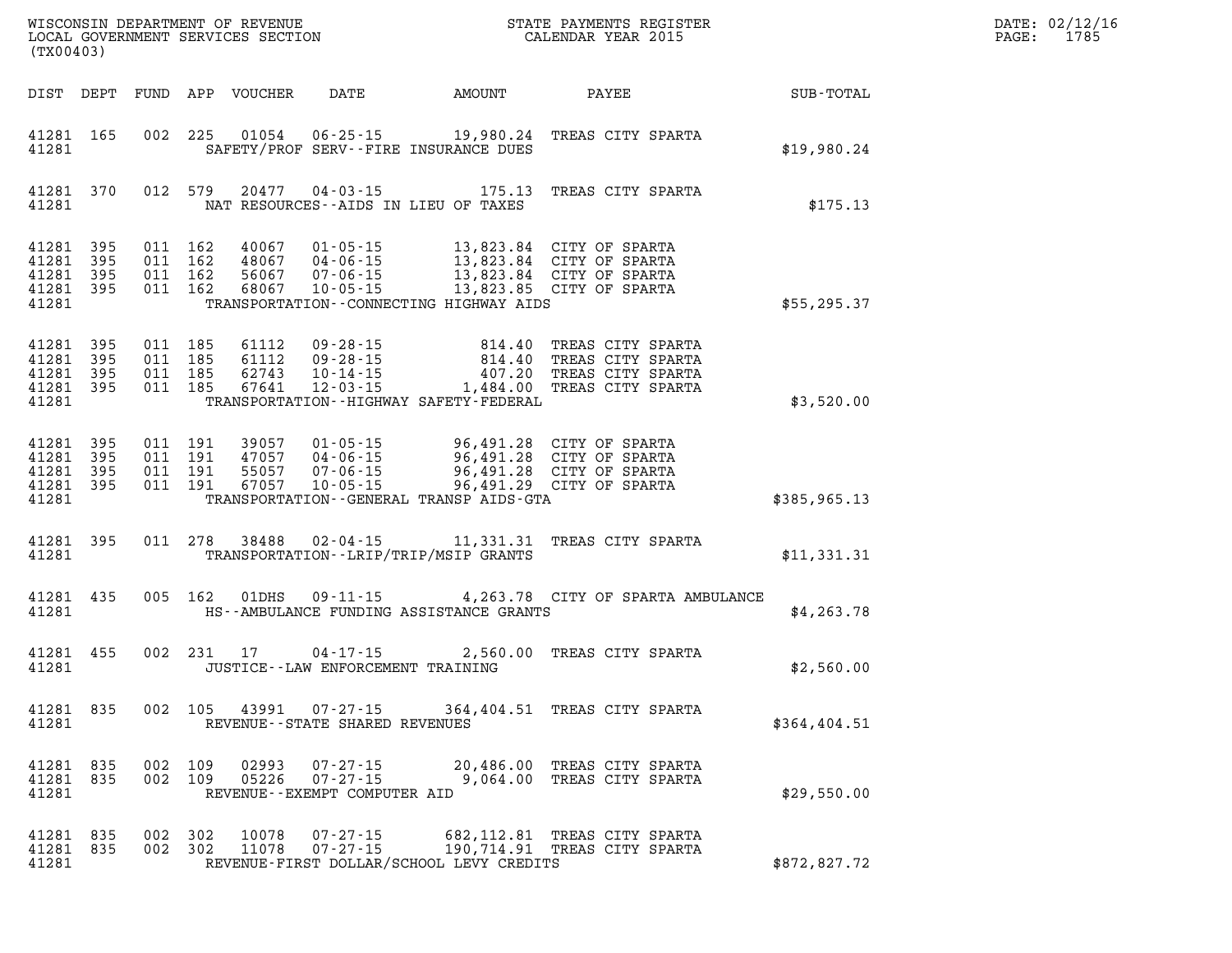| WISCONSIN DEPARTMENT OF REVENUE<br>LOCAL GOVERNMENT SERVICES SECTION<br>(TX00403) |            |            |            |                |                                                               |                         | STATE PAYMENTS REGISTER<br>CALENDAR YEAR 2015 |  | DATE: 02/12/16<br>1786<br>$\mathtt{PAGE}$ : |  |
|-----------------------------------------------------------------------------------|------------|------------|------------|----------------|---------------------------------------------------------------|-------------------------|-----------------------------------------------|--|---------------------------------------------|--|
| DIST                                                                              | DEPT       | FUND       | APP        | VOUCHER        | DATE                                                          | AMOUNT                  | PAYEE                                         |  | SUB-TOTAL                                   |  |
| 41281<br>41281                                                                    | 835        | 002        | 501        | 00003          | 02-02-15<br>DOA-PAYMENT FOR MUNICIPAL SERVICES AID            | 3,788.23                | TREAS CITY SPARTA                             |  | \$3,788.23                                  |  |
| 41281<br>41281<br>41281                                                           | 835<br>835 | 021<br>021 | 363<br>363 | 35776<br>37217 | $03 - 23 - 15$<br>$03 - 23 - 15$<br>REVENUE--LOTTERY CREDIT - | 36,801.73<br>202,888.52 | TREAS CITY SPARTA<br>TREAS CITY SPARTA        |  | \$239,690.25                                |  |
| 41281                                                                             |            |            |            |                | DISTRICT TOTAL APPROPRIATIONS                                 |                         |                                               |  | \$1,993,351.67                              |  |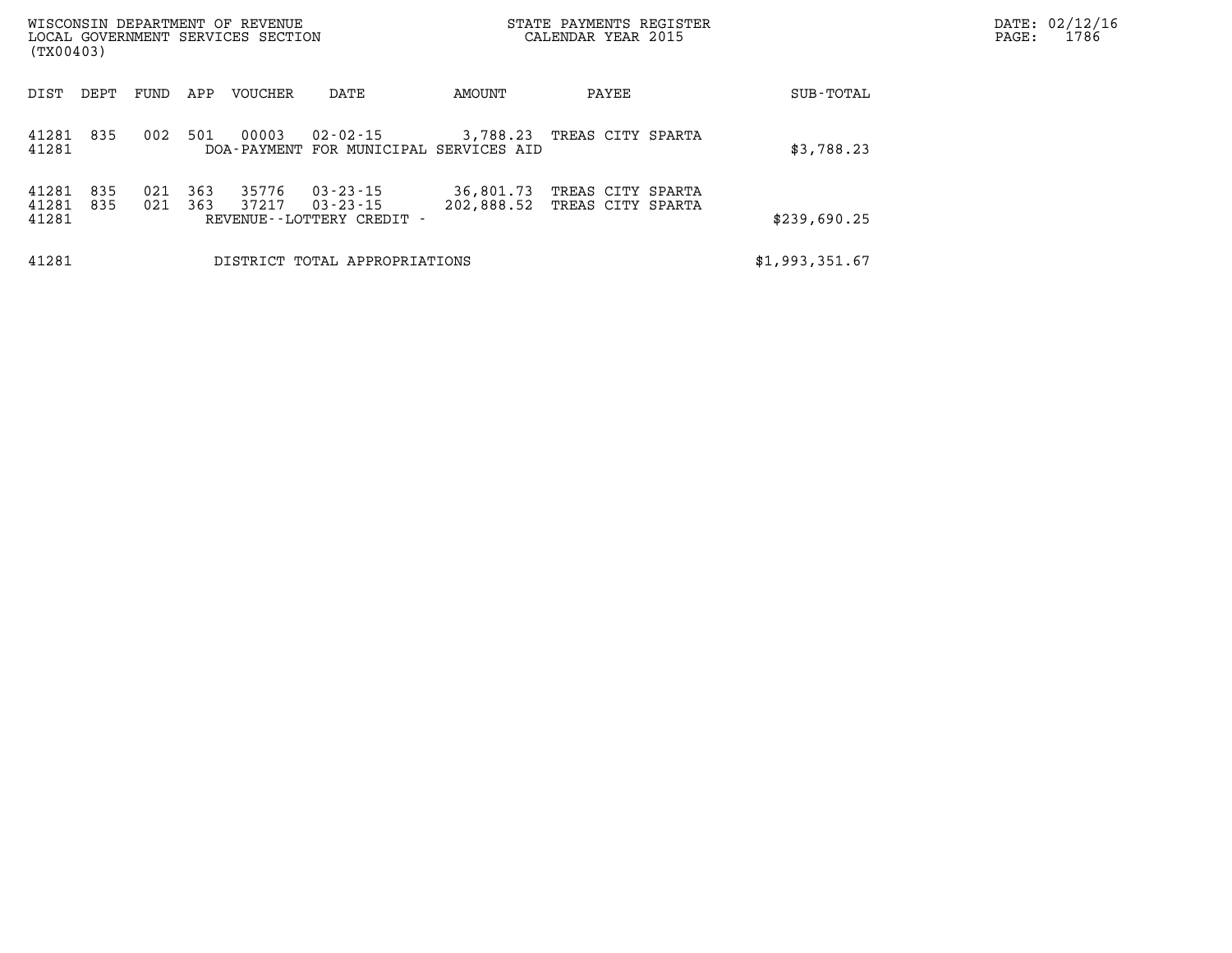| (TX00403)                                                            |                                               |     |                                                                           |                                           |                                                                                        |                                                                                                       | WISCONSIN DEPARTMENT OF REVENUE<br>LOCAL GOVERNMENT SERVICES SECTION<br>(TVOC402)                                                                                                                                                                                                                                      |              | DATE: 02/12/16<br>PAGE: 1787 |
|----------------------------------------------------------------------|-----------------------------------------------|-----|---------------------------------------------------------------------------|-------------------------------------------|----------------------------------------------------------------------------------------|-------------------------------------------------------------------------------------------------------|------------------------------------------------------------------------------------------------------------------------------------------------------------------------------------------------------------------------------------------------------------------------------------------------------------------------|--------------|------------------------------|
|                                                                      |                                               |     |                                                                           |                                           |                                                                                        |                                                                                                       |                                                                                                                                                                                                                                                                                                                        |              |                              |
| 41286                                                                | 41286 165                                     |     |                                                                           |                                           |                                                                                        | SAFETY/PROF SERV--FIRE INSURANCE DUES                                                                 | 002 225 01055 06-25-15 24,628.84 TREAS CITY TOMAH                                                                                                                                                                                                                                                                      | \$24,628.84  |                              |
|                                                                      |                                               |     |                                                                           |                                           |                                                                                        |                                                                                                       | 41286 370 002 503 17652 01-12-15 923.38 TREAS CITY TOMAH<br>303.86 CITY SHARE                                                                                                                                                                                                                                          |              |                              |
| 41286                                                                |                                               |     |                                                                           |                                           |                                                                                        | NAT RESOURCES--AIDS IN LIEU OF TAXES                                                                  |                                                                                                                                                                                                                                                                                                                        | \$923.38     |                              |
| 41286                                                                | 41286 370                                     |     |                                                                           |                                           |                                                                                        | NAT RESOURCES--AIDS IN LIEU OF TAXES                                                                  | 012 579 20478 04-03-15 1.11 TREAS CITY TOMAH                                                                                                                                                                                                                                                                           | \$1.11       |                              |
| 41286                                                                | 41286 370                                     |     |                                                                           |                                           |                                                                                        | NAT RESOURCES - - URBAN FORESTRY GRANTS                                                               | 012 587 02306 04-14-15 2,000.00 TREAS CITY TOMAH                                                                                                                                                                                                                                                                       | \$2,000.00   |                              |
| 41286<br>41286<br>41286<br>41286<br>41286                            | 395<br>395<br>395<br>395                      |     | 011 162<br>011 162<br>011 162<br>011 162                                  |                                           |                                                                                        | TRANSPORTATION -- CONNECTING HIGHWAY AIDS                                                             | 40068  01-05-15  9,573.11  CITY OF TOMAH<br>48068  04-06-15  9,573.11  CITY OF TOMAH<br>56068  07-06-15  9,573.11  CITY OF TOMAH<br>68068  10-05-15  9,573.11  CITY OF TOMAH                                                                                                                                           | \$38,292.44  |                              |
| 41286<br>41286<br>41286<br>41286<br>41286<br>41286                   | 395<br>395<br>395<br>395<br>395               |     |                                                                           |                                           | TRANSPORTATION - - TRANSIT AID                                                         |                                                                                                       | $\begin{array}{cccc} 011 & 177 & 50452 & 06-15-15 & 5,991.00 & \text{TREAS CITY TOMAH} \\ 011 & 177 & 55638 & 08-03-15 & 5,757.00 & \text{TREAS CITY TOMAH} \\ 011 & 177 & 58040 & 06-25-15 & 17,726.00 & \text{CITY OF TOMAH} \\ 011 & 177 & 60040 & 07-06-15 & 17,726.00 & \text{CITY OF TOMAH} \\ 011 & 177 & 6204$ | \$64,926.00  |                              |
| 41286<br>41286<br>41286<br>41286<br>41286<br>41286<br>41286<br>41286 | 395<br>395<br>395<br>395<br>395<br>395<br>395 |     | 011 182<br>011 182<br>011 182<br>011 182<br>011 182<br>011 182<br>011 182 |                                           |                                                                                        | TRANSPORTATION - - TRANSIT AIDS - FEDERAL                                                             | 40085 02-20-15 19,251.00 TREAS CITY TOMAH<br>44442 04-09-15 25,691.10 TREAS CITY TOMAH<br>55637 08-03-15 221.00 TREAS CITY TOMAH<br>64966 11-05-15 23,518.00 TREAS CITY TOMAH<br>65095 11-06-15 24,954.00 TREAS CITY TOMAH<br>68552 12-14-15                                                                           | \$144,303.10 |                              |
| 41286<br>41286<br>41286<br>41286<br>41286<br>41286                   | 395<br>395<br>395<br>395<br>395               | 011 | 185<br>011 185<br>011 185<br>011 185<br>011 185                           | 38807<br>61113<br>61113<br>61113<br>67642 | $02 - 10 - 15$<br>$09 - 28 - 15$<br>$09 - 28 - 15$<br>$09 - 28 - 15$<br>$12 - 03 - 15$ | 4,000.00<br>6,061.05<br>1,848.28<br>935.58<br>2,749.36<br>TRANSPORTATION - - HIGHWAY SAFETY - FEDERAL | TREAS CITY TOMAH<br>TREAS CITY TOMAH<br>TREAS CITY TOMAH<br>TREAS CITY TOMAH<br>TREAS CITY TOMAH                                                                                                                                                                                                                       | \$15,594.27  |                              |
| 41286<br>41286<br>41286 395                                          | 395<br>- 395                                  |     | 011 191<br>011 191<br>011 191                                             | 39058<br>47058<br>55058                   | $01 - 05 - 15$<br>$04 - 06 - 15$<br>$07 - 06 - 15$                                     |                                                                                                       | 159,133.42 CITY OF TOMAH<br>159,133.42 CITY OF TOMAH<br>159,133.42 CITY OF TOMAH                                                                                                                                                                                                                                       |              |                              |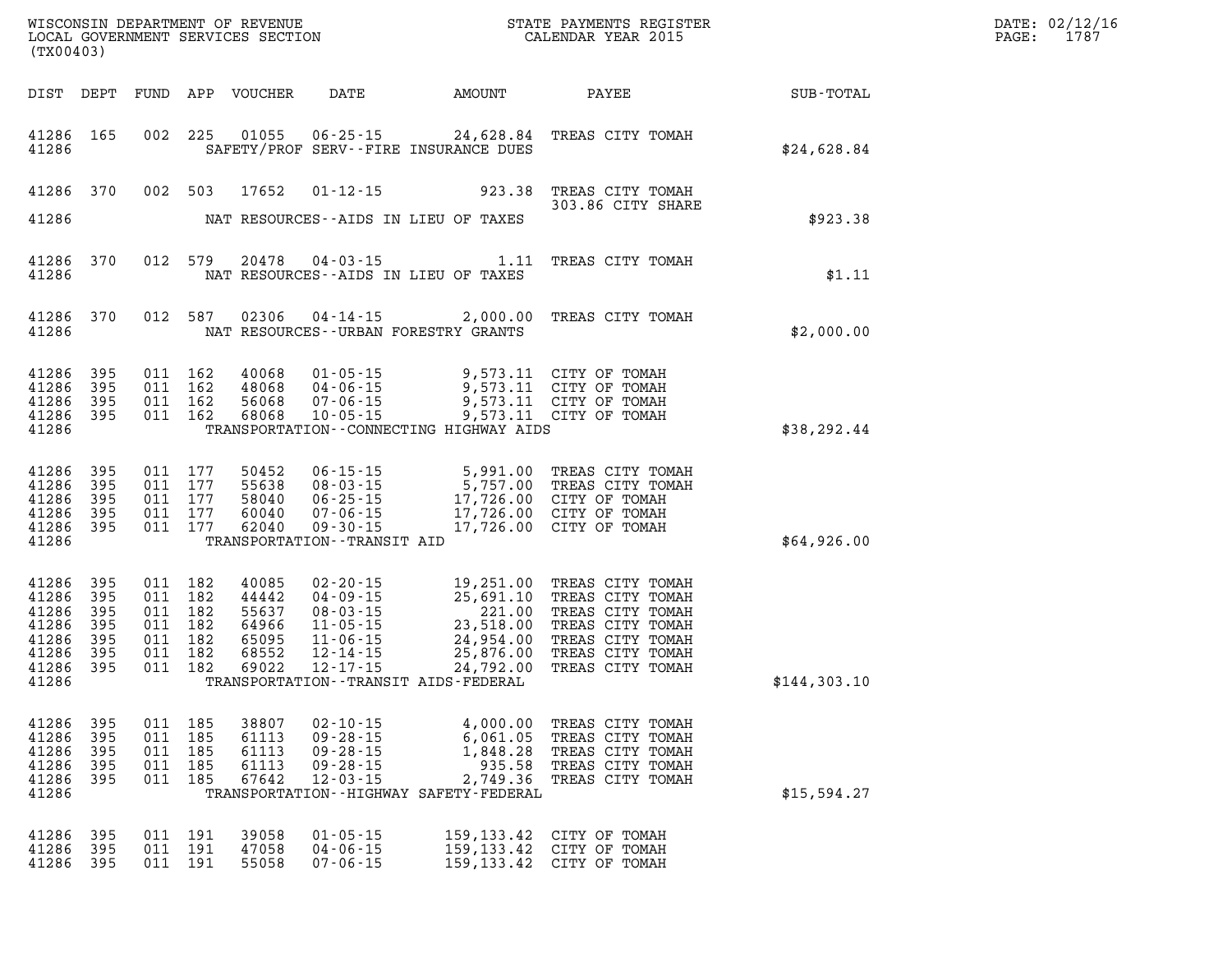|                                 | ${\tt WISCONSIM\ DEPARTMENT\ OF\ REVENUE}\qquad \qquad {\tt STATE\ PAYMENTS\ REGIS:}\nonumber\\ {\tt LOCAL\ GOVERNMENT\ SERVICES\ SECTION}\qquad \qquad {\tt CALEINDAR\ YEAR\ 2015}$<br>(TX00403) |                    |         |                |                                                                                                           |                                                                                |       | STATE PAYMENTS REGISTER |                | DATE: 02/12/16<br>PAGE: 1788 |
|---------------------------------|---------------------------------------------------------------------------------------------------------------------------------------------------------------------------------------------------|--------------------|---------|----------------|-----------------------------------------------------------------------------------------------------------|--------------------------------------------------------------------------------|-------|-------------------------|----------------|------------------------------|
|                                 |                                                                                                                                                                                                   |                    |         |                | DIST DEPT FUND APP VOUCHER DATE AMOUNT                                                                    |                                                                                | PAYEE |                         | SUB-TOTAL      |                              |
| 41286 395<br>41286              |                                                                                                                                                                                                   |                    |         |                | 011 191 67058 10-05-15 159,133.44 CITY OF TOMAH<br>TRANSPORTATION--GENERAL TRANSP AIDS-GTA                |                                                                                |       |                         | \$636,533.70   |                              |
| 41286                           | 41286 395                                                                                                                                                                                         |                    |         |                | 011 278 65542 11-06-15 11,331.31 TREAS CITY TOMAH<br>TRANSPORTATION - - LRIP/TRIP/MSIP GRANTS             |                                                                                |       |                         | \$11,331.31    |                              |
| 41286 435<br>41286              |                                                                                                                                                                                                   |                    | 005 162 | 01DHS          | HS--AMBULANCE FUNDING ASSISTANCE GRANTS                                                                   | 09-11-15 4,149.45 TOMAH AREA AMBULANCE SERV                                    |       |                         | \$4,149.45     |                              |
| 41286 435<br>41286              |                                                                                                                                                                                                   |                    |         |                | 005 163 01LGS 11-16-15 30,138.34 DHS PREPAID MEDICAL TRANSPORT<br>HS--PREPAID MEDICAL TRANSPORT REIMBURSE |                                                                                |       |                         | \$30,138.34    |                              |
| 41286                           | 41286 455                                                                                                                                                                                         |                    |         |                | 002 231 10 03-19-15<br>JUSTICE - - LAW ENFORCEMENT TRAINING                                               | 3,040.00 TREAS CITY TOMAH                                                      |       |                         | \$3,040.00     |                              |
| 41286 455<br>41286              |                                                                                                                                                                                                   | 002 251            |         |                | 00249  07-30-15  26,309.91  TREAS CITY TOMAH<br>JUSTICE - - TRUANCY PROGRAM - GRANT FUNDS                 |                                                                                |       |                         | \$26,309.91    |                              |
| 41286                           | 41286 835                                                                                                                                                                                         |                    |         |                | 002 105 43992 07-27-15 381,063.26 TREAS CITY TOMAH<br>REVENUE - - STATE SHARED REVENUES                   |                                                                                |       |                         | \$381,063.26   |                              |
| 41286                           | 41286 835                                                                                                                                                                                         |                    |         |                | 002 109 02994 07-27-15 26,744.00 TREAS CITY TOMAH<br>REVENUE--EXEMPT COMPUTER AID                         |                                                                                |       |                         | \$26,744.00    |                              |
| 41286 835<br>41286 835<br>41286 |                                                                                                                                                                                                   | 002 302<br>002 302 |         | 10079<br>11079 | REVENUE-FIRST DOLLAR/SCHOOL LEVY CREDITS                                                                  | 07-27-15 778, 153.27 TREAS CITY TOMAH<br>07-27-15 165, 231.92 TREAS CITY TOMAH |       |                         | \$943,385.19   |                              |
| 41286 835<br>41286              |                                                                                                                                                                                                   |                    |         |                | 002 501 00003 02-02-15<br>DOA-PAYMENT FOR MUNICIPAL SERVICES AID                                          | 3,670.19 TREAS CITY TOMAH                                                      |       |                         | \$3,670.19     |                              |
| 41286 835<br>41286 835<br>41286 |                                                                                                                                                                                                   | 021 363<br>021 363 |         | 35777<br>37218 | 03-23-15 162,607.28 TREAS CITY TOMAH<br>REVENUE--LOTTERY CREDIT -                                         | 03-23-15 16,948.56 TREAS CITY TOMAH                                            |       |                         | \$179,555.84   |                              |
| 41286                           |                                                                                                                                                                                                   |                    |         |                | DISTRICT TOTAL APPROPRIATIONS                                                                             |                                                                                |       |                         | \$2,536,590.33 |                              |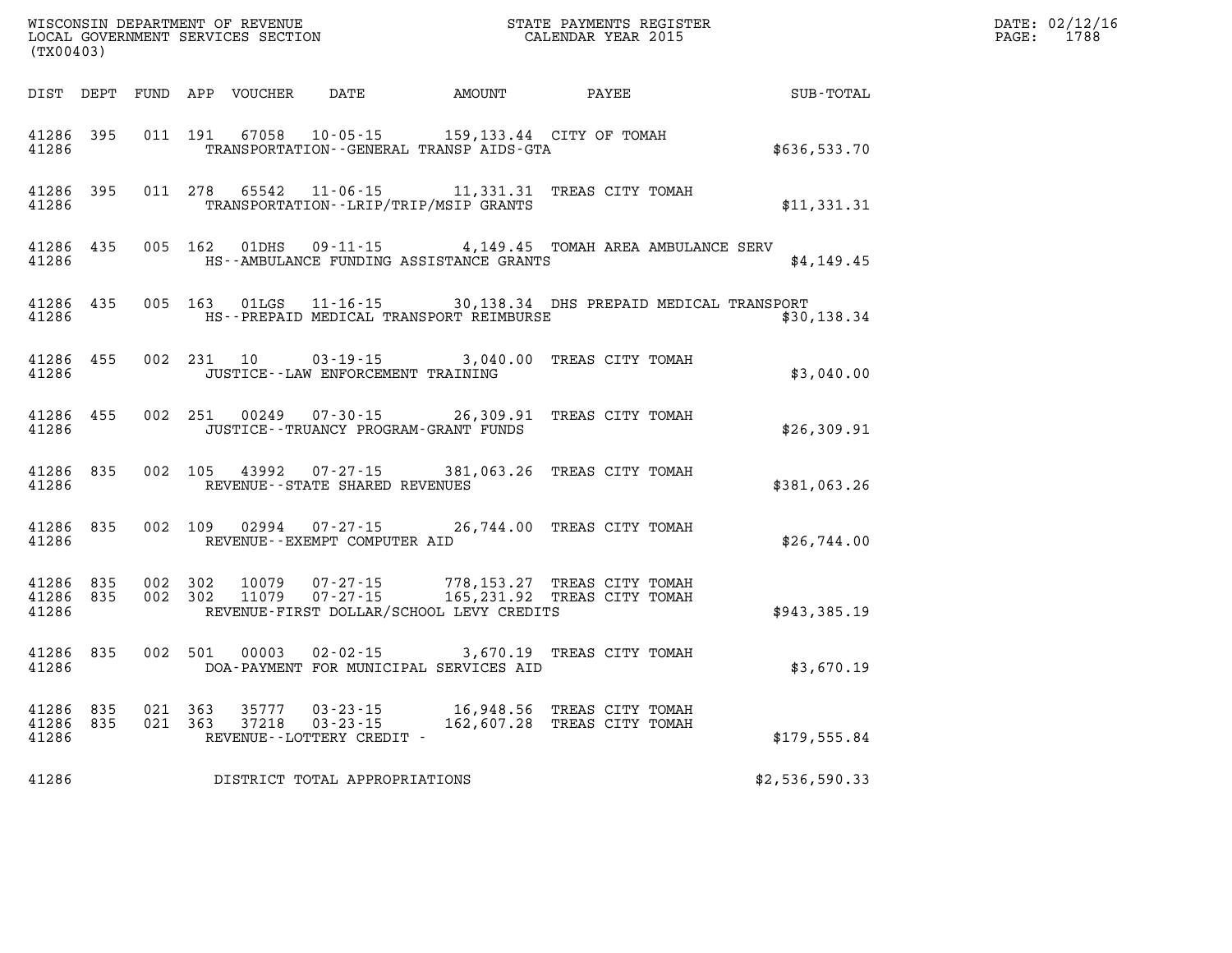| <b>District</b> | District Name (Payee) | Dept. | <b>Agency Name</b>             | <b>Fund</b> | Appropriation | <b>Payment Description</b>            | Voucher  | <b>Date</b>            | <b>Payment Amount</b>                |
|-----------------|-----------------------|-------|--------------------------------|-------------|---------------|---------------------------------------|----------|------------------------|--------------------------------------|
| M41000          | <b>Monroe County</b>  | 11500 | Dept of Ag, Trade & Cons Protc | 36300       | <b>WE100</b>  | <b>AGRICULTURE-SOIL &amp; WATER</b>   | 00004128 | 12/29/2015             | \$<br>13,645.50                      |
| M41000          | <b>Monroe County</b>  | 11500 | Dept of Ag, Trade & Cons Protc | 36300       | WE100         | <b>AGRICULTURE-SOIL &amp; WATER</b>   | 00004129 | 12/29/2015             | \$<br>6,103.11                       |
| M41000          | <b>Monroe County</b>  | 11500 | Dept of Ag, Trade & Cons Protc | 36300       | WE100         | <b>AGRICULTURE-SOIL &amp; WATER</b>   | 00004130 | 12/29/2015             | \$<br>6,017.20                       |
| M41000          | <b>Monroe County</b>  | 11500 | Dept of Ag, Trade & Cons Protc | 36300       | WE100         | <b>AGRICULTURE-SOIL &amp; WATER</b>   | 00004131 | 12/29/2015             | \$<br>5.498.47                       |
| M41000          | <b>Monroe County</b>  | 11500 | Dept of Ag, Trade & Cons Protc | 36300       | <b>WE100</b>  | <b>AGRICULTURE-SOIL &amp; WATER</b>   | 00004133 | 12/29/2015 \$          | 7,975.00                             |
| M41000          | <b>Monroe County</b>  | 11500 | Dept of Ag, Trade & Cons Protc | 36300       | WE100         | <b>AGRICULTURE-SOIL &amp; WATER</b>   | 00004134 | 12/29/2015             | \$<br>7,300.00                       |
| M41000          | Monroe County         | 11500 | Dept of Ag, Trade & Cons Protc | 36300       | WE100         | <b>AGRICULTURE-SOIL &amp; WATER</b>   | 00004135 | 12/29/2015             | \$<br>490.00                         |
| M41000          | <b>Monroe County</b>  | 11500 | Dept of Ag, Trade & Cons Protc | 36300       | WE100         | <b>AGRICULTURE-SOIL &amp; WATER</b>   | 00004136 | 12/29/2015             | \$<br>800.00                         |
| M41000          | Monroe County         | 11500 | Dept of Ag, Trade & Cons Protc | 36300       | WE100         | <b>AGRICULTURE-SOIL &amp; WATER</b>   | 00004137 | 12/29/2015 \$          | 9,884.70                             |
| M41000          | Monroe County         | 11500 | Dept of Ag, Trade & Cons Protc | 36300       | WE100         | <b>AGRICULTURE-SOIL &amp; WATER</b>   | 00004138 | 12/29/2015             | \$<br>500.00                         |
| M41000          | <b>Monroe County</b>  | 16500 | Dept of Safety & Prof Services | 10000       | 23600         | <b>POWTS Replacement Rehab</b>        | 00000355 | $11/12/2015$ \$        | 18,613.53                            |
| M41000          | <b>Monroe County</b>  | 37000 | Dept of Natural Resources      | 21200       | 55300         | Wildlife damage claims & abat         | 00013644 | $12/8/2015$ \$         | 1,096.14                             |
| M41000          | <b>Monroe County</b>  | 37000 | Dept of Natural Resources      | 21200       | 56300         | ResAids - county cons aids            | 00016995 | 12/28/2015 \$          | 2,500.00                             |
| M41000          | <b>Monroe County</b>  | 37000 | Dept of Natural Resources      | 21200       | 57500         | RA- snowmobile trail areas            | 00013551 | 12/10/2015 \$          | 34,970.70                            |
| M41000          | <b>Monroe County</b>  | 37000 | Dept of Natural Resources      | 21200       | 57500         | RA- snowmobile trail areas            | 00013553 | 12/10/2015 \$          | 37,287.50                            |
| M41000          | <b>Monroe County</b>  | 41000 | Department of Corrections      | 10000       | 11600         | Reimbursing counties for proba        | 00009416 | 11/18/2015 \$          | 70,927.36                            |
| M41000          | Monroe County         | 41000 | Department of Corrections      | 10000       | 31300         | Community youth and family aid        | 00010042 | 11/20/2015 \$          | 60,476.59                            |
| M41000          | <b>Monroe County</b>  | 41000 | Department of Corrections      | 10000       | 31300         | Community youth and family aid        | 00013393 | 12/8/2015 \$           | 103,514.86                           |
| M41000          | Monroe County         | 41000 | Department of Corrections      | 10000       | 31300         | Community youth and family aid        | 00016529 | 12/28/2015 \$          | 46,405.80                            |
| M41000          | Monroe County         | 43500 | Department of Health Services  | 10000       | 97500         | $975 -$<br><b>GENERAL RCPT/CLRING</b> | 00013752 | 12/23/2015 \$          | 101.64                               |
| M41000          | <b>Monroe County</b>  | 46500 | Department of Military Affairs | 10000       | 30800         | Emergency response equipment          | 00000604 | 10/23/2015             | \$<br>4,300.00                       |
| M41000          | <b>Monroe County</b>  | 50500 | Department of Administration   | 10000       | 15500         | Federal aid, local assistance         | 00001052 | 10/16/2015             | \$<br>2,808.00                       |
| M41000          | <b>Monroe County</b>  | 50500 | Department of Administration   | 10000       | 15500         | Federal aid, local assistance         | 00003340 | 11/19/2015             | \$<br>4,370.00                       |
| M41000          | <b>Monroe County</b>  | 50500 | Department of Administration   | 10000       | 15500         | Federal aid, local assistance         | 00006164 | 12/16/2015             | \$<br>5,998.00                       |
| M41000          | <b>Monroe County</b>  | 50500 | Department of Administration   | 23500       | 37100         | Low-income assistance grants          | 00001052 | 10/16/2015             | \$<br>1,620.00                       |
| M41000          | <b>Monroe County</b>  | 50500 | Department of Administration   | 23500       | 37100         | Low-income assistance grants          | 00003340 | 11/19/2015 \$          | 4,375.00                             |
| M41000          | <b>Monroe County</b>  | 50500 | Department of Administration   | 23500       | 37100         | Low-income assistance grants          | 00006164 | 12/16/2015             | \$<br>3,256.00                       |
| M41000          | Monroe County         | 83500 | Department of Revenue          | 10000       | 10500         | County and Municipal Aid              | 00001408 | 11/16/2015 \$          | 1,958,479.24                         |
| M41002          | Town Of Adrian        | 83500 | Department of Revenue          | 10000       | 10500         | County and Municipal Aid              | 00001374 | 11/16/2015             | \$<br>25,706.40                      |
| M41004          | Town Of Angelo        | 83500 | Department of Revenue          | 10000       | 10500         | County and Municipal Aid              | 00001375 | 11/16/2015 \$          | 54,397.43                            |
| M41006          | Town Of Byron         | 83500 | Department of Revenue          | 10000       | 10500         | County and Municipal Aid              |          | 00001376 11/16/2015 \$ | 47,611.65                            |
| M41008          | Town Of Clifton       | 83500 | Department of Revenue          | 10000       | 10500         | County and Municipal Aid              | 00001377 | 11/16/2015 \$          | 50,221.30                            |
| M41010          | Town Of Glendale      | 83500 | Department of Revenue          | 10000       | 10500         | County and Municipal Aid              | 00001378 | 11/16/2015 \$          | 38,838.88                            |
| M41012          | Town Of Grant         | 83500 | Department of Revenue          | 10000       | 10500         | County and Municipal Aid              | 00001379 | 11/16/2015 \$          | 20,508.94                            |
| M41014          | Town of Greenfield    | 83500 | Department of Revenue          | 10000       | 10500         | County and Municipal Aid              | 00001380 | 11/16/2015 \$          | 34,789.43                            |
| M41016          | Town Of Jefferson     | 83500 | Department of Revenue          | 10000       | 10500         | County and Municipal Aid              | 00001381 | 11/16/2015 \$          | 67,557.97                            |
| M41018          | Town Of La Fayette    | 83500 | Department of Revenue          | 10000       | 10500         | County and Municipal Aid              | 00001382 | 11/16/2015             | \$<br>33,327.19                      |
| M41020          | Town Of La Grange     | 83500 | Department of Revenue          | 10000       | 10500         | County and Municipal Aid              | 00001383 | 11/16/2015 \$          | 32,515.76                            |
| M41022          | Town Of Leon          | 83500 | Department of Revenue          | 10000       | 10500         | County and Municipal Aid              | 00001384 | 11/16/2015 \$          | 55,919.85                            |
| M41024          | Town Of Lincoln       | 83500 | Department of Revenue          | 10000       | 10500         | County and Municipal Aid              | 00001385 | 11/16/2015             | \$<br>16,915.11                      |
| M41026          | Town Of Little Falls  | 83500 | Department of Revenue          | 10000       | 10500         | County and Municipal Aid              | 00001386 | 11/16/2015 \$          | 37,265.07                            |
| M41028          | Town Of New Lyme      | 83500 | Department of Revenue          | 10000       | 10500         | County and Municipal Aid              | 00001387 | 11/16/2015             | $\sqrt[6]{\frac{1}{2}}$<br>10,281.90 |